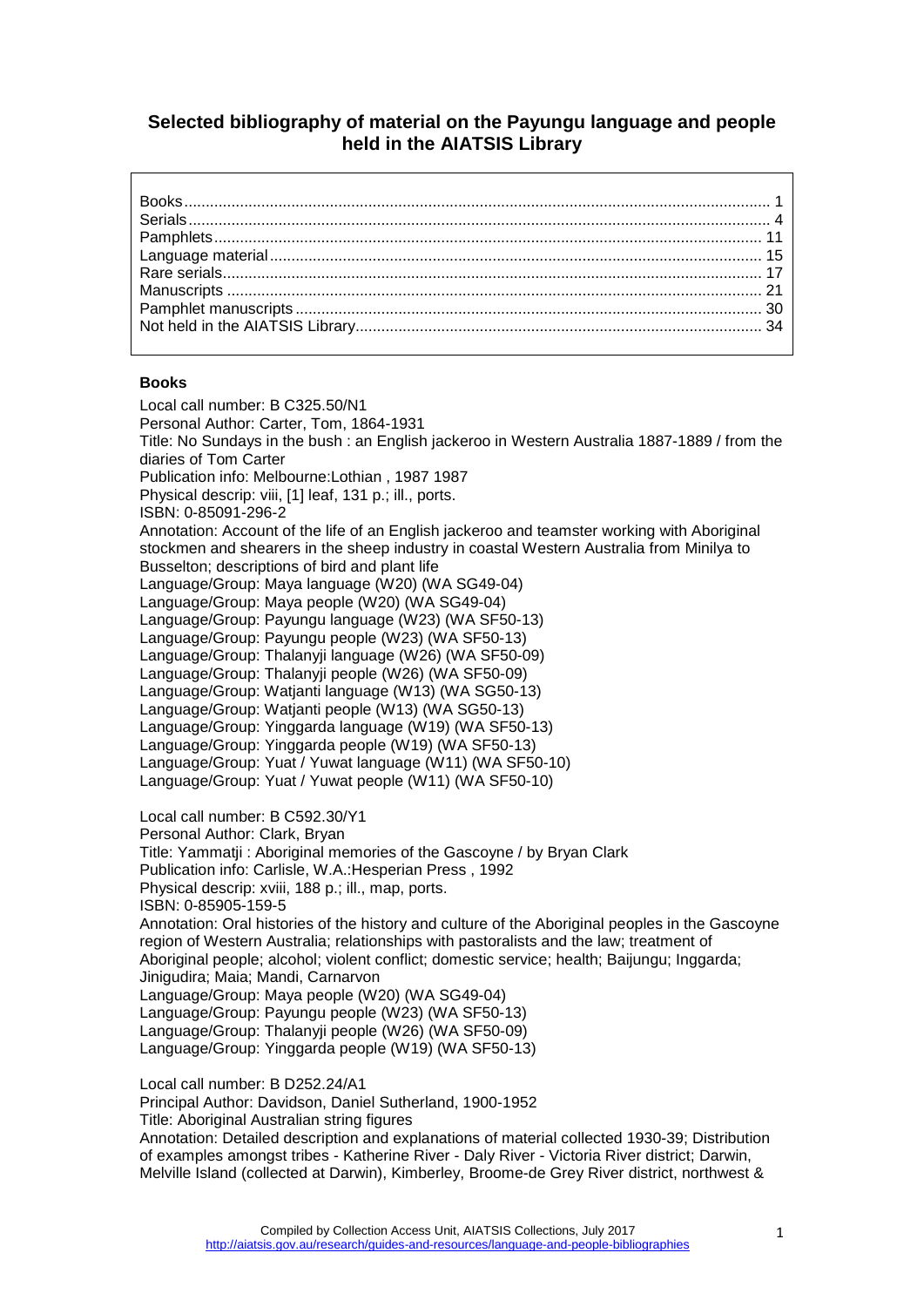southern district, Central Aust. (collected S.A.), S.A., and Lake Tyers (Vic.); Antiquity of figures in Australia Melanesian derivation; Gives comparative chart of Aust. string figure distributions, includes N. Qld & Torres Straits, W.A., N.T., Vic., S.A. and other countries; Appendix A, B, C, D, give figures from Arnhem Land, Hermannsburg, Coorong and Diamantina area, S.A.; Map shows distribution throughout Australia Source: American Philosophical Society -- Proceedings, v.84, no.6, 1941; 763-901 -- diags.; map Language/Group: Arrernte / Aranda people (C8) (NT SG53-02) Language/Group: Banjima people (A53) (WA SF50-11) Language/Group: Dagoman people (N38) (NT SD52-12) Language/Group: Dargudi people (A56) (WA SG51-09) Language/Group: Jaru / Djaru people (K12) (WA SE52-10) Language/Group: Karajarri people (A64) (WA SE51-10) Language/Group: Kija / Gidja people (K20) (WA SE52-06) Language/Group: Malak Malak people (N22) (NT SD52-08) Language/Group: Marrithiyel people (N7) (NT SD52-07) Language/Group: Martuthunira people (W35) (WA SF50-06) Language/Group: Ngarinman / Ngarinyman people (C27) (NT SE52-01) Language/Group: Ngarla people (W40) (WA SF50-04) Language/Group: Ngarluma people (W38) (WA SF50-07) Language/Group: Nyangumarta / Nyangumarda people (A61) (WA SF51-10) Language/Group: Payungu people (W23) (WA SF50-13) Language/Group: Thalanyji people (W26) (WA SF50-09) Language/Group: Wagiman / Wageman people (N27) (NT SD52-12) Language/Group: Wardaman people (N35) (NT SD52-16) Language/Group: Yindjibarndi people (W37) (WA SF50-07) Language/Group: Yinggarda people (W19) (WA SF50-13) Local call number: B T426.46/H1 Personal Author: Thieberger, Nicholas Title: Handbook of WA Aboriginal languages (south of the Kimberley region) / compiled by Nicholas Thieberger Publication info: Mt Lawley, W.A.:Institute of Applied Aboriginal Studies , 1987 Physical descrip: ii, 223 p.; maps Access: Not for Inter-Library Loan Annotation: General information and bibliography for Western Australian languages of South-East, South-West, Moora to Gascoyne, Gascoyne River to Hedland, Hedland to Kimberley and Western Desert, includes post-contact languages Aboriginal and Kriol, an annotated bibliography of Western Australian Aboriginal languages and alternative spellings of language names Language/Group: Kriol language Language/Group: Amangu language (W12) (WA SH50-01) Language/Group: Amangu people (W12) (WA SH50-01)

Language/Group: Balardung / Baladon language (W10) (WA SH50-15)

Language/Group: Balardung / Baladon people (W10) (WA SH50-15)

Language/Group: Banjima language (A53) (WA SF50-11)

Language/Group: Banjima people (A53) (WA SF50-11)

Language/Group: Bibbulman language (W1) (WA SI50-10)

Language/Group: Bibbulman people (W1) (WA SI50-10)

Language/Group: Bidungu language (A40) (WA SF50-04)

Language/Group: Bidungu people (A40) (WA SF50-04)

Language/Group: Buluguda language (W17) (WA SG49-08)

Language/Group: Buluguda people (W17) (WA SG49-08)

Language/Group: Daguda / Thaagurda language (W15) (WA SG50-09)

Language/Group: Daguda / Thaagurda people (W15) (WA SG50-09)

Language/Group: Damala language (W16) (WA SG49-12)

Language/Group: Damala people (W16) (WA SG49-12) Language/Group: Dargudi language (A56) (WA SG51-09)

Language/Group: Dargudi people (A56) (WA SG51-09)

Language/Group: Jurruru / Djurruru language (W33) (WA SF50-15)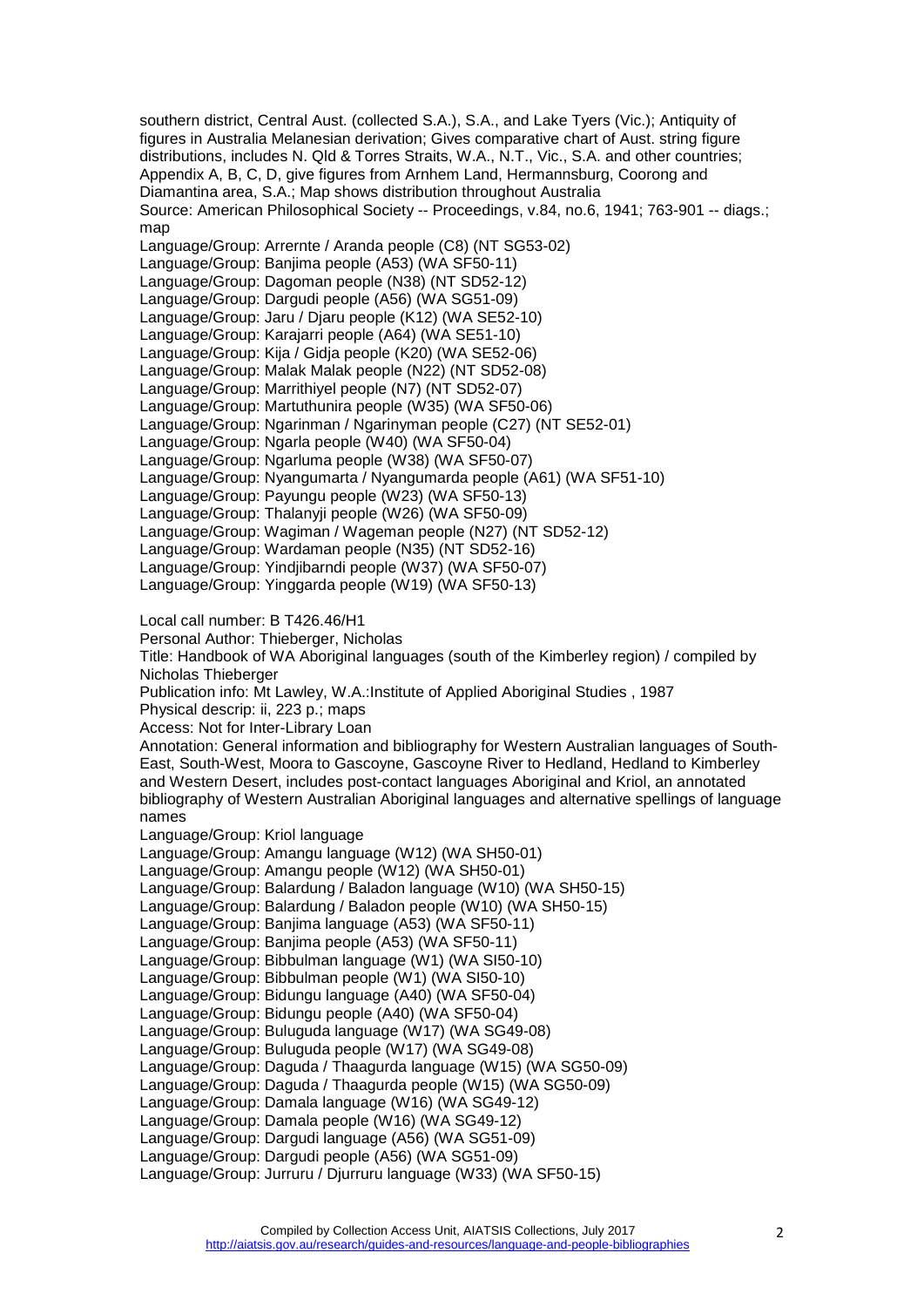Language/Group: Jurruru / Djurruru people (W33) (WA SF50-15) Language/Group: Goreng language (W5) (WA SI50-12) Language/Group: Goreng people (W5) (WA SI50-12) Language/Group: Kalaako / Malpa language (A2) (WA SI51-02) Language/Group: Kalaako / Malpa people (A2) (WA SI51-02) Language/Group: Kalaamaya / Karlamay language (A4) (WA SH50-12) Language/Group: Kalaamaya / Karlamay people (A4) (WA SH50-12) Language/Group: Kaniyang language (W4) (WA SI50-11) Language/Group: Kaniyang people (W4) (WA SI50-11) Language/Group: Karajarri language (A64) (WA SE51-10) Language/Group: Karajarri people (A64) (WA SE51-10) Language/Group: Kariyarra language (W39) (WA SF50-10) Language/Group: Kariyarra people (W39) (WA SF50-10) Language/Group: Kartujarra language (A51) (WA SF51-14) Language/Group: Kartujarra people (A51) (WA SF51-14) Language/Group: Kukatja language (A68) (WA SF52-02) Language/Group: Kukatja people (A68) (WA SF52-02) Language/Group: Kurrama language (W36) (WA SF50-11) Language/Group: Kurrama people (W36) (WA SF50-11) Language/Group: Malkana / Malgana language (W18) (WA SG50-09) Language/Group: Malkana / Malgana people (W18) (WA SG50-09) Language/Group: Mangala language (A65) (WA SE51-15) Language/Group: Mangala people (A65) (WA SE51-15) Language/Group: Martuthunira language (W35) (WA SF50-06) Language/Group: Martuthunira people (W35) (WA SF50-06) Language/Group: Maya language (W20) (WA SG49-04) Language/Group: Maya people (W20) (WA SG49-04) Language/Group: Minang language (W2) (WA SI50-11) Language/Group: Minang people (W2) (WA SI50-11) Language/Group: Mirning language (A9) (WA SH52-14) Language/Group: Mirning people (A9) (WA SH52-14) Language/Group: Mulyara language (A18) (WA SG50-10) Language/Group: Mulyara people (A18) (WA SG50-10) Language/Group: Ngaanyatjarra language (A38) (WA SG51-08) Language/Group: Ngaanyatjarra people (A38) (WA SG51-08) Language/Group: Ngarla language (W40) (WA SF50-04) Language/Group: Ngarla people (W40) (WA SF50-04) Language/Group: Ngarluma language (W38) (WA SF50-07) Language/Group: Ngarluma people (W38) (WA SF50-07) Language/Group: Ngatjumaya / Ngatjumay / Ngatju language (A3) (WA SI51-03) Language/Group: Ngatjumaya / Ngatjumay / Ngatju people (A3) (WA SI51-03) Language/Group: Nhanta / Nhanda language (W14) (WA SG50-13) Language/Group: Nhanta / Nhanda people (W14) (WA SG50-13) Language/Group: Nhuwala language (W30) (WA SF50-06) Language/Group: Nhuwala people (W30) (WA SF50-06) Language/Group: Nyaki Nyaki language (A1) (WA SI50-04) Language/Group: Nyaki Nyaki people (A1) (WA SI50-04) Language/Group: Nyamal language (A58) (WA SF51-05) Language/Group: Nyamal people (A58) (WA SF51-05) Language/Group: Nyangumarta / Nyangumarda language (A61) (WA SF51-10) Language/Group: Nyangumarta / Nyangumarda people (A61) (WA SF51-10) Language/Group: Nyiyaparli language (A50) (WA SF51-13) Language/Group: Nyiyaparli people (A50) (WA SF51-13) Language/Group: Palyku language (A55) (WA SF51-09) Language/Group: Palyku people (A55) (WA SF51-09) Language/Group: Payungu language (W23) (WA SF50-13) Language/Group: Payungu people (W23) (WA SF50-13) Language/Group: Pinikura language (W34) (WA SF50-10) Language/Group: Pinikura people (W34) (WA SF50-10) Language/Group: Pinjarup language (W6) (WA SI50-02)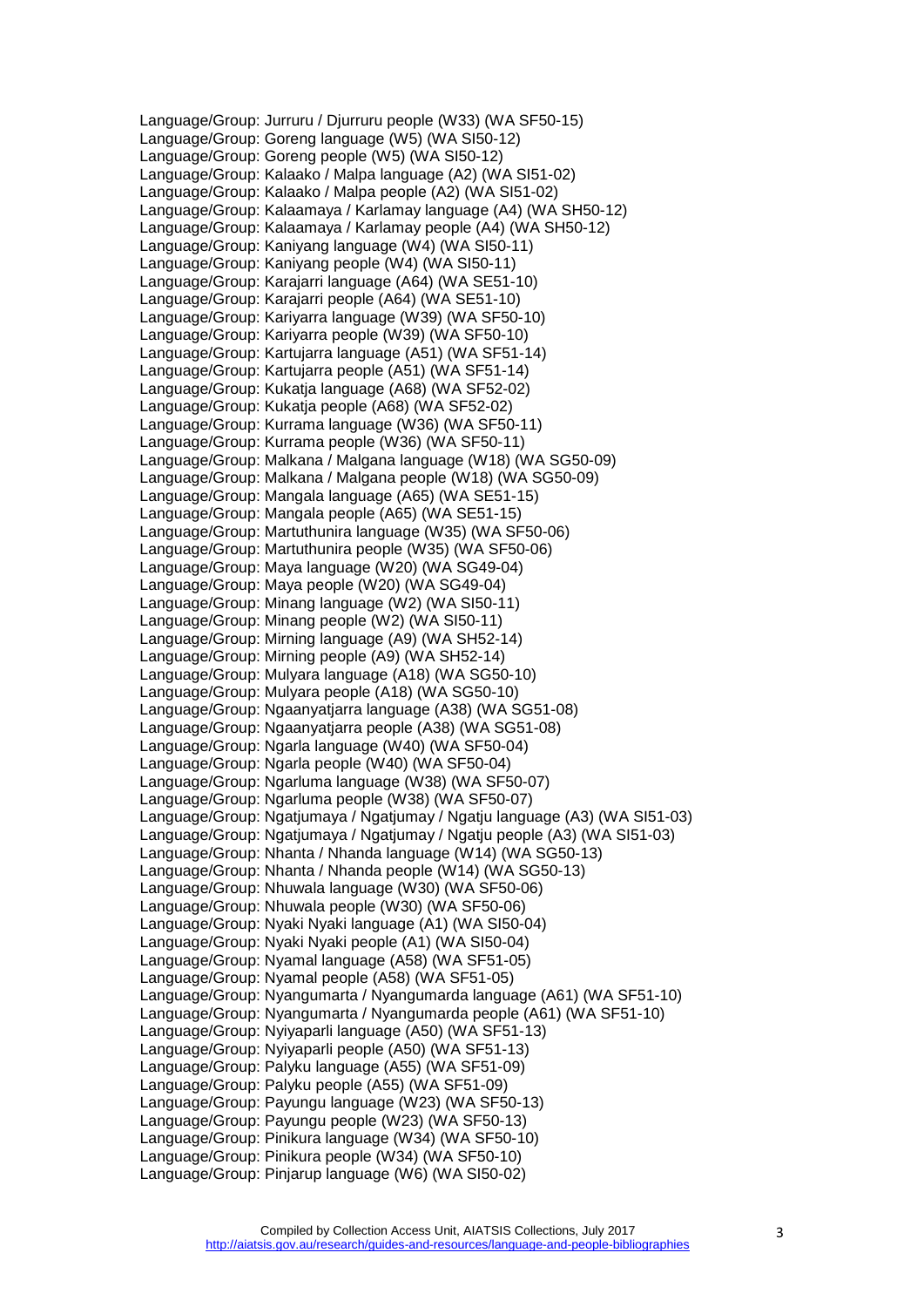Language/Group: Pinjarup people (W6) (WA SI50-02) Language/Group: Pitjantjatjara language (C6) (NT SG52-11) Language/Group: Pitjantjatjara people (C6) (NT SG52-11) Language/Group: Purduna language (W24) (WA SF50-13) Language/Group: Purduna people (W24) (WA SF50-13) Language/Group: Thalanyji language (W26) (WA SF50-09) Language/Group: Thalanyji people (W26) (WA SF50-09) Language/Group: Tharrkari / Tharrgari language (W21) (WA SF50-13) Language/Group: Tharrkari / Tharrgari people (W21) (WA SF50-13) Language/Group: Thiin language (W25) (WA SF50-13) Language/Group: Thiin people (W25) (WA SF50-13) Language/Group: Wajarri / Watjarri language (A39) (WA SG50-7, SG50-11) Language/Group: Wajarri / Watjarri people (A39) (WA SG50-7, SG50-11) Language/Group: Wajuk language (W9) (WA SI50-02) Language/Group: Wajuk people (W9) (WA SI50-02) Language/Group: Walmajarri / Walmatjarri language (A66) (WA SE51-16) Language/Group: Walmajarri / Walmatjarri people (A66) (WA SE51-16) Language/Group: Wardal language (A19) (WA SG50-15) Language/Group: Wardal people (A19) (WA SG50-15) Language/Group: Wardandi language (W3) (WA SI50-06) Language/Group: Wardandi people (W3) (WA SI50-06) Language/Group: Warnman language (A62) (WA SF51-11) Language/Group: Warnman people (A62) (WA SF51-11) Language/Group: Warriyangka / Warriyangga language (W22) (WA SG50-02) Language/Group: Warriyangka / Warriyangga people (W22) (WA SG50-02) Language/Group: Watjanti language (W13) (WA SG50-13) Language/Group: Watjanti people (W13) (WA SG50-13) Language/Group: Widi language (A13) (WA SH50-02) Language/Group: Widi people (A13) (WA SH50-02) Language/Group: Wiilman language (W7) (WA SI50-07) Language/Group: Wiilman people (W7) (WA SI50-07) Language/Group: Witukari language (A60) (WA SF50-04) Language/Group: Witukari people (A60) (WA SF50-04) Language/Group: Wangkatha / Wongatha / Wangkathaa language (A12) (WA SH52-05) Language/Group: Wudjari language (W8) (WA SI50-08) Language/Group: Wudjari people (W8) (WA SI50-08) Language/Group: Yindjibarndi language (W37) (WA SF50-07) Language/Group: Yindjibarndi people (W37) (WA SF50-07) Language/Group: Yinggarda language (W19) (WA SF50-13) Language/Group: Yinggarda people (W19) (WA SF50-13) Language/Group: Yinhawangka / Innawonga language (A48) (WA SF50-04) Language/Group: Yinhawangka / Innawonga people (A48) (WA SF50-04) Language/Group: Yuat / Yuwat language (W11) (WA SF50-10) Language/Group: Yuat / Yuwat people (W11) (WA SF50-10) Language/Group: Yulparija language (A67) (WA SF51-07) Language/Group: Yulparija people (A67) (WA SF51-07)

## <span id="page-3-0"></span>**Serials**

Local call number: S 40/6 Personal Author: O'Grady, Geoffrey N. Added Author: Voegelin, C. F. (Charles Frederick), 1906- Added Author: Voegelin, F. M. (Florence Marie), 1927-1989 Title: Languages of the world : Indo-Pacific fascicle six / Geoffrey N. O'Grady, C. F. and F. M. Voegelin Indiana University (with an appendix by Kenneth L. Hale) Publication info: Indiana:University of Indiana 1966 Physical descrip: 197 p. Annotation: Report on 1962 Indiana University conference on Australian languages; Brief history of research in Aboriginal linguistics - 19th century to present day; external relationships with neighbouring areas; internal relationships; 29 phylic families included in the Australian macro-phylum, divided into 3 groups - (1) Cape York (2) West of Gulf of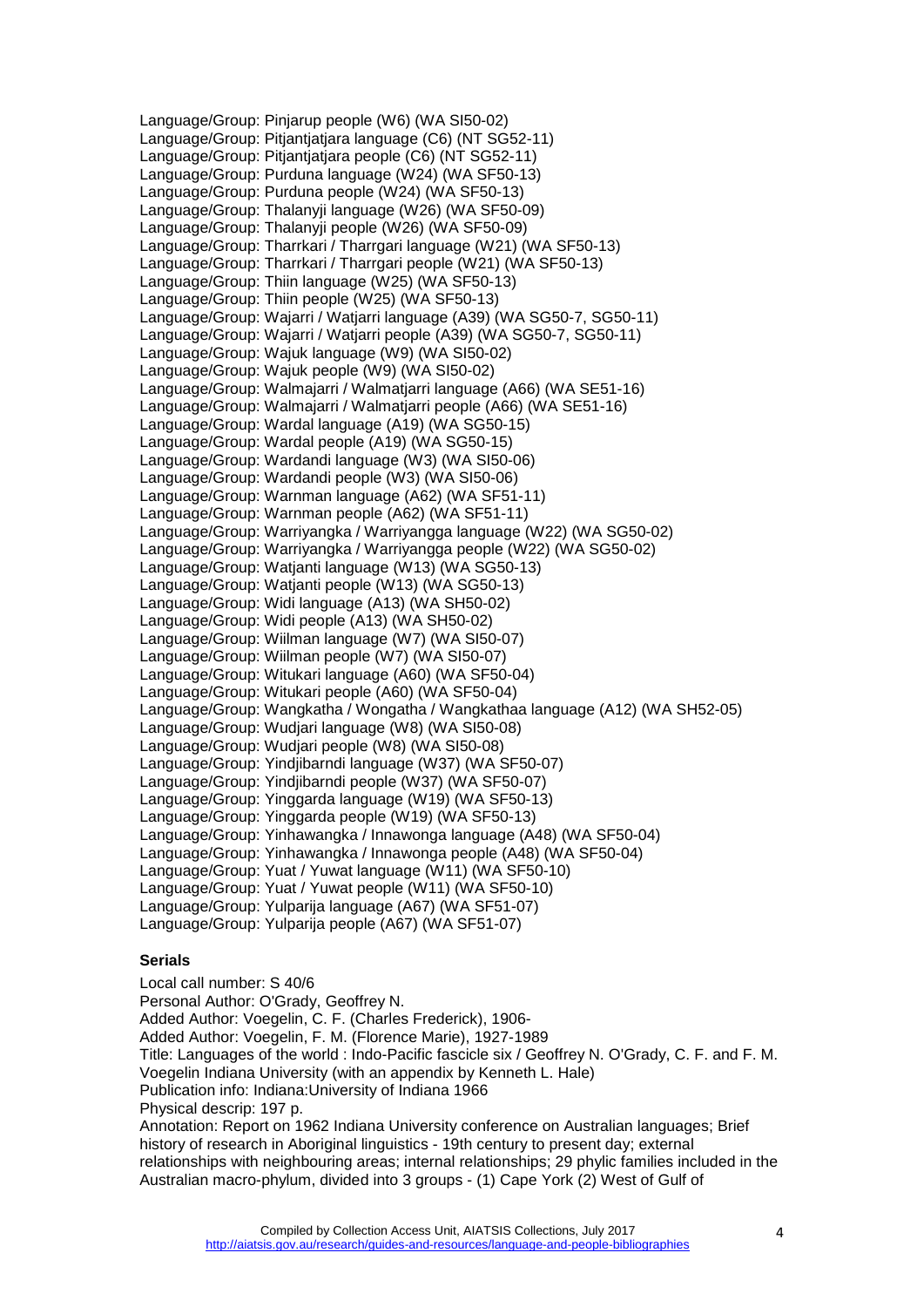Carpentaria (3) South and south-west of Cape York & Gulf; Unrelated languages - Miriam (Torres Straits), Barbaram (pygmoid, Qld.), Aniwan (N.E., N.S.W.), Tasmanian; Study of languages from 3 angles - area - comparative - race relationships; List of languages classified under main family of phylic groups; Phonological diversity, structural detail; Appendix - The Paman group of the PamaNyungan phylic family, explanation of terms & classification of group Source: Anthropological Linguistics, Vol. 8 No.2, 1966 p. 1-197 Language/Group: Anindilyakwa / Enindhilyagwa / Warnindilyakwa language (N151) (NT SD53-12) Language/Group: Gurrgoni / Guragone / Gungurugoni language (N75) (NT SD53-02) Language/Group: Gunwinggu / Gunwinygu / Kunwinjku language (N65) (NT SD53-02) Language/Group: Larrakia / Laragiya / Gulumirrgin language (N21) (NT SD52-04) Language/Group: Ndjebbana / Gunavidji / Gunibidji language (N74) (NT SD53-02) Language/Group: Alawa language (N92) (NT SD53-10) Language/Group: Alngith / Alingit language (Y32) (Qld SD54-03) Language/Group: Amurdak / Umorrdak / Amarak language (N47) (NT SC53-13) Language/Group: Antakirinya / Antikirinya / Antakarinja language (C5) (SA SG53-14) Language/Group: Aritinngithig language (Y34) (Qld SD54-07) Language/Group: Arrernte / Aranda language (C8) (NT SG53-02) Language/Group: Balardung / Baladon language (W10) (WA SH50-15) Language/Group: Banjima language (A53) (WA SF50-11) Language/Group: Batjamal / Wogait language (N6) (NT SD52-07) Language/Group: Bunuba / Punuba language (K5) (WA SE 51-08) Language/Group: Burarra language (N82) (NT SD53-02) Language/Group: Dalabon / Dangbon language (N60) (NT SD53-02) Language/Group: Jaminjung / Djaminjung language (N18) (NT SD52-15) Language/Group: Djerag language (K47) (WA SD52-14) Language/Group: Djerimanga / Wulna Wuna language (N29) (NT SD52-04) Language/Group: Jingulu / Djingili / Jingili language (C22) (NT SE53-06) Language/Group: Jiwarli / Djiwarli language (W28) (WA SE50-14) Language/Group: Jurruru / Djurruru language (W33) (WA SF50-15) Language/Group: Gaagudju / Gagadju / Gagadyu language (N50) (NT SD53-01) Language/Group: Garama language (N34) (NT SD52-12) Language/Group: Garrwa / Garrawa / Garawa language (N155) (NT SE53-08) Language/Group: Garrwa / Garrawa / Garawa people (N155) (NT SE53-08) Language/Group: Gooniyandi / Gunian language (K6) (WA SE 52-09) Language/Group: Gooloowarrang / Guluwarin / Kuluwarrang language (K33) (WA SD52-02) Language/Group: Gumatj language (N141) (NT SD53-03) Language/Group: Gunavidji people (N74) (NT SD53-02) Language/Group: Gurrgoni / Guragone / Gungurugoni people (N75) (NT SD53-02) Language/Group: Kalaako / Malpa language (A2) (WA SI51-02) Language/Group: Kalaamaya / Karlamay language (A4) (WA SH50-12) Language/Group: Kariyarra language (W39) (WA SF50-10) Language/Group: Kartujarra language (A51) (WA SF51-14) Language/Group: Kija / Gidja language (K20) (WA SE 52-06) Language/Group: Kokatha language (C3) (SA SH53-06) Language/Group: Kurrama language (W36) (WA SF50-11) Language/Group: Larrakia / Laragiya / Gulumirrgin people (N21) (NT SD52-04) Language/Group: Luthigh language (Y12) (Qld SC54-15) Language/Group: Malkana / Malgana language (W18) (WA SG50-09) Language/Group: Mangarrayi / Mangarayi language (N78) (NT SD53-09) Language/Group: Mengerrdji / Mangeri / Mangerr language (N53) (NT SD52-04) Language/Group: Mengerrdji / Mangeri / Mangerr people (N53) (NT SD52-04) Language/Group: Mara / Marra language (N112) (NT SD53-11) Language/Group: Maramanindji / Marramaninjsji language (N16) (NT SF53-04) Language/Group: Maramanindji / Marramaninjsji people (N16) (NT SF53-04) Language/Group: Marrgu / Margu language (N45) (NT SC53-13) Language/Group: Marrithiyel language (N7) (NT SD52-07) Language/Group: Martuthunira language (W35) (WA SF50-06) Language/Group: Maung / Mawng language (N64) (NT SC53-13)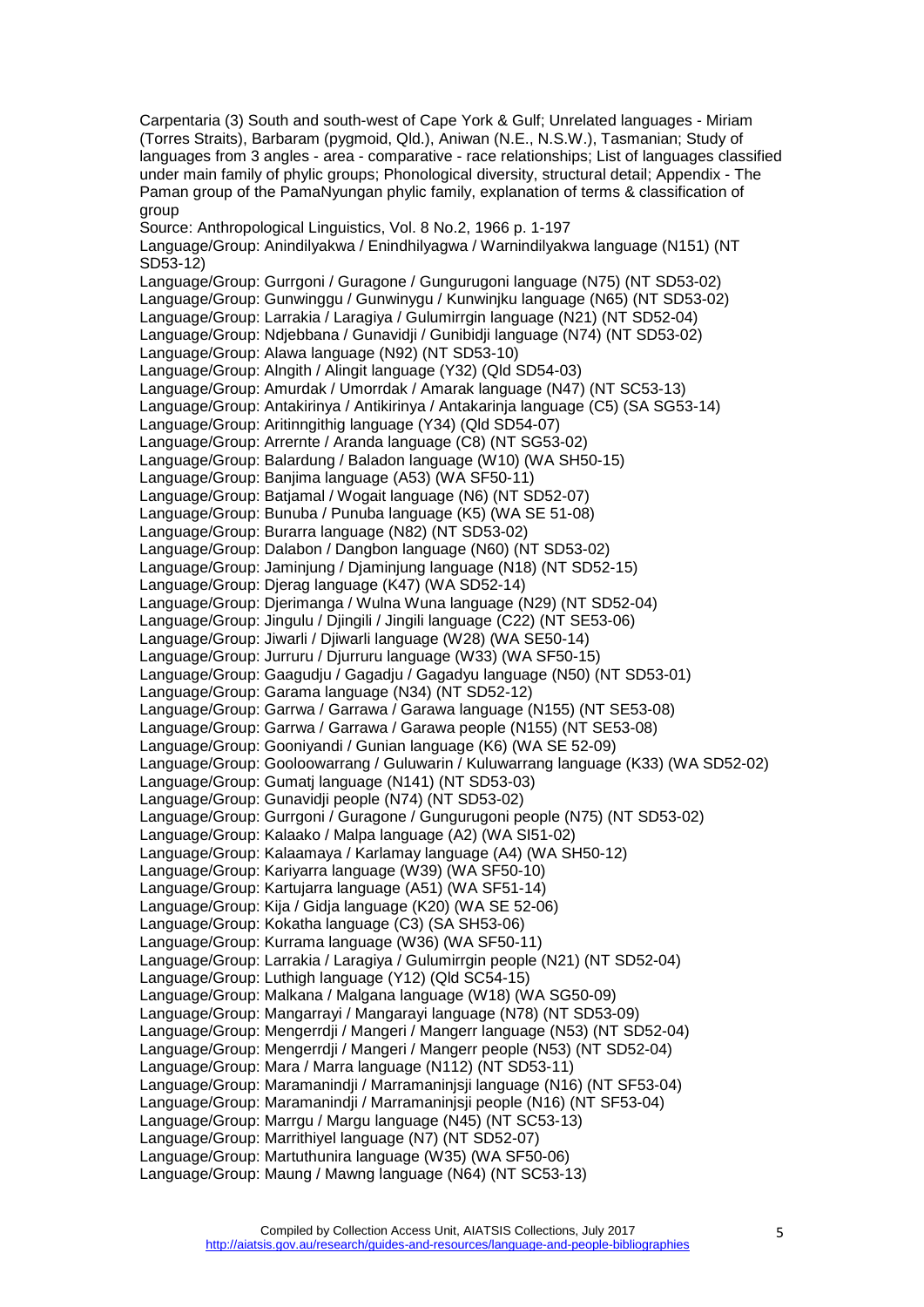Language/Group: Maya language (W20) (WA SG49-04) Language/Group: Mbabaram language (Y115) (Qld SE55-05) Language/Group: Mbeiwum / Mbiywom language (Y41) (Qld SD54-03) Language/Group: Meriam Mir / Miriam Mer language (Y3) (Qld TSI SC55-05) Language/Group: Minang language (W2) (WA SI50-11) Language/Group: Mingin language (G26) (Qld SE54-10) Language/Group: Miriwoong / Miriuwung language (K29) (WA SD52-14) Language/Group: Mirning language (A9) (WA SH52-14) Language/Group: Mpalitjanh language (Y25) (Qld SD54-03) Language/Group: Murrinhpatha language (N3) (NT SD52-11) Language/Group: Nakkara / Nagara language (N80) (NT SD53-02) Language/Group: Ndraangidh language (Y39) (Qld SD54-07) Language/Group: Ngaliwuru language (N19) (NT SE52-03) Language/Group: Ngangiwumirri / Ngangumiri language (N17) (NT SD52-12) Language/Group: Ngarinyin / Ungarinyin language (K18) (WA SE 52-01) Language/Group: Ngarla language (W40) (WA SF50-04) Language/Group: Ngarluma language (W38) (WA SF50-07) Language/Group: Ngkoth language (Y36) (Qld SD54-07) Language/Group: Nhanta / Nhanda language (W14) (WA SG50-13) Language/Group: Nhuwala language (W30) (WA SF50-06) Language/Group: Ntrangith language (Y27) (Qld SD54-03) Language/Group: Nunggubuyu language (N128) (NT SD53-11) Language/Group: Nyamal language (A58) (WA SF51-05) Language/Group: Nyulnyul / Nyul Nyul language (K13) (WA SE 51-02) Language/Group: Palyku language (A55) (WA SF51-09) Language/Group: Pama-Nyungan language family Language/Group: Paman language group Language/Group: Payungu language (W23) (WA SF50-13) Language/Group: Pinikura language (W34) (WA SF50-10) Language/Group: Pintupi language (C10) (NT SF52-11) Language/Group: Purduna language (W24) (WA SF50-13) Language/Group: Rembarrnga language (N73) (NT SD53-06) Language/Group: Thalanyji language (W26) (WA SF50-09) Language/Group: Tharrkari / Tharrgari language (W21) (WA SF50-13) Language/Group: Tiwi language (N20) (NT SC52-16) Language/Group: Urningangg language (N66) (NT SD53-05) Language/Group: Waanyi language (G23) (Qld SE54-09) Language/Group: Wajarri / Watjarri language (A39) (WA SG50-7, SG50-11) Language/Group: Wajuk language (W9) (WA SI50-02) Language/Group: Wardandi language (W3) (WA SI50-06) Language/Group: Warnman language (A62) (WA SF51-11) Language/Group: Warray / Warrai language (N25) (NT SD52-08) Language/Group: Warriyangka / Warriyangga language (W22) (WA SG50-02) Language/Group: Widi language (A13) (WA SH50-02) Language/Group: Widi people (A13) (WA SH50-02) Language/Group: Windawinda / Mamangidigh language (Y31) (Qld SD54-03) Language/Group: Worrorra language (K17) (WA SD51-16) Language/Group: Wudjari language (W8) (WA SI50-08) Language/Group: Wulwulam / Wuna language (N32) (NT SD52-08) Language/Group: Yadhaykenu language (Y8) (Qld SC54-16) Language/Group: Yanyuwa / Yanuwa language (N153) (NT SE53-04) Language/Group: Yindjibarndi language (W37) (WA SF50-07) Language/Group: Yinggarda language (W19) (WA SF50-13) Language/Group: Yinwum language (Y29) (Qld SD54-04) Language/Group: Iwaidja / Yiwayja / Yiwadya language (N39) (NT SC53-13) Language/Group: Yulparija language (A67) (WA SF51-07)

Local call number: S 40/26

Principal Author: Austin, Peter Kenneth

Title: Aboriginal languages of the Gascoyne-Ashburton region / Peter Austin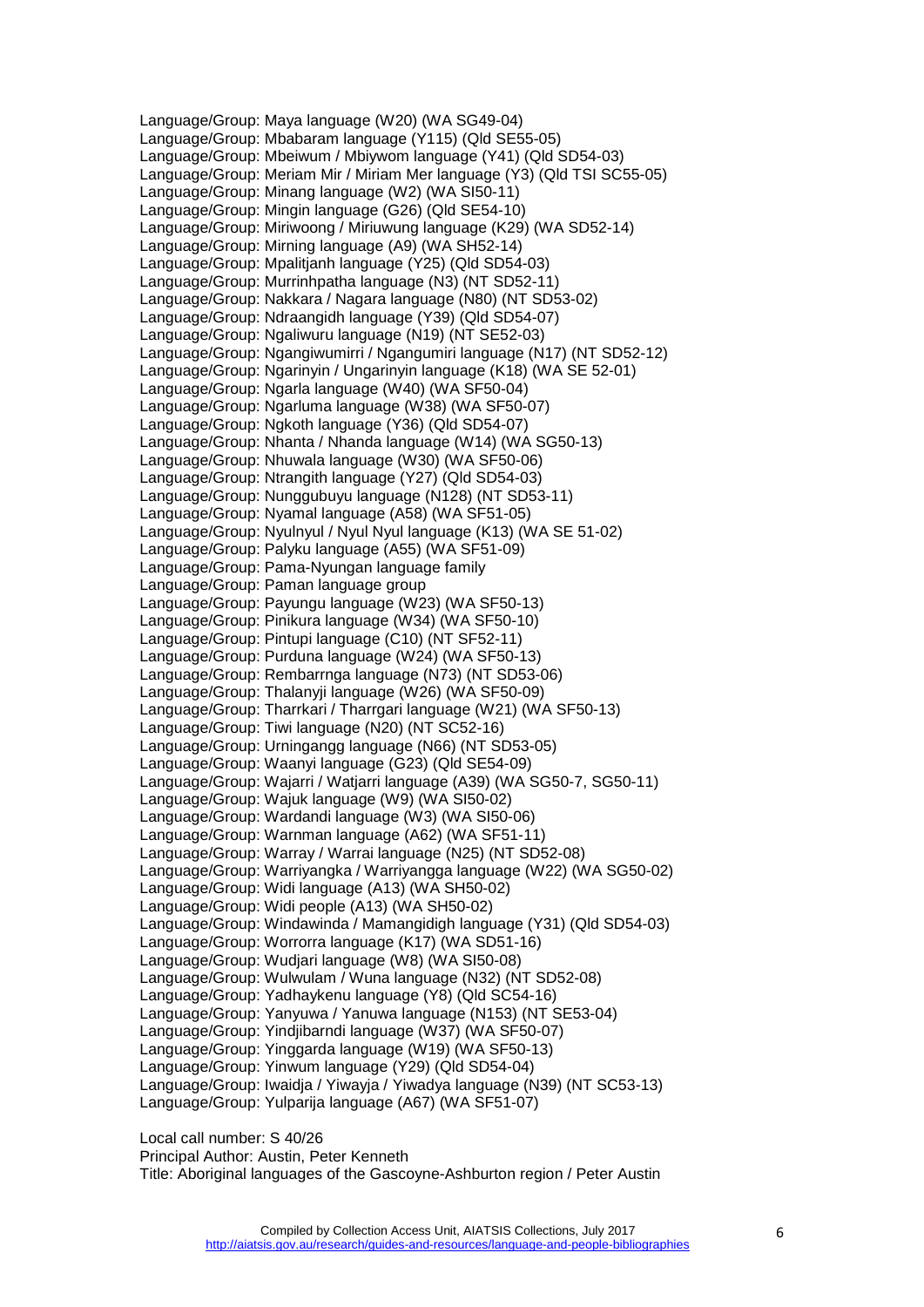Annotation: History of exploration and settlement resulting in contact and conflict with Aborigines of Gascoyne and Ashburton; status of Maya, Yingkarta, Payungu, Thalanyji, Purduna, Pinikura, Tharrkari, Warriyangka, Thiin, Jiwarli, Jurruru; annotated bibliography of research into languages Source: La Trobe Working Papers in Linguistics - 1988; no. 1, p. [43]-63 - map Language/Group: Jiwarli / Djiwarli language (W28) (WA SE50-14) Language/Group: Jiwarli / Djiwarli people (W28) (WA SE50-14) Language/Group: Jurruru / Djurruru language (W33) (WA SF50-15) Language/Group: Jurruru / Djurruru people (W33) (WA SF50-15) Language/Group: Maya language (W20) (WA SG49-04) Language/Group: Maya people (W20) (WA SG49-04) Language/Group: Payungu language (W23) (WA SF50-13) Language/Group: Payungu people (W23) (WA SF50-13) Language/Group: Pinikura language (W34) (WA SF50-10) Language/Group: Pinikura people (W34) (WA SF50-10) Language/Group: Purduna language (W24) (WA SF50-13) Language/Group: Purduna people (W24) (WA SF50-13) Language/Group: Thalanyji language (W26) (WA SF50-09) Language/Group: Thalanyji people (W26) (WA SF50-09) Language/Group: Tharrkari / Tharrgari language (W21) (WA SF50-13) Language/Group: Tharrkari / Tharrgari people (W21) (WA SF50-13) Language/Group: Thiin language (W25) (WA SF50-13) Language/Group: Thiin people (W25) (WA SF50-13) Language/Group: Warriyangka / Warriyangga language (W22) (WA SG50-02) Language/Group: Warriyangka / Warriyangga people (W22) (WA SG50-02) Language/Group: Yinggarda language (W19) (WA SF50-13) Language/Group: Yinggarda people (W19) (WA SF50-13) Local call number: S 40/26 Principal Author: Austin, Peter Kenneth Title: Double case-marking in Kanyara and Mantharta languages Western Australia / Peter Austin Annotation: Split-ergative case morphology and double casemarking in Kanyara languages - Payungu, Thalanyji and Purduna - and Mantharta languages - Jiwarli, Thiin, Warriyangka and Tharrkari - in north-west Western Australia Source: La Trobe University Working Papers in Linguistics, 1991; no. 4, p. 19-35 Language/Group: Jiwarli / Djiwarli language (W28) (WA SE50-14) Language/Group: Jiwarli / Djiwarli people (W28) (WA SE50-14) Language/Group: Kanyara languages Language/Group: Payungu language (W23) (WA SF50-13) Language/Group: Payungu people (W23) (WA SF50-13) Language/Group: Purduna language (W24) (WA SF50-13) Language/Group: Purduna people (W24) (WA SF50-13) Language/Group: Thalanyji language (W26) (WA SF50-09) Language/Group: Thalanyji people (W26) (WA SF50-09) Language/Group: Tharrkari / Tharrgari language (W21) (WA SF50-13) Language/Group: Tharrkari / Tharrgari people (W21) (WA SF50-13)

Language/Group: Thiin language (W25) (WA SF50-13)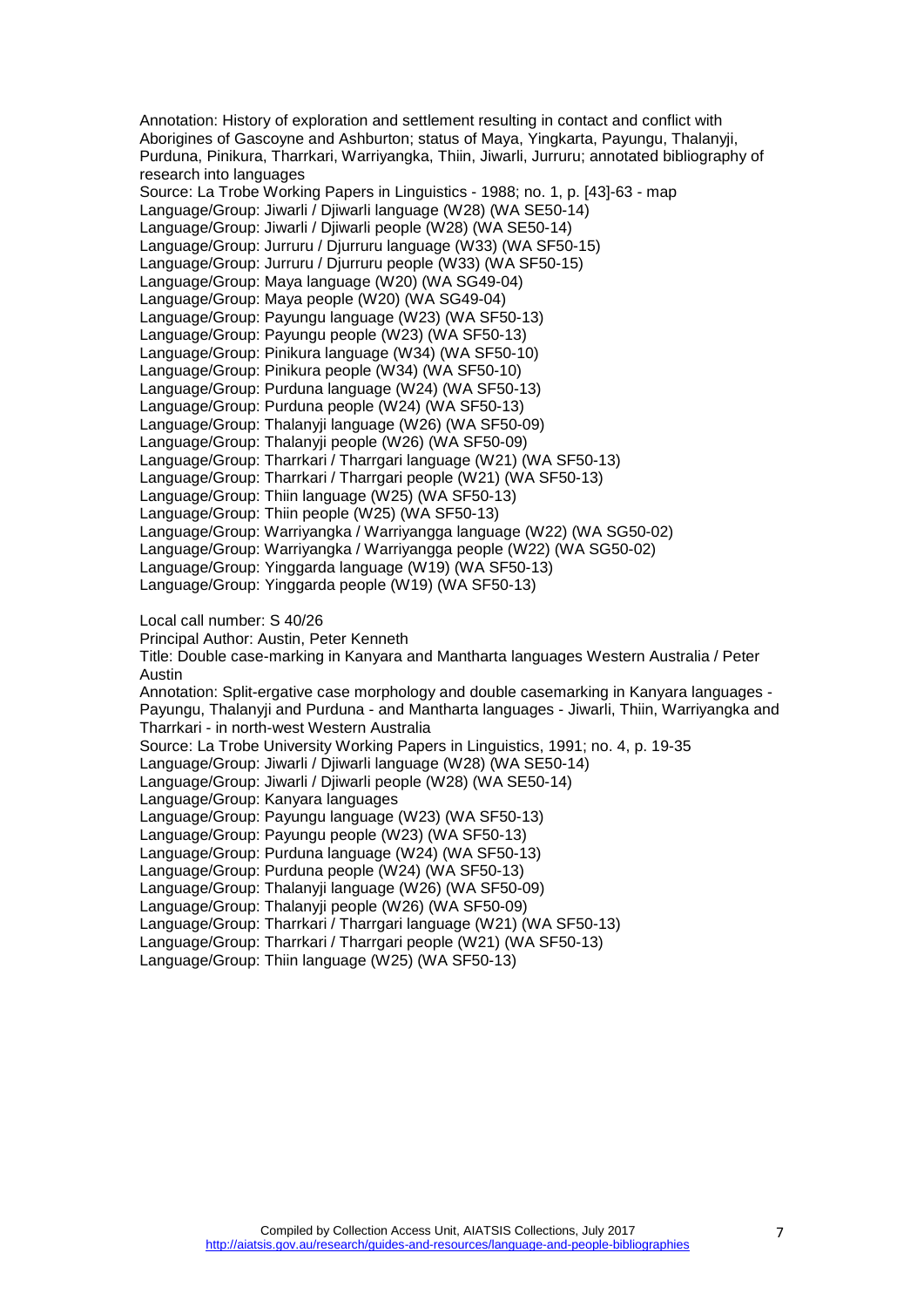Language/Group: Thiin people (W25) (WA SF50-13) Language/Group: Warriyangka / Warriyangga language (W22) (WA SG50-02) Language/Group: Warriyangka / Warriyangga people (W22) (WA SG50-02) Local call number: S 40/26 Principal Author: Nathan, David Added Author: Austin, Peter Kenneth Title: Finderlists, computer generated, for bilingual dictionaries / David Nathan & Peter Austin Annotation: Operations of the Computer-Generated Finderlist (CGFL) System used in the Gascoyne-Ashburton Languages Project database with examples from the Payungu bilingual dictionary Source: La Trobe Working Papers in Linguistics - 1989; v. 2 p. 159-189 Language/Group: Payungu language (W23) (WA SF50-13) Language/Group: Payungu people (W23) (WA SF50-13) Local call number: S 40.1/3 Personal Author: Austin, Peter Kenneth Title: Case marking southern Pilbara languages Annotation: Interaction of lexical, grammatical constructiontype and referential relations determines case marking in Dhalandji, Burduna, Bayungu, Dhargari, Wariyangga, Djiwarli, Dhiin, and Djururu Source: Australian journal of linguistics -- 1981; 1(2); 211-226 -- bibl.; tbls Language/Group: Jiwarli / Djiwarli language (W28) (WA SE50-14) Language/Group: Jiwarli / Djiwarli people (W28) (WA SE50-14) Language/Group: Jurruru / Djurruru language (W33) (WA SF50-15) Language/Group: Jurruru / Djurruru people (W33) (WA SF50-15) Language/Group: Payungu language (W23) (WA SF50-13) Language/Group: Payungu people (W23) (WA SF50-13) Language/Group: Purduna language (W24) (WA SF50-13) Language/Group: Purduna people (W24) (WA SF50-13) Language/Group: Thalanyji language (W26) (WA SF50-09) Language/Group: Thalanyji people (W26) (WA SF50-09) Language/Group: Tharrkari / Tharrgari language (W21) (WA SF50-13) Language/Group: Tharrkari / Tharrgari people (W21) (WA SF50-13) Language/Group: Thiin language (W25) (WA SF50-13) Language/Group: Thiin people (W25) (WA SF50-13) Language/Group: Warriyangka / Warriyangga language (W22) (WA SG50-02) Language/Group: Warriyangka / Warriyangga people (W22) (WA SG50-02) Local call number: S 40.1/3 Principal Author: Dench, Alan Charles Title: The historical development of pronoun paradigms in the Pilbara region of Western Australia / Alan Dench Annotation: Compares pronoun paradigms for thirteen Pilbara languages of the Ngayarta, Kanyara and Mantharta groups Source: Australian Journal of Linguistics, December 1994; v. 14 no. 2, p. 155-191 -- ill., map

Language/Group: Banjima language (A53) (WA SF50-11)

Language/Group: Banjima people (A53) (WA SF50-11)

Language/Group: Jiwarli / Djiwarli language (W28) (WA SE50-14)

Language/Group: Jiwarli / Djiwarli people (W28) (WA SE50-14)

Language/Group: Jurruru / Djurruru language (W33) (WA SF50-15)

- Language/Group: Jurruru / Djurruru people (W33) (WA SF50-15)
- Language/Group: Kanyara languages

Language/Group: Kurrama language (W36) (WA SF50-11)

Language/Group: Kurrama people (W36) (WA SF50-11)

Language/Group: Martuthunira language (W35) (WA SF50-06)

- Language/Group: Martuthunira people (W35) (WA SF50-06)
- Language/Group: Ngarla language (W40) (WA SF50-04)
- Language/Group: Ngarla people (W40) (WA SF50-04)

Language/Group: Ngarluma language (W38) (WA SF50-07)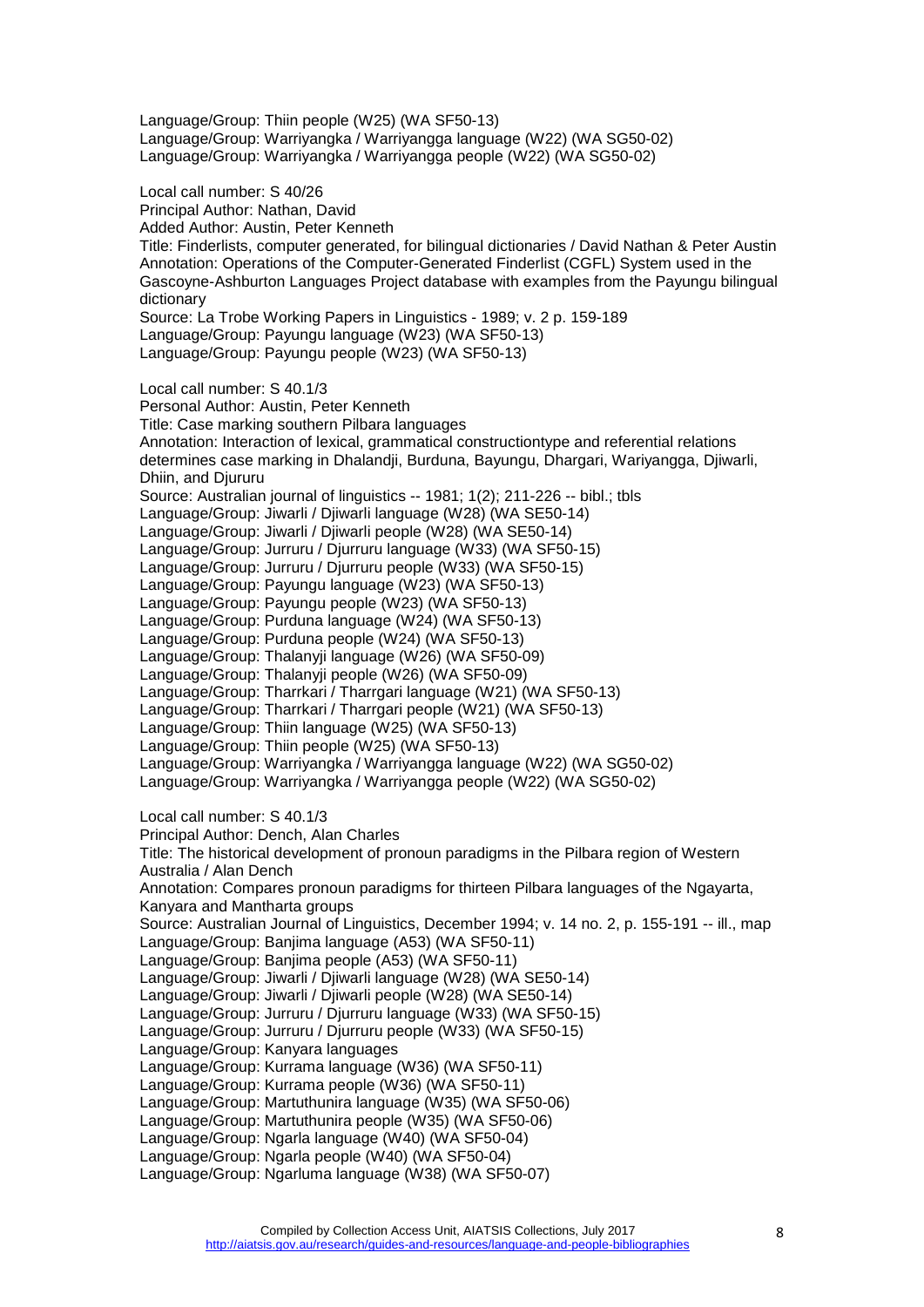Language/Group: Ngarluma people (W38) (WA SF50-07) Language/Group: Nyamal language (A58) (WA SF51-05) Language/Group: Nyamal people (A58) (WA SF51-05) Language/Group: Payungu language (W23) (WA SF50-13) Language/Group: Payungu people (W23) (WA SF50-13) Language/Group: Purduna language (W24) (WA SF50-13) Language/Group: Purduna people (W24) (WA SF50-13) Language/Group: Thalanyji language (W26) (WA SF50-09) Language/Group: Thalanyji people (W26) (WA SF50-09) Language/Group: Tharrkari / Tharrgari language (W21) (WA SF50-13) Language/Group: Tharrkari / Tharrgari people (W21) (WA SF50-13) Language/Group: Yindjibarndi language (W37) (WA SF50-07) Language/Group: Yindjibarndi people (W37) (WA SF50-07)

Local call number: S 50/29

Personal Author: Fowler, Hugh Lionel

Title: Report on psychological tests on natives in the northwest of Western Australia Annotation: Expedition from University of Western Australia met D.S. Davidson at Mia-Mia (Gascoyne area) to try new tests; gives results of Alexander passalong test, Ferguson form boards, cube construction for 33 Ingarda, Talanji & Baiong people Source: Australian Journal of Science -- 1940; v.2, no.5; 124-127 -- tbls. Language/Group: Maya people (W20) (WA SG49-04) Language/Group: Payungu people (W23) (WA SF50-13) Language/Group: Thalanyji people (W26) (WA SF50-09) Language/Group: Yinggarda people (W19) (WA SF50-13)

Local call number: S 57/15

Personal Author: Davidson, Daniel Sutherland, 1900-1952 Title: Fire making in Australia

Annotation: Detailed description of types throughout Australia, distribution references; Firedrill - Katherine River to Victoria River, northwest coastal tribes to Darwin, E. Alligator River, Kakadu, Binbinga, Murngin, Warramunga, Roper River to Calvert River, Walmbaria, Kokolamangan, Barungan, Cardwell, Mitchell River, Dunk Island, Endeavour River, Burketown,; Keppel Island, Wellesley Islands, Bloomfield River, Normanton, Cairns, Pennefather River, Cloncurry, Herbert River, Dieri, Urabunna, Wonkonguru, Adelaide, Encounter Bay, N. Flinders Ranges, Tasmania, Victoria, Esperance to Warriup, Quirading, Kellerberin,; Bardimaia (Mingenew, Mullewa), Geraldton, Kandari, Gascoyne River, Lyons River, all coastal & interior tribes between Carnarvon & Broome, Kidja & Djaru (Kimberley), Ungarinyin & north of ranges, Sunday Island, Halls Creek; Pump Drill - Cue district; Fire-saw Central Aust., north-west N.S.W., Lachlan River, Darling River, Warramunga, Thompson River, Camooweal, Diamantina, Upper Georgina, Belyando River, Ooldea, Urabunna, Swan Hill, Murray River, Mullewa Central Murchison, Nyamal, Canning stock route,; Esperance, Windulda; Fire-plow - Ngarla, Nyamal, Targudi, Nangumarda, Wanman (along Rudall Creek); Percussion - Everard Range, Northern & Southern Flinders Ranges, Dieri of Lake Eyre, Murray River, Encounter Bay, Great Victoria Desert Source: American Anthropologist -- 1947; v.49, no.3; 427437 -- map Language/Group: Amangu people (W12) (WA SH50-01) Language/Group: Arabana / Arabunna people (L13) (SA SH53-03) Language/Group: Badimaya / Badimia people (A14) (WA SH50-03) Language/Group: Banjima people (A53) (WA SF50-11) Language/Group: Barundji people (NSW SH55-05) Language/Group: Bidungu people (A40) (WA SF50-04) Language/Group: Binbinga people (N138) (NT SE53-03) Language/Group: Dargudi people (A56) (WA SG51-09) Language/Group: Diyari / Dieri people (L17) (SA SH54-01) Language/Group: Jaru / Djaru people (K12) (WA SE52-10) Language/Group: Gaagudju / Gagadju / Gagadyu people (N50) (NT SD53-01) Language/Group: Ganganda people (Y138) (Qld SD54-12) Language/Group: Kija / Gidja people (K20) (WA SE52-06) Language/Group: Kurrama people (W36) (WA SF50-11)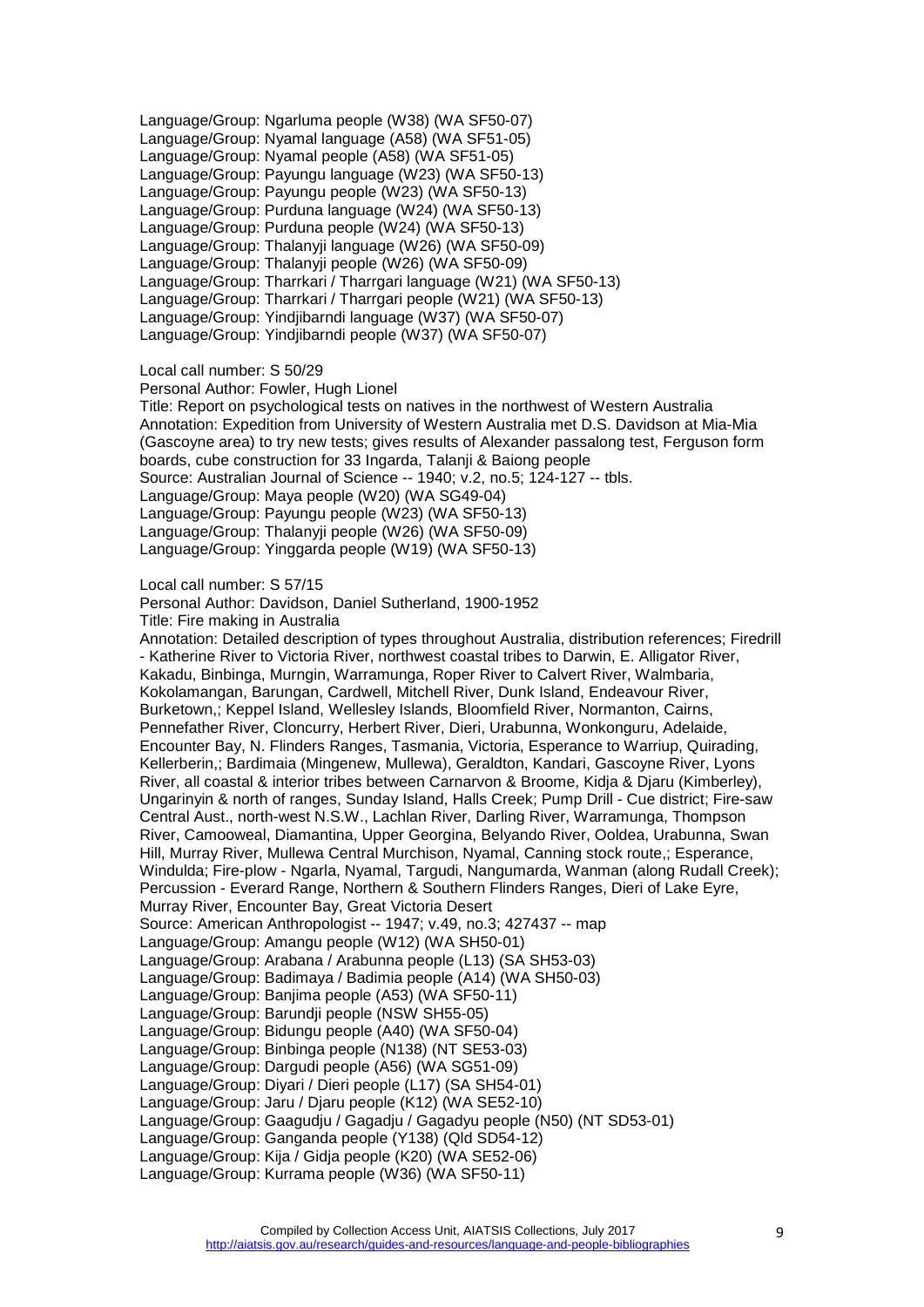Language/Group: Mbambylmu / Coastal Lamalama people (Y62) (Qld SD55-09) Language/Group: Ngarinyin / Ungarinyin people (K18) (WA SE52-01) Language/Group: Ngarla people (W40) (WA SF50-04) Language/Group: Ngarluma people (W38) (WA SF50-07) Language/Group: Nyamal people (A58) (WA SF51-05) Language/Group: Nyangumarta / Nyangumarda people (A61) (WA SF51-10) Language/Group: Payungu people (W23) (WA SF50-13) Language/Group: Thalanyji people (W26) (WA SF50-09) Language/Group: Thaua / Dhawa people (S52) (NSW SJ55-04) Language/Group: Wajarri / Watjarri people (A39) (WA SG50-7, SG50-11) Language/Group: Walmbaria / Gambilmugu people (Y61) (Qld SD55-09) Language/Group: Wangkangurru / Wangganguru people (L27) (SA SG53-12) Language/Group: Warnman people (A62) (WA SF51-11) Language/Group: Warumungu people (C18) (NT SE53-10) Local call number: S 57/21 Personal Author: Davidson, Daniel Sutherland, 1900-1952 Added Author: McCarthy, Frederick D. (Frederick David), 1905-1997 Title: The distribution and chronology of some important types of stone implements in Western Australia Annotation: Discusses many types of implements & weapons, absence of edge-ground axe in most of S.A. & W.A. is explained on the basis of the restriction of diffusion by the advent of white men; problems concerning types, origin, chronology, distribution & relationships of implements; maps show distribution throughout Australia of types of implements & weapons Source: Anthropos -- 1957; bd.52; 390-458 -- pls.; diags.; maps Language/Group: Banjima people (A53) (WA SF50-11) Language/Group: Jaru / Djaru people (K12) (WA SE52-10) Language/Group: Karajarri people (A64) (WA SE51-10) Language/Group: Kija / Gidja people (K20) (WA SE52-06) Language/Group: Martuthunira people (W35) (WA SF50-06) Language/Group: Ngarla people (W40) (WA SF50-04) Language/Group: Ngarluma people (W38) (WA SF50-07) Language/Group: Nyamal people (A58) (WA SF51-05) Language/Group: Nyangumarta / Nyangumarda people (A61) (WA SF51-10) Language/Group: Nyulnyul / Nyul Nyul people (K13) (WA SE51-02) Language/Group: Payungu people (W23) (WA SF50-13) Language/Group: Pinikura people (W34) (WA SF50-10) Language/Group: Thalanyji people (W26) (WA SF50-09) Language/Group: Tharrkari / Tharrgari people (W21) (WA SF50-13) Language/Group: Wajarri / Watjarri people (A39) (WA SG50-7, SG50-11) Language/Group: Warriyangka / Warriyangga people (W22) (WA SG50-02) Language/Group: Wiilman people (W7) (WA SI50-07) Language/Group: Worrorra people (K17) (WA SD51-16) Language/Group: Yindjibarndi people (W37) (WA SF50-07) Language/Group: Yinggarda people (W19) (WA SF50-13) Local call number: S 57/27 Personal Author: Gray, Dennis, 1947-

Title: Aboriginal mortuary practices in Carnarvon Annotation: Information from people of Wadjari, Inggada, Tagari, Wariangga and Baijungu descent; traditional concepts of death, spirits and mortuary rites; new rites and influence of Christianity; inquests and vengeance; concepts of illness and sorcery Source: Oceania -- 1976; v.47, no.2; 144-156 Language/Group: Payungu people (W23) (WA SF50-13) Language/Group: Tharrkari / Tharrgari people (W21) (WA SF50-13) Language/Group: Wajarri / Watjarri people (A39) (WA SG50-7, SG50-11) Language/Group: Warriyangka / Warriyangga people (W22) (WA SG50-02) Language/Group: Yinggarda people (W19) (WA SF50-13)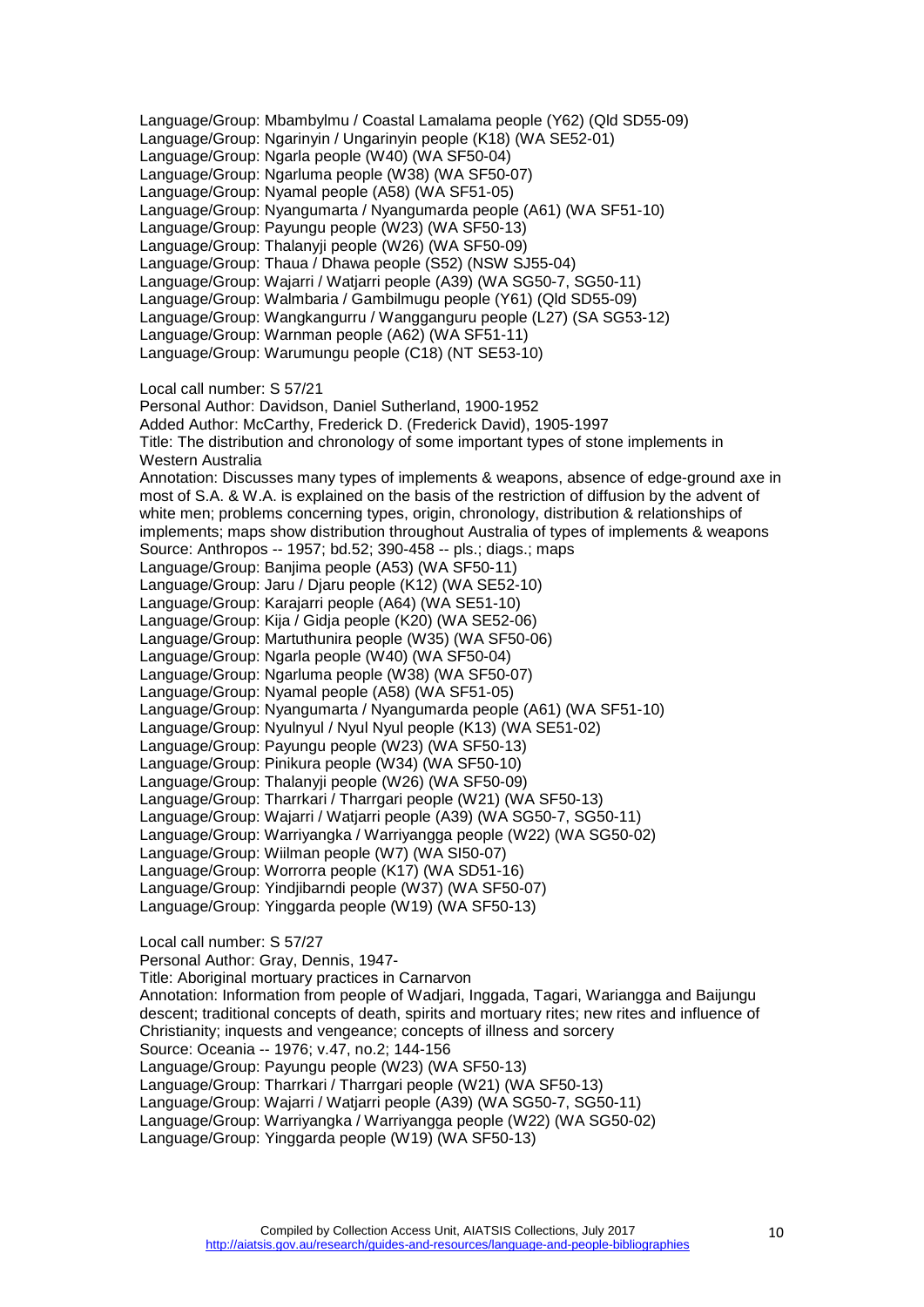Local call number: SF 07.6/2 Title: Bayungu people return to country Annotation: The Bayungu people have purchased Cardabia Station with assistance from the Indigenous Land Corporation; the property was transferred to the Bayungu Aboriginal Corporation on 31 April 1999 Source: Yamaji News (23 June 1999), p. 7, port. Language/Group: Payungu people (W23) (WA SF50-13)

#### <span id="page-10-0"></span>**Pamphlets**

Local call number: p AUS Personal Author: Austin, Peter Kenneth Title: Aboriginal languages of the Gascoyne-Ashburton region, Western Australia : catalogue of resource materials / Dr Peter Austin Publication info: Bundoora, Vic.:Dept. of Linguistics, La Trobe University , 1993 1993 Physical descrip: 5 leaves; ill., maps Annotation: Peter Austins articles, bilingual dictionaries, learners dictionaries, language lessons and stories about Gascoyne -Ashburton languages Language/Group: Jiwarli / Djiwarli language (W28) (WA SE50-14) Language/Group: Jiwarli / Djiwarli people (W28) (WA SE50-14) Language/Group: Payungu language (W23) (WA SF50-13) Language/Group: Payungu people (W23) (WA SF50-13) Language/Group: Thalanyji language (W26) (WA SF50-09) Language/Group: Thalanyji people (W26) (WA SF50-09) Language/Group: Tharrkari / Tharrgari language (W21) (WA SF50-13) Language/Group: Tharrkari / Tharrgari people (W21) (WA SF50-13) Language/Group: Warriyangka / Warriyangga language (W22) (WA SG50-02) Language/Group: Warriyangka / Warriyangga people (W22) (WA SG50-02) Language/Group: Yinggarda language (W19) (WA SF50-13) Local call number: p AUS Personal Author: Austin, Peter Kenneth Title: Gascoyne-Ashburton languages project : project report 4 : annotated bibliography Publication info: Bundoora, Vic. 1986 Physical descrip: 19 p. Access: Not for Inter-Library Loan Annotation: Published and unpublished material about languages of the Pilbara Language/Group: Banjima language (A53) (WA SF50-11) Language/Group: Banjima people (A53) (WA SF50-11) Language/Group: Jiwarli / Djiwarli language (W28) (WA SE50-14) Language/Group: Jiwarli / Djiwarli people (W28) (WA SE50-14) Language/Group: Jurruru / Djurruru language (W33) (WA SF50-15) Language/Group: Jurruru / Djurruru people (W33) (WA SF50-15) Language/Group: Martuthunira language (W35) (WA SF50-06) Language/Group: Martuthunira people (W35) (WA SF50-06) Language/Group: Minang language (W2) (WA SI50-11) Language/Group: Minang people (W2) (WA SI50-11) Language/Group: Ngarluma language (W38) (WA SF50-07) Language/Group: Ngarluma people (W38) (WA SF50-07) Language/Group: Nyamal language (A58) (WA SF51-05) Language/Group: Nyamal people (A58) (WA SF51-05) Language/Group: Palyku language (A55) (WA SF51-09) Language/Group: Palyku people (A55) (WA SF51-09) Language/Group: Payungu language (W23) (WA SF50-13) Language/Group: Payungu people (W23) (WA SF50-13) Language/Group: Pinikura language (W34) (WA SF50-10) Language/Group: Pinikura people (W34) (WA SF50-10) Language/Group: Purduna language (W24) (WA SF50-13) Language/Group: Purduna people (W24) (WA SF50-13) Language/Group: Thalanyji language (W26) (WA SF50-09) Language/Group: Thalanyji people (W26) (WA SF50-09)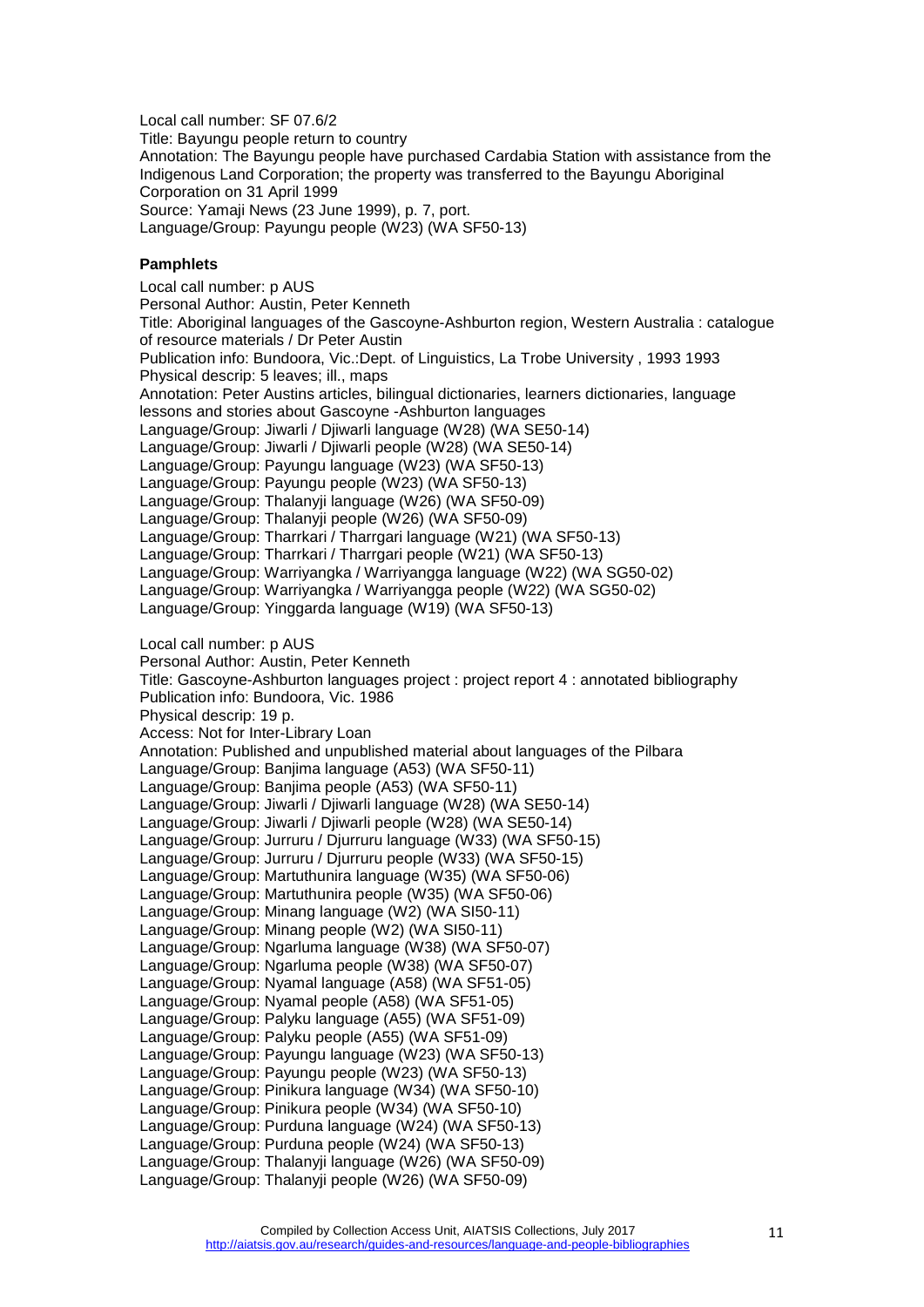Language/Group: Tharrkari / Tharrgari language (W21) (WA SF50-13) Language/Group: Tharrkari / Tharrgari people (W21) (WA SF50-13) Language/Group: Thiin language (W25) (WA SF50-13) Language/Group: Thiin people (W25) (WA SF50-13) Language/Group: Wajarri / Watjarri language (A39) (WA SG50-7, SG50-11) Language/Group: Wajarri / Watjarri people (A39) (WA SG50-7, SG50-11) Language/Group: Warriyangka / Warriyangga language (W22) (WA SG50-02) Language/Group: Warriyangka / Warriyangga people (W22) (WA SG50-02) Language/Group: Yindjibarndi language (W37) (WA SF50-07) Language/Group: Yindjibarndi people (W37) (WA SF50-07) Language/Group: Yinggarda language (W19) (WA SF50-13) Language/Group: Yinggarda people (W19) (WA SF50-13) Language/Group: Yinggarda people (W19) (WA SF50-13) Local call number: p AUS Personal Author: Austin, Peter Kenneth Title: Proto-Kanyara and Proto-Mantharta historical phonology Annotation: Compares sound systems and changes in WA languages Bayungu, Dhalandji, Burduna, Djiwarli, Djururu, Wariyangga, Dhiin and Dhargari Source: Lingua -- 1981; 54; 295-333 -- bibl.; diag. map; tbls; Language/Group: Jiwarli / Djiwarli language (W28) (WA SE50-14) Language/Group: Jiwarli / Djiwarli people (W28) (WA SE50-14) Language/Group: Jurruru / Djurruru language (W33) (WA SF50-15) Language/Group: Jurruru / Djurruru people (W33) (WA SF50-15) Language/Group: Kanyara languages Language/Group: Payungu language (W23) (WA SF50-13) Language/Group: Payungu people (W23) (WA SF50-13) Language/Group: Purduna language (W24) (WA SF50-13) Language/Group: Purduna people (W24) (WA SF50-13) Language/Group: Thalanyji language (W26) (WA SF50-09) Language/Group: Thalanyji people (W26) (WA SF50-09) Language/Group: Tharrkari / Tharrgari language (W21) (WA SF50-13) Language/Group: Tharrkari / Tharrgari people (W21) (WA SF50-13) Language/Group: Thiin language (W25) (WA SF50-13) Language/Group: Thiin people (W25) (WA SF50-13) Language/Group: Warriyangka / Warriyangga language (W22) (WA SG50-02) Language/Group: Warriyangka / Warriyangga people (W22) (WA SG50-02) Local call number: p AUS Personal Author: Austin, Peter Kenneth Title: Transitivity and cognate objects in Australian languages Annotation: Defining verbs on a transitivity - intransitivity continuum; examples from Bandjalang, Diyori, Bayungu, Djaru, Guugu Yimidhirr, Yidiny Source: Syntax Sem. -- 1982; 15; 37-47 -- bibl.; Photocopy Language/Group: Guugu Yimidhirr / Gugu Yimithirr / Kuku Yimidhirr language (Y82) (Qld SD55-13) Language/Group: Bundjalung / Banjalang language (E12) (NSW SH56-02) Language/Group: Bundjalung / Banjalang people (E12) (NSW SH56-02) Language/Group: Diyari / Dieri language (L17) (SA SH54-01) Language/Group: Diyari / Dieri people (L17) (SA SH54-01) Language/Group: Jaru / Djaru language (K12) (WA SE 52-10) Language/Group: Jaru / Djaru people (K12) (WA SE52-10) Language/Group:Guugu Yimidhirr/Gugu Yimithirr/ Kuku Yimidhirr people (Y82) (Qld SD55-13) Language/Group: Payungu language (W23) (WA SF50-13) Language/Group: Payungu people (W23) (WA SF50-13) Language/Group: Yidiny / Yidindji language (Y117) (Qld SE55-06) Language/Group: Yidiny / Yidindji people (Y117) (Qld SE55-06)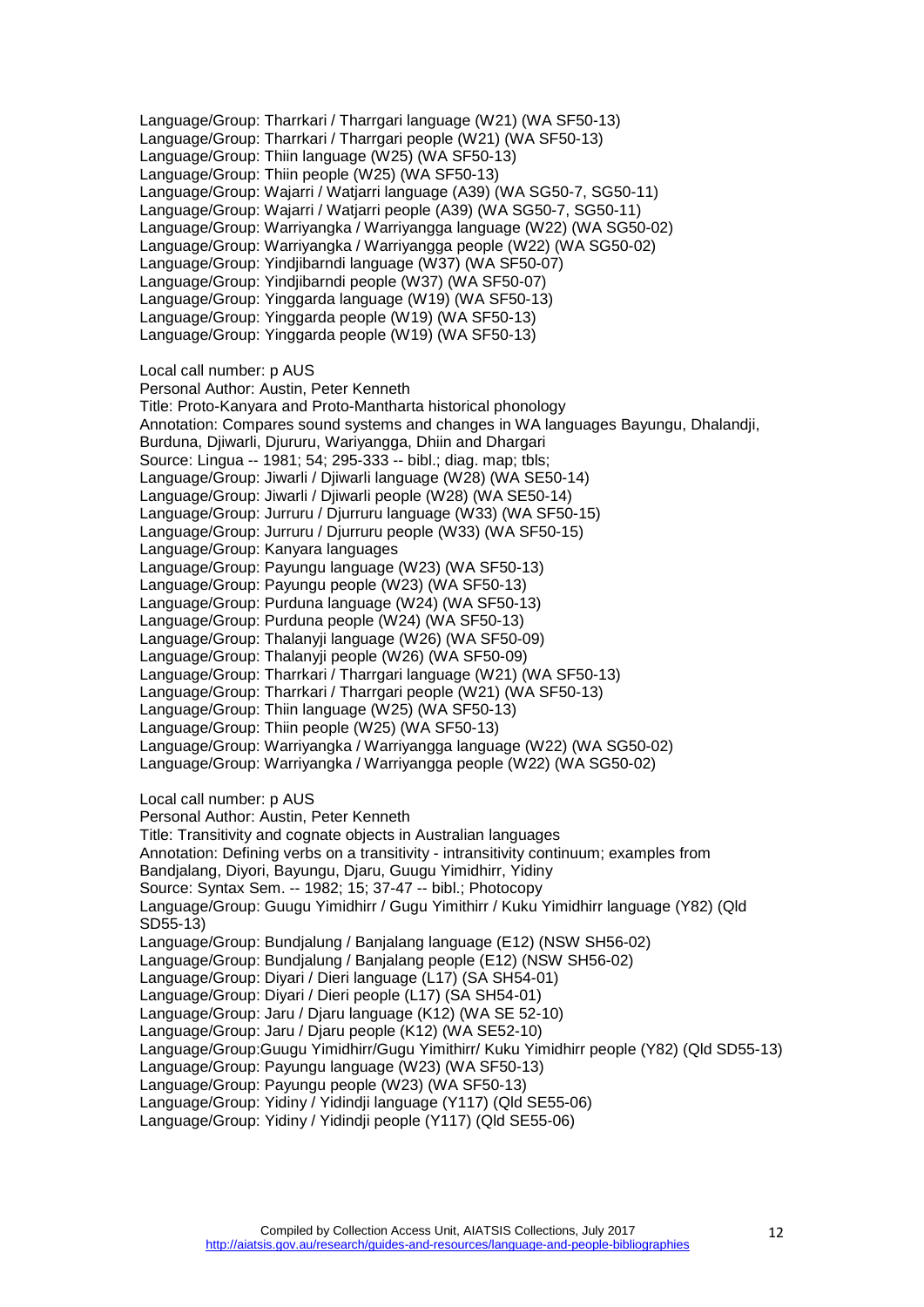Local call number: P BRA Personal Author: Brandenstein, C. G. von (Carl Georg), 1909-2005 Title: The language situation in the Pilbara - past and present Annotation: Field work 1964-67; discusses early linguistic work, meaning of language names, occurrence of passive verbal concept and active verbal concept; includes index of tribal names and maps showing distribution Source: Pacific Linguistics - 1967; series A-11; 1-20a – maps - Papers in Australian linguistics, no.2 Language/Group: Banjima language (A53) (WA SF50-11) Language/Group: Banjima people (A53) (WA SF50-11) Language/Group: Bidungu language (A40) (WA SF50-04) Language/Group: Bidungu people (A40) (WA SF50-04) Language/Group: Birniridjara language (A25) (WA SG51-02) Language/Group: Birniridjara people (A25) (WA SG51-02) Language/Group: Djalgandi language (A26) (WA SG51-15) Language/Group: Djalgandi people (A26) (WA SG51-15) Language/Group: Djuban language (A31) (WA SG51-10) Language/Group: Djuban people (A31) (WA SG51-10) Language/Group: Djungurdja language (A44) (WA SF50-04) Language/Group: Kariyarra language (W39) (WA SF50-10) Language/Group: Kariyarra people (W39) (WA SF50-10) Language/Group: Kurrama language (W36) (WA SF50-11) Language/Group: Kurrama people (W36) (WA SF50-11) Language/Group: Madoidja language (A41) (WA SG51-05) Language/Group: Madoidja people (A41) (WA SG51-05) Language/Group: Malkana / Malgana language (W18) (WA SG50-09) Language/Group: Malkana / Malgana people (W18) (WA SG50-09) Language/Group: Martuthunira language (W35) (WA SF50-06) Language/Group: Martuthunira people (W35) (WA SF50-06) Language/Group: Maya language (W20) (WA SG49-04) Language/Group: Maya people (W20) (WA SG49-04) Language/Group: Ngarla language (W40) (WA SF50-04) Language/Group: Ngarla people (W40) (WA SF50-04) Language/Group: Ngarluma language (W38) (WA SF50-07) Language/Group: Ngarluma people (W38) (WA SF50-07) Language/Group: Nhuwala language (W30) (WA SF50-06) Language/Group: Nhuwala people (W30) (WA SF50-06) Language/Group: Nyamal language (A58) (WA SF51-05) Language/Group: Nyamal people (A58) (WA SF51-05) Language/Group: Nyangumarta / Nyangumarda language (A61) (WA SF51-10) Language/Group: Nyangumarta / Nyangumarda people (A61) (WA SF51-10) Language/Group: Nyiyaparli language (A50) (WA SF51-13) Language/Group: Nyiyaparli people (A50) (WA SF51-13) Language/Group: Palyku language (A55) (WA SF51-09) Language/Group: Palyku people (A55) (WA SF51-09) Language/Group: Payungu language (W23) (WA SF50-13) Language/Group: Payungu people (W23) (WA SF50-13) Language/Group: Pinikura language (W34) (WA SF50-10) Language/Group: Pinikura people (W34) (WA SF50-10) Language/Group: Wajarri / Watjarri language (A39) (WA SG50-7, SG50-11) Language/Group: Wajarri / Watjarri people (A39) (WA SG50-7, SG50-11) Language/Group: Wardal language (A19) (WA SG50-15) Language/Group: Wardal people (A19) (WA SG50-15) Language/Group: Wawula language (A29) (WA SG51-05) Language/Group: Wawula people (A29) (WA SG51-05) Language/Group: Witukari language (A60) (WA SF50-04) Language/Group: Witukari people (A60) (WA SF50-04) Language/Group: Yindjibarndi language (W37) (WA SF50-07)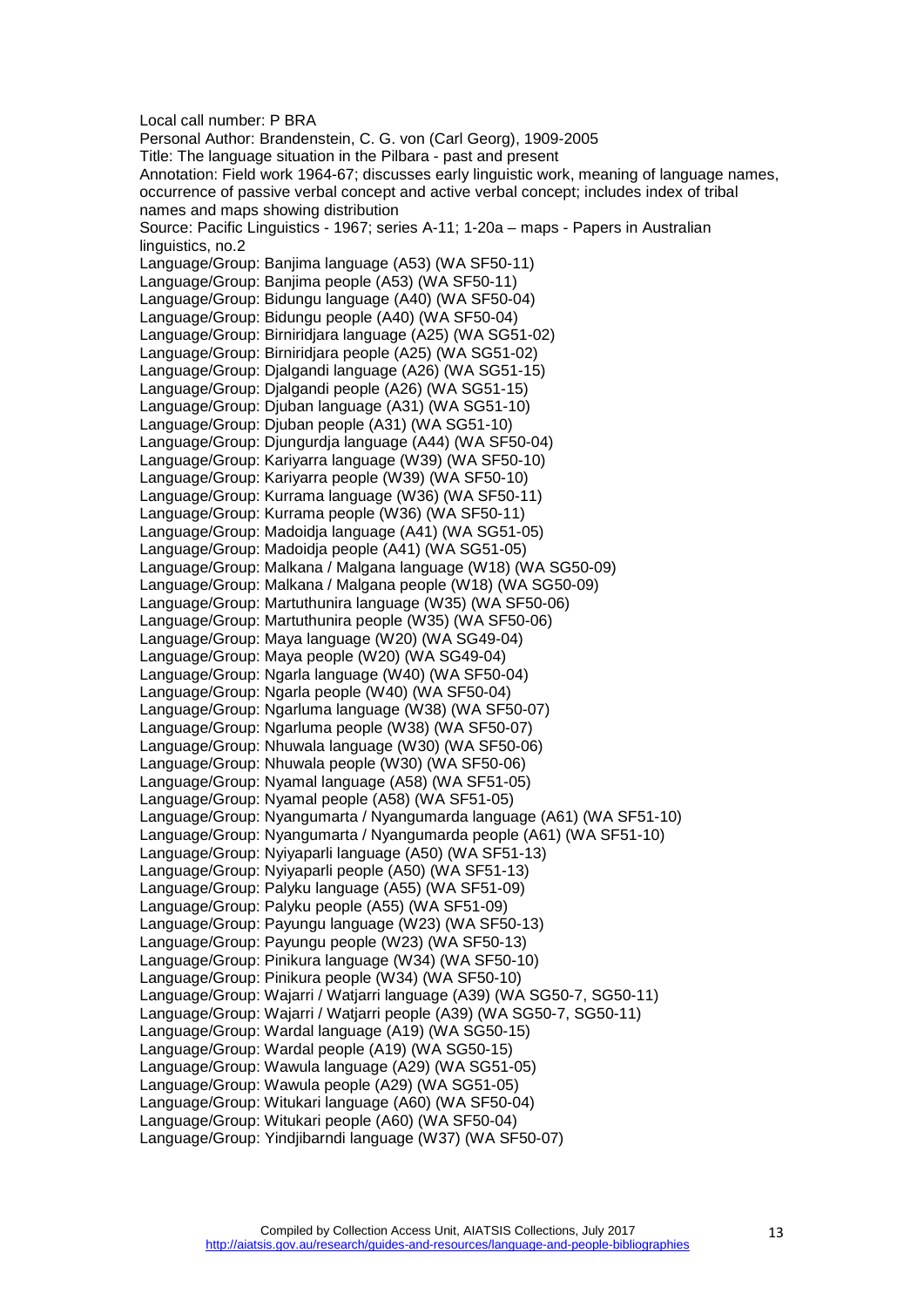Language/Group: Yinggarda language (W19) (WA SF50-13) Language/Group: Yinggarda people (W19) (WA SF50-13) Local call number: p DAV Personal Author: Davidson, Daniel Sutherland, 1900-1952 Title: Disposal of the dead in Western Australia Annotation: Based on previously published reports and authors field-work in 1930-1931 and 1938-1939; Considers distribution of various types of burial, cannibalism, mourning for W.A. and adioining areas Source: American Philosophical Society -- Proceedings ; Vol. 93, no.1 (1948), p. 71-97 -- map Language/Group: Adnyamathanha people (L10) (SA SH54-09) Language/Group: Antakirinya / Antikirinya / Antakarinja people (C5) (SA SG53-14) Language/Group: Arrernte / Aranda people (C8) (NT SG53-02) Language/Group: Banjima people (A53) (WA SF50-11) Language/Group: Parnkalla / Barngarla / Bungala / Banggarla people (L6) (SA SI53-04) Language/Group: Jaru / Djaru people (K12) (WA SE52-10) Language/Group: Jiwarli / Djiwarli people (W28) (WA SE50-14) Language/Group: Karajarri people (A64) (WA SE51-10) Language/Group: Kariyarra people (W39) (WA SF50-10) Language/Group: Kija / Gidja people (K20) (WA SE52-06) Language/Group: Kokatha people (C3) (SA SH53-06) Language/Group: Nawo / Nawu people (L2) (SA SI53-07) Language/Group: Ngarla people (W40) (WA SF50-04) Language/Group: Ngarluma people (W38) (WA SF50-07) Language/Group: Nyangumarta / Nyangumarda people (A61) (WA SF51-10) Language/Group: Payungu people (W23) (WA SF50-13) Language/Group: Thalanyji people (W26) (WA SF50-09) Language/Group: Wardaman people (N35) (NT SD52-16) Language/Group: Warriyangka / Warriyangga people (W22) (WA SG50-02) Language/Group: Warumungu people (C18) (NT SE53-10) Language/Group: Wirangu people (C1) (SA SH53-14) Language/Group: Worrorra people (K17) (WA SD51-16) Language/Group: Yindjibarndi people (W37) (WA SF50-07) Language/Group: Yinggarda people (W19) (WA SF50-13)

Local call number: p DAV

Personal Author: Davidson, Daniel Sutherland, 1900-1952

Language/Group: Yindjibarndi people (W37) (WA SF50-07)

Title: Mourning-caps of the Australian Aborigines

Annotation: Traditionally confined to western New South Wales, distribution now identified in northern S.A., south-west W.A. & Carnarvon area; Smearing of white clay on head (Andigaina tribe & Boulia people); Distribution of caps, forms, dummy caps, notes on wearers, cropping of the head, head-nets, construction & removal of caps, disposal of caps on grave; Notes on caps in Esperance district N.W. Australia; Important elements in the mourning-cap complex Source: American Philosophical Society -- Proceedings, v.93, no.1, 1948; 57-70 -- illus.; map Language/Group: Antakirinya / Antikirinya / Antakarinja people (C5) (SA SG53-14) Language/Group: Birladapa / Biladaba people (L11) (SA SH54-06) Language/Group: Diyari / Dieri people (L17) (SA SH54-01) Language/Group: Marulda / Marula people (L33) (Qld SG54-07) Language/Group: Maya people (W20) (WA SG49-04) Language/Group: Ngamini people (L22) (SA SG54-09) Language/Group: Ngiyampaa / Ngemba people (D22) (NSW SH55-10) Language/Group: Payungu people (W23) (WA SF50-13) Language/Group: Thalanyji people (W26) (WA SF50-09) Language/Group: Tharrkari / Tharrgari people (W21) (WA SF50-13) Language/Group: Wangkangurru / Wangganguru people (L27) (SA SG53-12) Language/Group: Wiilman people (W7) (WA SI50-07) Language/Group: Yandruwantha / Yandruwandha people (L18) (SA SH54-02) Language/Group: Yawarawarka people (L23) (SA SG54-10)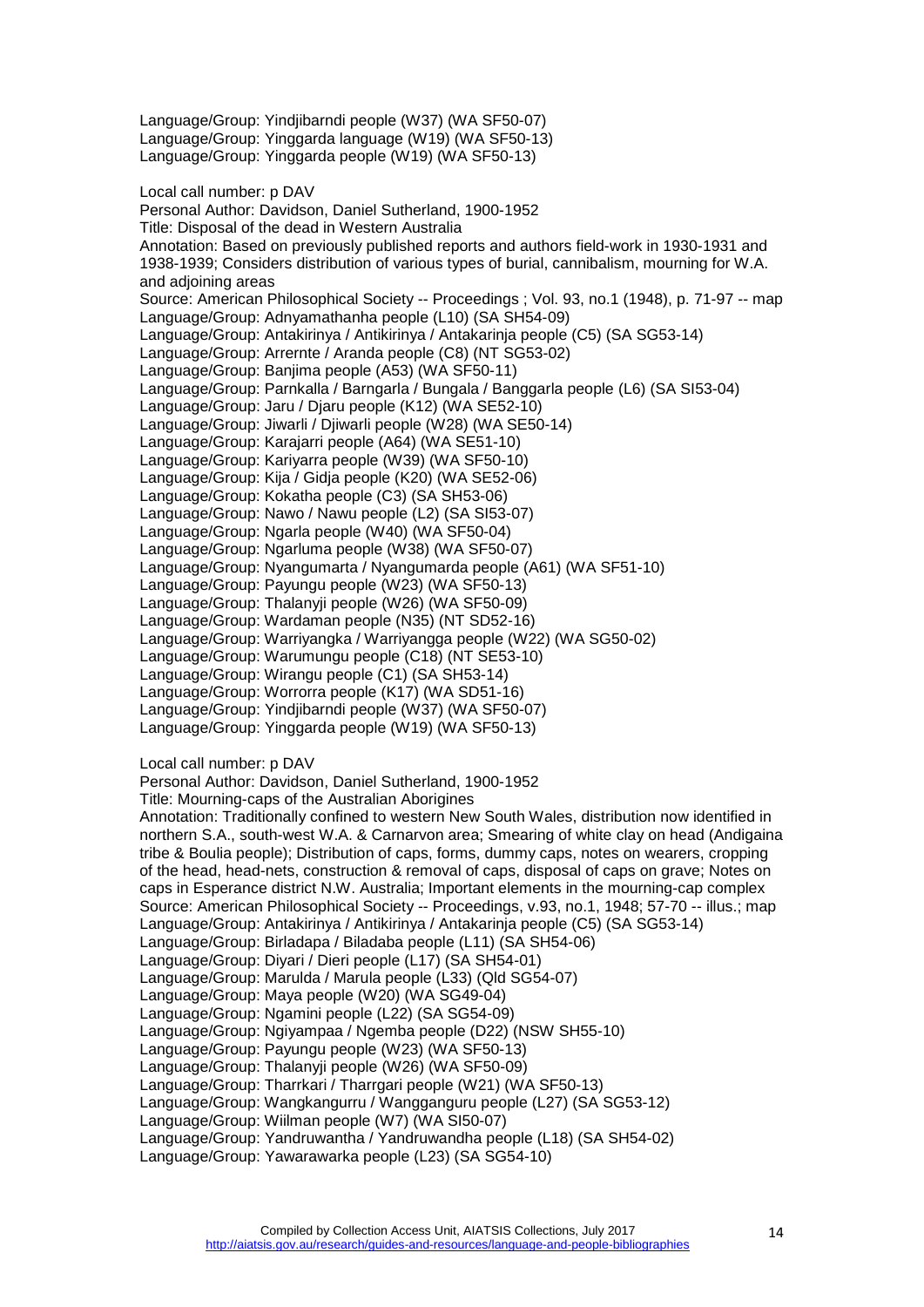Local call number: p PIL

Title: Bayungu information : introduction to Bayungu culture, heritage and lifestyles. Publication info: South Hedland, W.A. : Wangka Maya Pilbara Aboriginal Language Centre, [2007].

Physical descrip: 6 p. : col. ill., col. ports. ; 21 cm. General Note: "This brochure written and produced by Wangka Maya Pilbara Aboriginal Language Centre"--back cover.

Language/Group: Payungu people (W23) (WA SF50-13)

Added Author: Wangka Maya Pilbara Aboriginal Language Centre Added Author: Bayungu Aboriginal Corporation

#### <span id="page-14-0"></span>**Language material**

Local call number: L 060.003/3 Title: Wangka Maya Pilbara languages calendar 2016 / compiled by Talor Derschow Publication info: [South Hedland, WA] : Wangka Maya Pilbara Aboriginal Languages Centre, [2015] Physical descrip: 27 pages : coloured illustrations, map ; 21 x 30 cm ISBN: 9781921970108 Access: Not for Inter Library Loan Language/Group: Banjima language (A53) (WA SF50-11) Language/Group: Payungu language (W23) (WA SF50-13) Language/Group: Purduna language (W24) (WA SF50-13) Language/Group: Jiwarli / Djiwarli language (W28) (WA SE50-14) Language/Group: Juwaliny / Djuwarliny language (A88) (WA SE51-16) Language/Group: Karajarri language (A64) (WA SE51-10) Language/Group: Kariyarra language (W39) (WA SF50-10) Language/Group: Kartujarra language (A51) (WA SF51-14) Language/Group: Pinikura language (W34) (WA SF50-10) Language/Group: Kurrama language (W36) (WA SF50-11) Language/Group: Mangala language (A65) (WA SE51-15) Language/Group: Manjiljarra / Martu Wangka language (A51.1) (WA SF51-12) Language/Group: Martuthunira language (W35) (WA SF50-06) Language/Group: Ngarla language (W40) (WA SF50-04) Language/Group: Ngarluma language (W38) (WA SF50-07) Language/Group: Nhuwala language (W30) (WA SF50-06) Language/Group: Nyamal language (A58) (WA SF51-05) Language/Group: Nyangumarta / Nyangumarda language (A61) (WA SF51-10) Language/Group: Nyiyaparli language (A50) (WA SF51-13) Language/Group: Palyku language (A55) (WA SF51-09) Language/Group: Putijarra language (A54) (WA SG51-02) Language/Group: Thalanyji language (W26) (WA SF50-09) Language/Group: Tharrkari / Tharrgari language (W21) (WA SF50-13) Language/Group: Thiin language (W25) (WA SF50-13) Language/Group: Warnman language (A62) (WA SF51-11) Language/Group: Yindjibarndi language (W37) (WA SF50-07) Language/Group: Yinhawangka / Innawonga language (A48) (WA SF50-04) Language/Group: Yulparija language (A67) (WA SF51-07) Added Author: Derschow, Talor

Local call number: L P268.003/1 Personal Author: Austin, Peter Kenneth Title: A dictionary of Payungu, Western Australia [Payungu/English] / Peter Austin Publication info: Bundoora, Vic.:Dept. of Linguistics, La Trobe University , 1992 1992 Physical descrip: xv, 104 p.; map ISBN: 0-85816-844-8 Access: Not for Inter-Library Loan Annotation: Guide to orthography and pronunciation; Payungu dictionary includes parts of speech, scientific terms for zoological and botanical species; English finderlist Language/Group: Payungu language (W23) (WA SF50-13) Language/Group: Payungu people (W23) (WA SF50-13)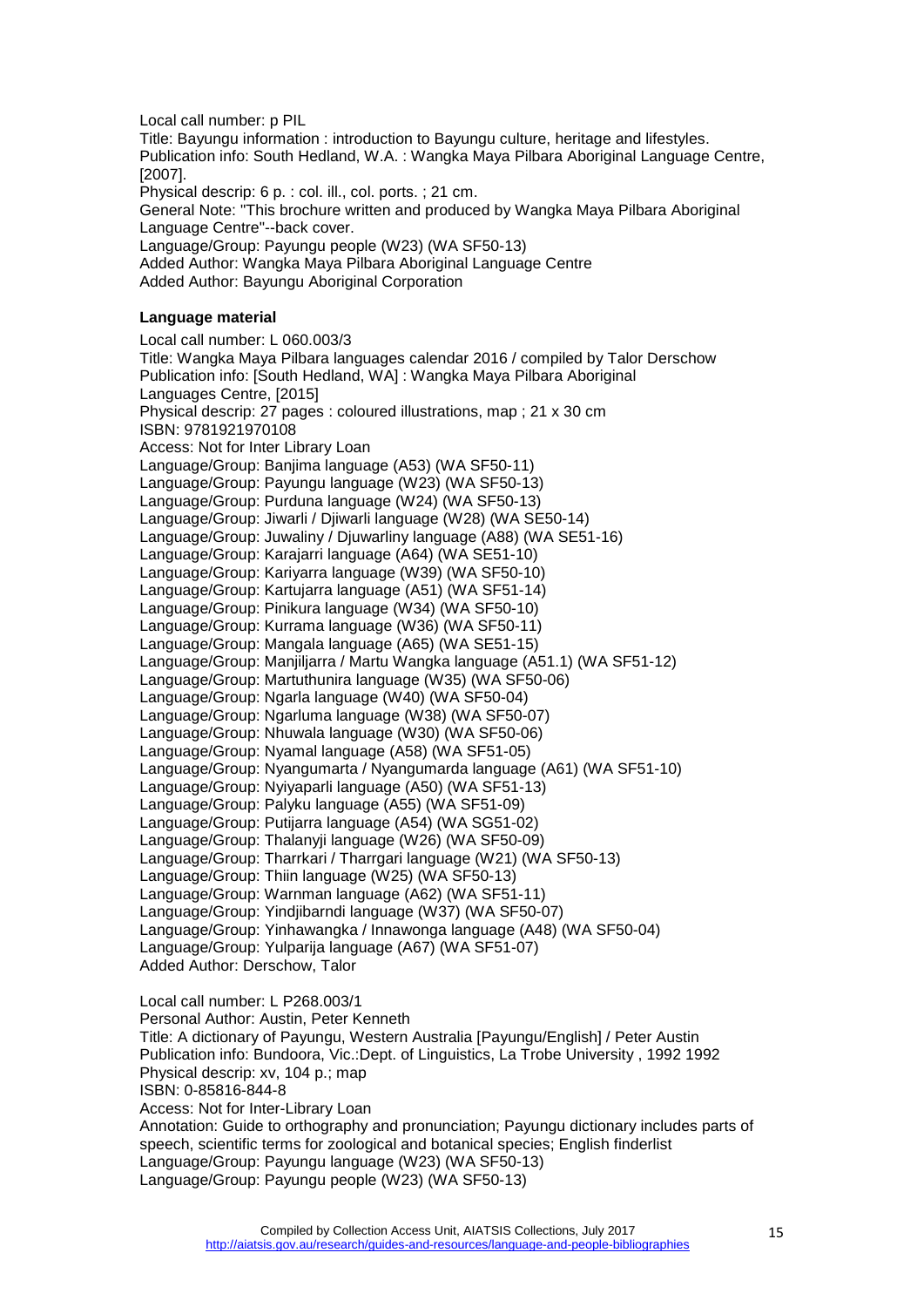Local call number: L P268.003/2 Title: Bayungu dictionary : English-Bayungu wordlist and thematic wordlist 2007. Publication info: South Hedland, W.A. : Wangka Maya Pilbara Language Centre, 2007. Physical descrip: 64 p. : map ; 30 cm. General Note: Dictionary developed and designed by: Albert Burgman. Annotation: annotation pending ISBN: 1875946403 Language/Group: Payungu language (W23) (WA SF50-13) Added Author: Burgman, Albert. Added Author: Wangka Maya Pilbara Aboriginal Language Centre Local call number: L P268.003/3 Title: Bayungu : [external body chart] / compiled by Peter Hill in consultation with Antoinette Roe...illustration by Clint Taylor Publication info: [South Headland, W.A.] : Wangka Maya Pilbara Aboriginal Language Centre, [2014?] Physical descrip: 1 laminated card : coloured illustrations ; 21.5 cm x 30.5 cm Access: Not for Inter Library Loan Language/Group: Payungu language (W23) (WA SF50-13) Added Author: Hill, Peter Added Author: Roe, Antoinette Added Author: Taylor, Clint Local call number: L P268.004/1 Title: Bayungu sketch grammar : 2008. Cover title: Bayungu sketch grammar : an introduction to the structure and use of Bayungu Edition: 2008 ed. Publication info: [Port Hedland, W.A] : Wangka Maya Pilbara Aboriginal Language Centre, 2008. Physical descrip: 107 p. : 1 col. map ; 30 cm. Bibliography note: Includes bibliographical references. Access: Not for Inter Library Loan Annotation: Grammar of the Bayungu language from the Pilbara region of Western Australia ISBN: 1921312599 Language/Group: Payungu language (W23) (WA SF50-13) Added Author: Wangka Maya Pilbara Aboriginal Language Centre. Local call number: L P628.003/1 Personal Author: Walgar, Hazel Title: Bayungu phrasebook / written by Hazel Walgar ; language specialists, Hazel Walgar, Bess Lyndon, Daisy Mia, Pansy Mia and Gwen Peck ; photographs: Eleonora Deak ; illustrations, Martyn Andrews ; prepared by Wangka Maya Pilbara Aboriginal Language Centre. Publication info: South Hedland, W.A. : Wangka Maya Pilbara Aboriginal Language Centre, 2011. Physical descrip: 44 pages : illustrations, map, portrait ; 21 cm ISBN: 9781921312908 (pbk.) Access: Not for Inter Library Loan Language/Group: Payungu language (W23) (WA SF50-13) Language/Group: Payungu people (W23) (WA SF50-13) Added Author: Deak, Eleonora Added Author: Andrews, Martyn, Added Author: Lyndon, Bessie, Added Author: Mia, Daisy, 1922-, Added Author: Mia, Pansy, Added Author: Peck, Gwen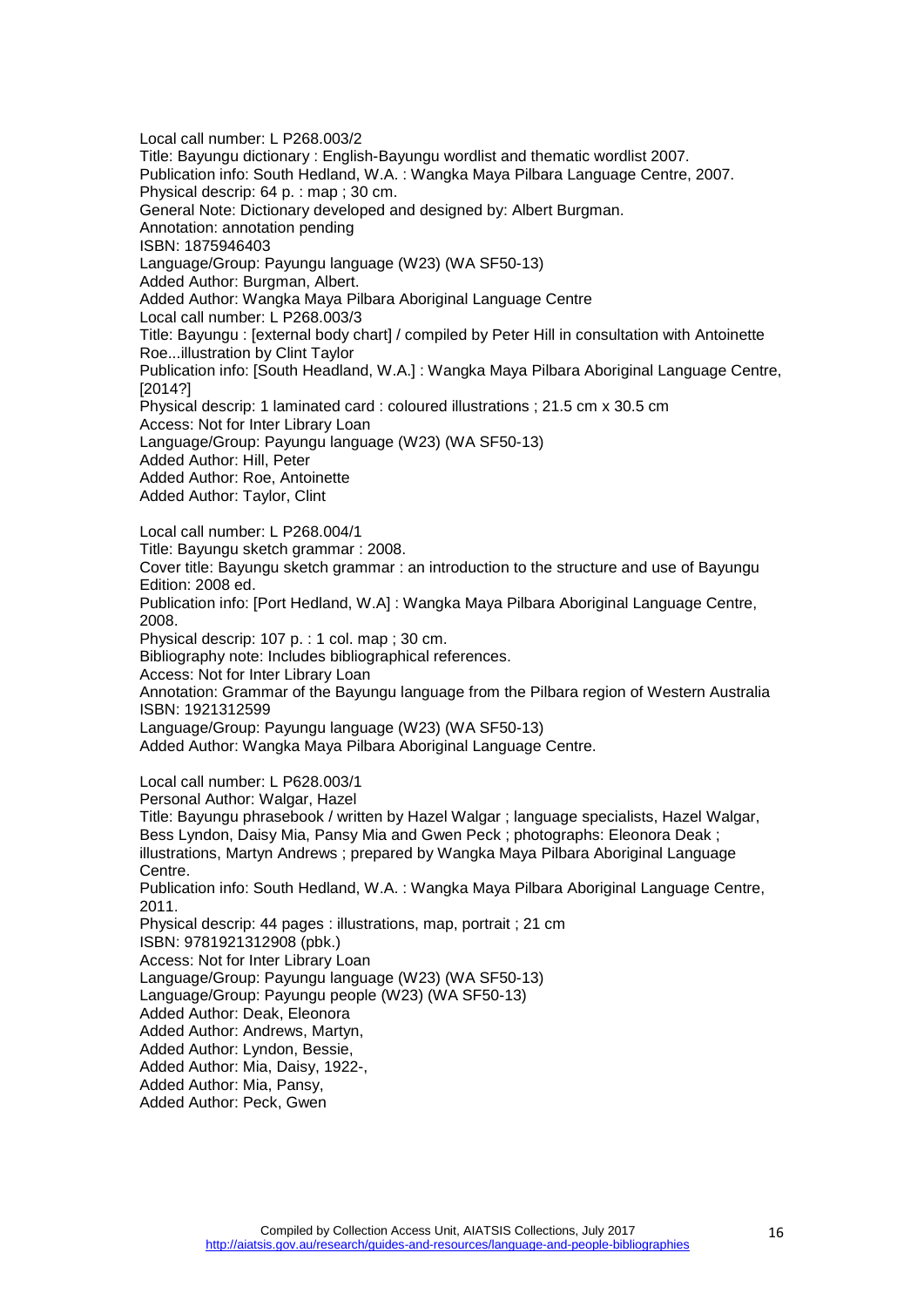Local call number: L KIT P268.003/1 Title: Payungu picture dictionary / Wangka Maya Pilbara Aboriginal Language Centre. Publication info: South Hedland, W.A. : Wangka Maya Pilbara Aboriginal Language Centre, 2006. Physical descrip: 44 p. : ill., 1 map ; 30 cm. + cd-rom ISBN: 1875946632 (pbk)

Annotation: Annotation pending

Language/Group: Payungu language (W23) (WA SF50-13)

Local call number: L KIT P268.003/3 Title: Bayungu [kit] Variant title: Bayungu dictionary : English-Bayungu wordlist and thematic wordlist 2007 Variant title: Bayungu dictionary : an interactive dictionary based upon SIL's Lexique Pro Publication info: South Hedland, W.A. : Wangka Maya Pilbara Language Centre, 2007 Physical descrip: 1 book (65 p), 1 cd-rom Annotation: Bayungu - English dictionary. ISBN: 1875946403 ISBN: 1875946349 (cd-rom) Language/Group: Payungu language (W23) (WA SF50-13) Added Author: Burgman, Albert Added Author: Wangka Maya Pilbara Aboriginal Language Centre

Local call number: L KIT P268.003/4 Personal Author: Burgman, Albert. Title: Bayungu dictionary 2007 [electronic resource] / [developed and produced by Albert Burgman for Wangka Maya Pilbara Aboriginal Language Centre]. Publication info: [South Hedland, W.A.] : Wangka Maya, Pilbara Aboriginal Language Centre, 2007. Physical descrip: 1 computer optical disc ; 4 3/4 in. General Note: Title from disc label. General Note: "An interactive dictionary based upon SIL's Lexique Pro Windows compatible." General Note: "The Indigenous and intellectual property rights in the language and information contained in this publication belong to the Bayungu people."—CD container. Access restriction: Not for Inter Library Loan Abstract: Annotation pending Technical details: System requirements: Software needs to be installed Language/Group: Payungu language (W23) (WA SF50-13) Added Author: Wangka Maya Pilbara Aboriginal Language Centre

## <span id="page-16-0"></span>**Rare serials**

Local call number: RS 40/3 Principal Author: Austin, Peter Kenneth Title: Classification of southern Pilbara languages / Peter Austin Annotation: Lexical, morphological and grammatical evidence for classification into groupings Kartu - Yingkarta; Kanyara - Payungu, Purduna, Thalanyji, Pinikura; Mantharta - Tharrkari, Warriyangka, Jiwarli, Thiin; Ngayarta - Jurruru; reconstructions of protoKanyara and proto-**Mantharta** Source: Pacific Linguistics - 1988; Series A-71 p. 1-17 -- map Language/Group: Jiwarli / Djiwarli language (W28) (WA SE50-14) Language/Group: Jiwarli / Djiwarli people (W28) (WA SE50-14) Language/Group: Jurruru / Djurruru language (W33) (WA SF50-15) Language/Group: Jurruru / Djurruru people (W33) (WA SF50-15) Language/Group: Kanyara languages Language/Group: Payungu language (W23) (WA SF50-13) Language/Group: Payungu people (W23) (WA SF50-13) Language/Group: Pinikura language (W34) (WA SF50-10) Language/Group: Pinikura people (W34) (WA SF50-10) Language/Group: Purduna language (W24) (WA SF50-13) Language/Group: Purduna people (W24) (WA SF50-13) Language/Group: Thalanyji language (W26) (WA SF50-09)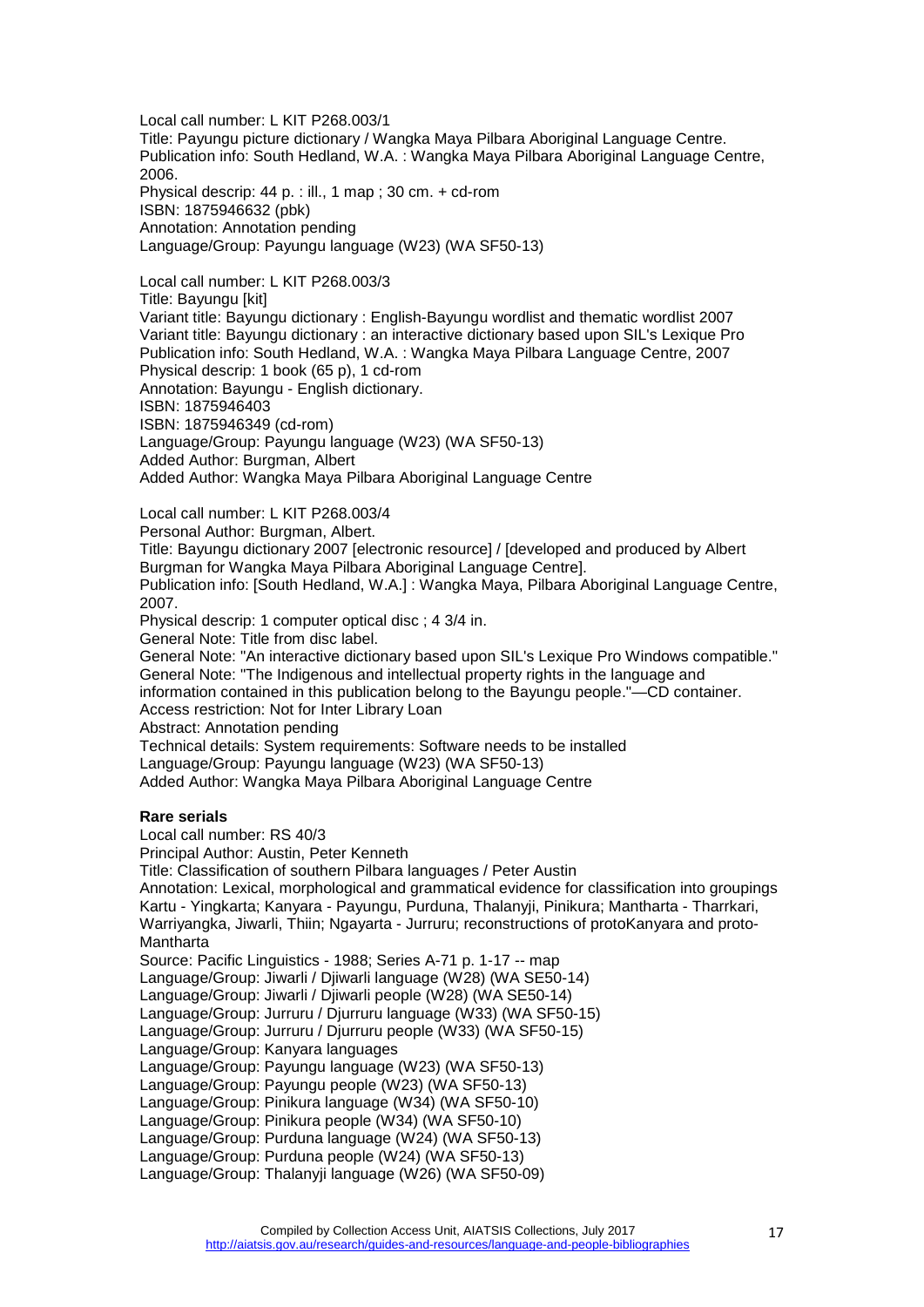Language/Group: Thalanyji people (W26) (WA SF50-09) Language/Group: Tharrkari / Tharrgari language (W21) (WA SF50-13) Language/Group: Tharrkari / Tharrgari people (W21) (WA SF50-13) Language/Group: Thiin language (W25) (WA SF50-13) Language/Group: Thiin people (W25) (WA SF50-13) Language/Group: Warriyangka / Warriyangga language (W22) (WA SG50-02) Language/Group: Warriyangka / Warriyangga people (W22) (WA SG50-02) Language/Group: Yinggarda language (W19) (WA SF50-13) Language/Group: Yinggarda people (W19) (WA SF50-13) Local call number: RS 40/5 Principal Author: Hendrie, Timothy R. Title: Initial apicals in nuclear Pama-Nyungan / Timothy R. Hendrie Annotation: Comparison of initial apical reflexes \*t, \*n, \*l or \*r in Pintupi, Nyangumarta, Warlpiri, Gawurna, Bayungu, Gupapuyngu, Umpila, Guugu Yimidhirr and Gidabal with reconstructed proto- forms Source: Studies in Comparative Pama-Nyungan, edited by G.N. OGrady and D.T. Tryon, (Pacific Linguistics, 1990, Ser. C-111); p. 15-77 Language/Group: Githabul people (E14) (NSW SH56-02) Language/Group: Guugu Yimidhirr / Gugu Yimithirr / Kuku Yimidhirr language (Y82) (Qld SD55-13) Language/Group:Guugu Yimidhirr/Gugu Yimithirr/ Kuku Yimidhirr people (Y82) (Qld SD55-13) Language/Group: Gupapuyngu people (N122.1) (NT SD53-03) Language/Group: Kaurna language (L3) (SA SI54-09) Language/Group: Kaurna people (L3) (SA SI54-09) Language/Group: Nyangumarta / Nyangumarda language (A61) (WA SF51-10) Language/Group: Nyangumarta / Nyangumarda people (A61) (WA SF51-10) Language/Group: Pama-Nyungan language family Language/Group: Payungu language (W23) (WA SF50-13) Language/Group: Payungu people (W23) (WA SF50-13) Language/Group: Pintupi language (C10) (NT SF52-11) Language/Group: Pintupi people (C10) (NT SF52-11) Language/Group: Umpila language (Y45) (Qld SD54-08) Language/Group: Umpila people (Y45) (Qld SD54-08) Language/Group: Warlpiri language (C15) (NT SF52-04) Language/Group: Warlpiri people (C15) (NT SF52-04) Local call number: RS 40/5 SERIES C [124] Personal Author: Thieberger, Nicholas Title: Handbook of Western Australian Aboriginal languages south of the Kimberley region / Nicholas Thieberger Publication info: Canberra:Research School of Pacific Studies, Australian National University, 1993 Physical descrip: vii, 408 p.; maps ISBN: 0-85883-418-9 ISSN: 0078-7558 Annotation: Gives location, variant spelling, classification, linguistic situation, research and bibliographic information for all languages in regions south of Kimberleys; notes on Aboriginal English and Kriol; extensive annotated bibliography; indexes to variant language spellings, and to linguists Electronic access: Click here for electronic access to 1996 document <http://coombs.anu.edu.au/WWWVLPages/AborigPages/LANG/WA/contents.htm> Language/Group: Amangu language (W12) (WA SH50-01) Language/Group: Amangu people (W12) (WA SH50-01) Language/Group: Balardung / Baladon language (W10) (WA SH50-15) Language/Group: Balardung / Baladon people (W10) (WA SH50-15) Language/Group: Banjima language (A53) (WA SF50-11) Language/Group: Banjima people (A53) (WA SF50-11) Language/Group: Bibbulman language (W1) (WA SI50-10) Language/Group: Bibbulman people (W1) (WA SI50-10)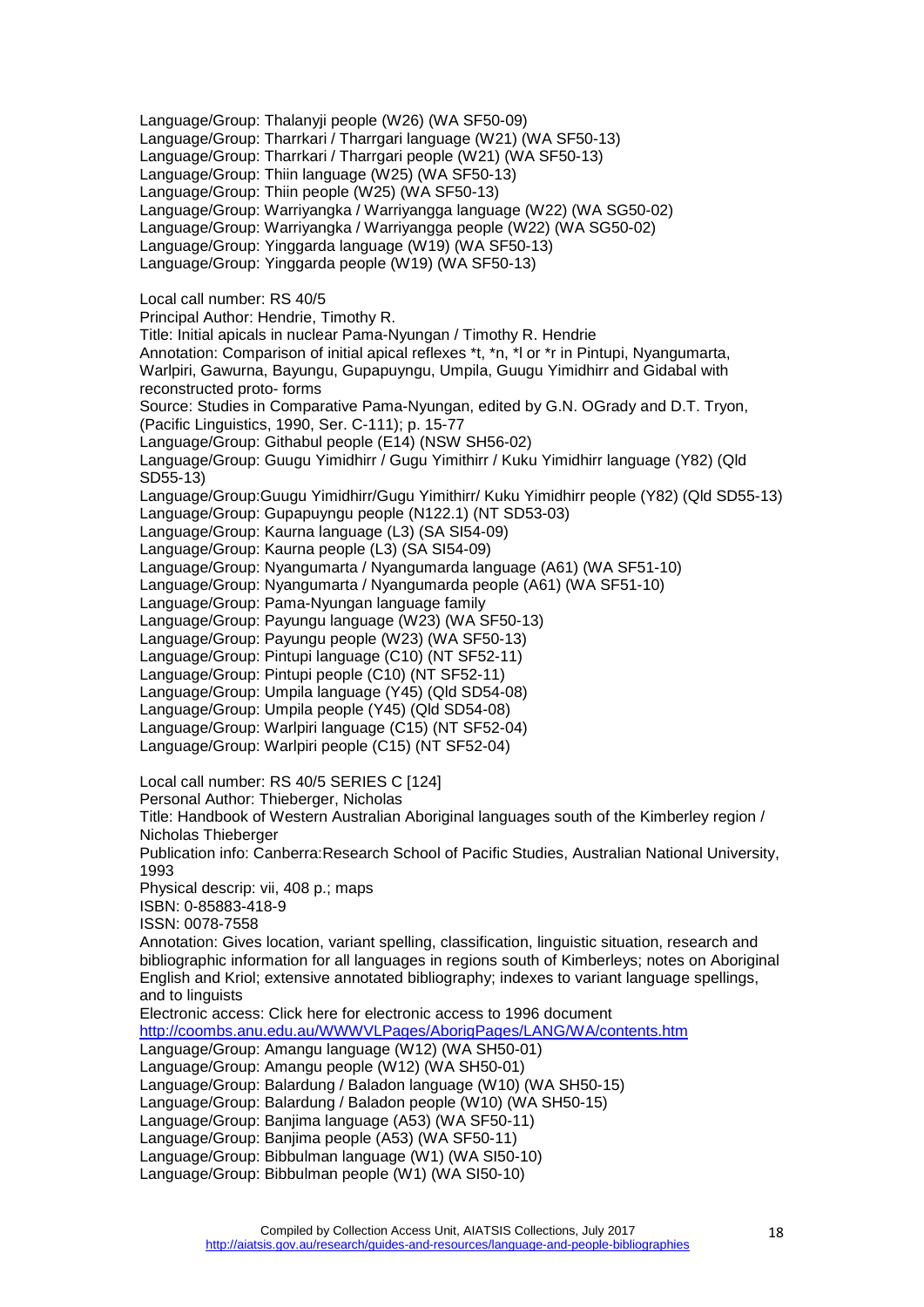Language/Group: Bidungu language (A40) (WA SF50-04) Language/Group: Bidungu people (A40) (WA SF50-04) Language/Group: Buluguda language (W17) (WA SG49-08) Language/Group: Buluguda people (W17) (WA SG49-08) Language/Group: Daguda / Thaagurda language (W15) (WA SG50-09) Language/Group: Daguda / Thaagurda people (W15) (WA SG50-09) Language/Group: Damala language (W16) (WA SG49-12) Language/Group: Damala people (W16) (WA SG49-12) Language/Group: Jiwarli / Djiwarli language (W28) (WA SE50-14) Language/Group: Jiwarli / Djiwarli people (W28) (WA SE50-14) Language/Group: Goreng language (W5) (WA SI50-12) Language/Group: Goreng people (W5) (WA SI50-12) Language/Group: Kalaako / Malpa language (A2) (WA SI51-02) Language/Group: Kalaako / Malpa people (A2) (WA SI51-02) Language/Group: Kalaamaya / Karlamay language (A4) (WA SH50-12) Language/Group: Kalaamaya / Karlamay people (A4) (WA SH50-12) Language/Group: Kaniyang language (W4) (WA SI50-11) Language/Group: Kaniyang people (W4) (WA SI50-11) Language/Group: Karajarri language (A64) (WA SE51-10) Language/Group: Karajarri people (A64) (WA SE51-10) Language/Group: Kartujarra language (A51) (WA SF51-14) Language/Group: Kartujarra people (A51) (WA SF51-14) Language/Group: Kukatja language (A68) (WA SF52-02) Language/Group: Kukatja people (A68) (WA SF52-02) Language/Group: Kurrama language (W36) (WA SF50-11) Language/Group: Kurrama people (W36) (WA SF50-11) Language/Group: Malkana / Malgana language (W18) (WA SG50-09) Language/Group: Malkana / Malgana people (W18) (WA SG50-09) Language/Group: Mangala language (A65) (WA SE51-15) Language/Group: Mangala people (A65) (WA SE51-15) Language/Group: Martuthunira language (W35) (WA SF50-06) Language/Group: Martuthunira people (W35) (WA SF50-06) Language/Group: Maya language (W20) (WA SG49-04) Language/Group: Maya people (W20) (WA SG49-04) Language/Group: Minang language (W2) (WA SI50-11) Language/Group: Minang people (W2) (WA SI50-11) Language/Group: Mirning language (A9) (WA SH52-14) Language/Group: Mirning people (A9) (WA SH52-14) Language/Group: Mulyara language (A18) (WA SG50-10) Language/Group: Mulyara people (A18) (WA SG50-10) Language/Group: Ngarla language (W40) (WA SF50-04) Language/Group: Ngarla people (W40) (WA SF50-04) Language/Group: Ngarluma language (W38) (WA SF50-07) Language/Group: Ngarluma people (W38) (WA SF50-07) Language/Group: Ngatjumaya / Ngatjumay / Ngatju language (A3) (WA SI51-03) Language/Group: Ngatjumaya / Ngatjumay / Ngatju people (A3) (WA SI51-03) Language/Group: Nhanta / Nhanda language (W14) (WA SG50-13) Language/Group: Nhanta / Nhanda people (W14) (WA SG50-13) Language/Group: Nhuwala language (W30) (WA SF50-06) Language/Group: Nhuwala people (W30) (WA SF50-06) Language/Group: Nyaki Nyaki language (A1) (WA SI50-04) Language/Group: Nyaki Nyaki people (A1) (WA SI50-04) Language/Group: Nyamal language (A58) (WA SF51-05) Language/Group: Nyamal people (A58) (WA SF51-05) Language/Group: Nyangumarta / Nyangumarda language (A61) (WA SF51-10) Language/Group: Nyangumarta / Nyangumarda people (A61) (WA SF51-10) Language/Group: Nyiyaparli language (A50) (WA SF51-13) Language/Group: Nyiyaparli people (A50) (WA SF51-13) Language/Group: Palyku language (A55) (WA SF51-09) Language/Group: Palyku people (A55) (WA SF51-09)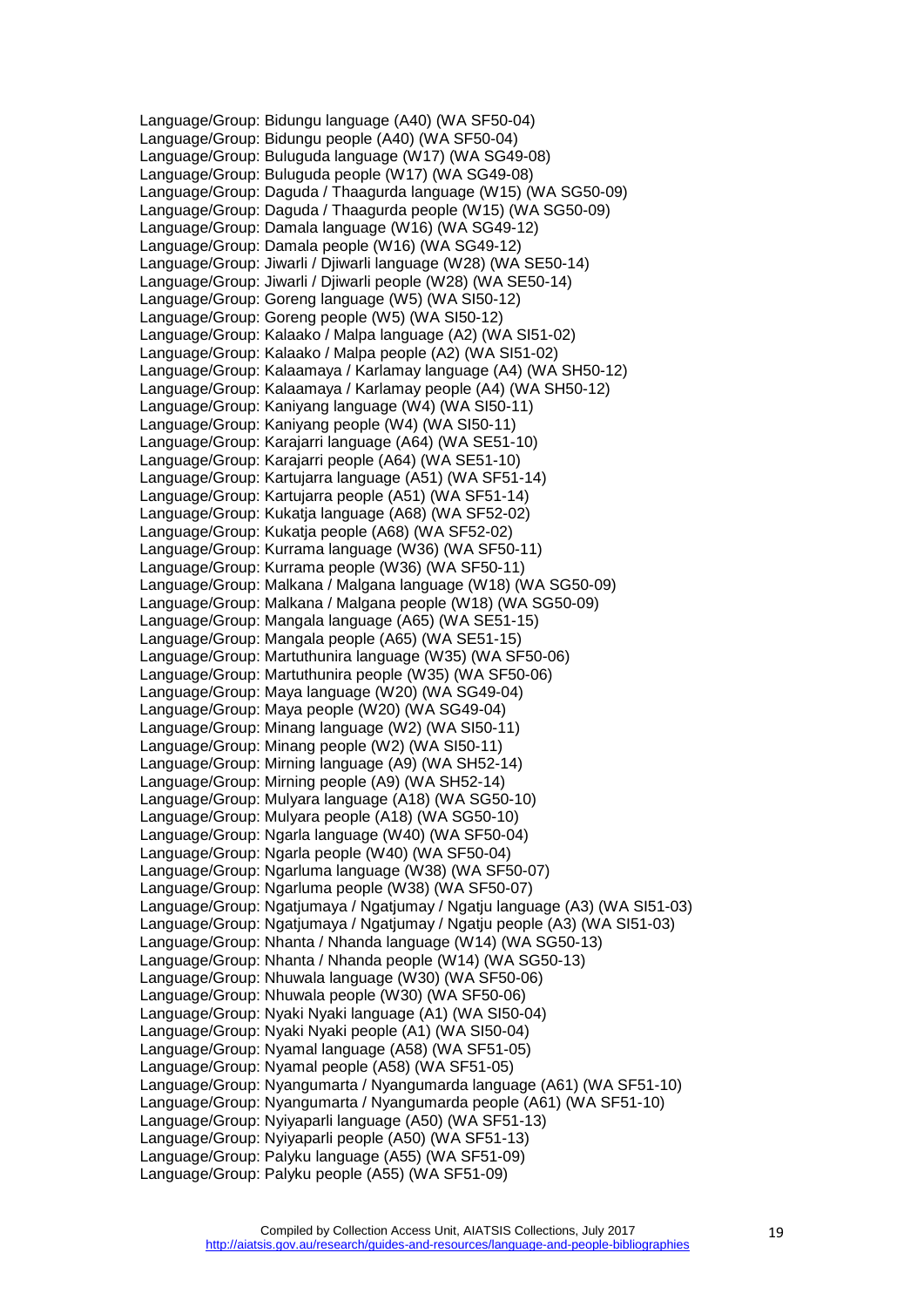Language/Group: Payungu language (W23) (WA SF50-13) Language/Group: Payungu people (W23) (WA SF50-13) Language/Group: Pinikura language (W34) (WA SF50-10) Language/Group: Pinikura people (W34) (WA SF50-10) Language/Group: Pintupi language (C10) (NT SF52-11) Language/Group: Pintupi people (C10) (NT SF52-11) Language/Group: Pitjantjatjara language (C6) (NT SG52-11) Language/Group: Pitjantjatjara people (C6) (NT SG52-11) Language/Group: Purduna language (W24) (WA SF50-13) Language/Group: Purduna people (W24) (WA SF50-13) Language/Group: Thalanyji language (W26) (WA SF50-09) Language/Group: Thalanyji people (W26) (WA SF50-09) Language/Group: Tharrkari / Tharrgari language (W21) (WA SF50-13) Language/Group: Tharrkari / Tharrgari people (W21) (WA SF50-13) Language/Group: Thiin language (W25) (WA SF50-13) Language/Group: Thiin people (W25) (WA SF50-13) Language/Group: Wajarri / Watjarri language (A39) (WA SG50-7, SG50-11) Language/Group: Wajarri / Watjarri people (A39) (WA SG50-7, SG50-11) Language/Group: Wajuk language (W9) (WA SI50-02) Language/Group: Wajuk people (W9) (WA SI50-02) Language/Group: Wardandi language (W3) (WA SI50-06) Language/Group: Wardandi people (W3) (WA SI50-06) Language/Group: Warnman language (A62) (WA SF51-11) Language/Group: Warnman people (A62) (WA SF51-11) Language/Group: Warriyangka / Warriyangga language (W22) (WA SG50-02) Language/Group: Warriyangka / Warriyangga people (W22) (WA SG50-02) Language/Group: Watjanti language (W13) (WA SG50-13) Language/Group: Watjanti people (W13) (WA SG50-13) Language/Group: Wiilman language (W7) (WA SI50-07) Language/Group: Wiilman people (W7) (WA SI50-07) Language/Group: Witukari language (A60) (WA SF50-04) Language/Group: Witukari people (A60) (WA SF50-04) Language/Group: Wangkatha / Wongatha / Wangkathaa language (A12) (WA SH52-05) Language/Group: Wudjari language (W8) (WA SI50-08) Language/Group: Wudjari people (W8) (WA SI50-08) Language/Group: Yindjibarndi language (W37) (WA SF50-07) Language/Group: Yindjibarndi people (W37) (WA SF50-07) Language/Group: Yinggarda language (W19) (WA SF50-13) Language/Group: Yinggarda people (W19) (WA SF50-13) Language/Group: Yinhawangka / Innawonga language (A48) (WA SF50-04) Language/Group: Yinhawangka / Innawonga people (A48) (WA SF50-04) Language/Group: Yuat / Yuwat language (W11) (WA SF50-10) Language/Group: Yuat / Yuwat people (W11) (WA SF50-10) Language/Group: Yulparija language (A67) (WA SF51-07) Language/Group: Yulparija people (A67) (WA SF51-07) Language/Group: Yumu language (C11) (NT SF52-16) Language/Group: Yumu people (C11) (NT SF52-16) Local call number: RS 57/13 Personal Author: Davidson, Daniel Sutherland, 1900-1952 Title: The thread cross in Australia Annotation: Mainly notes from field work 1938-39; Types of thread cross (Waninga) structure; Symbolic values consistent with the totemic affiliation of the specimen - gives examples; Distribution in Australia, notes on each section; Association with initiation rite; Nurtungas of Northern Arunta interchangeable with Waningas Source: Mankind -- 1951; v.4, no.7; 263-273 -- illus. map

- Language/Group: Arrernte / Aranda people (C8) (NT SG53-02)
- Language/Group: Kaytetye / Kaytej people (C13) (NT SF53-06)
- Language/Group: Maya people (W20) (WA SG49-04)
- Language/Group: Nhuwala people (W30) (WA SF50-06)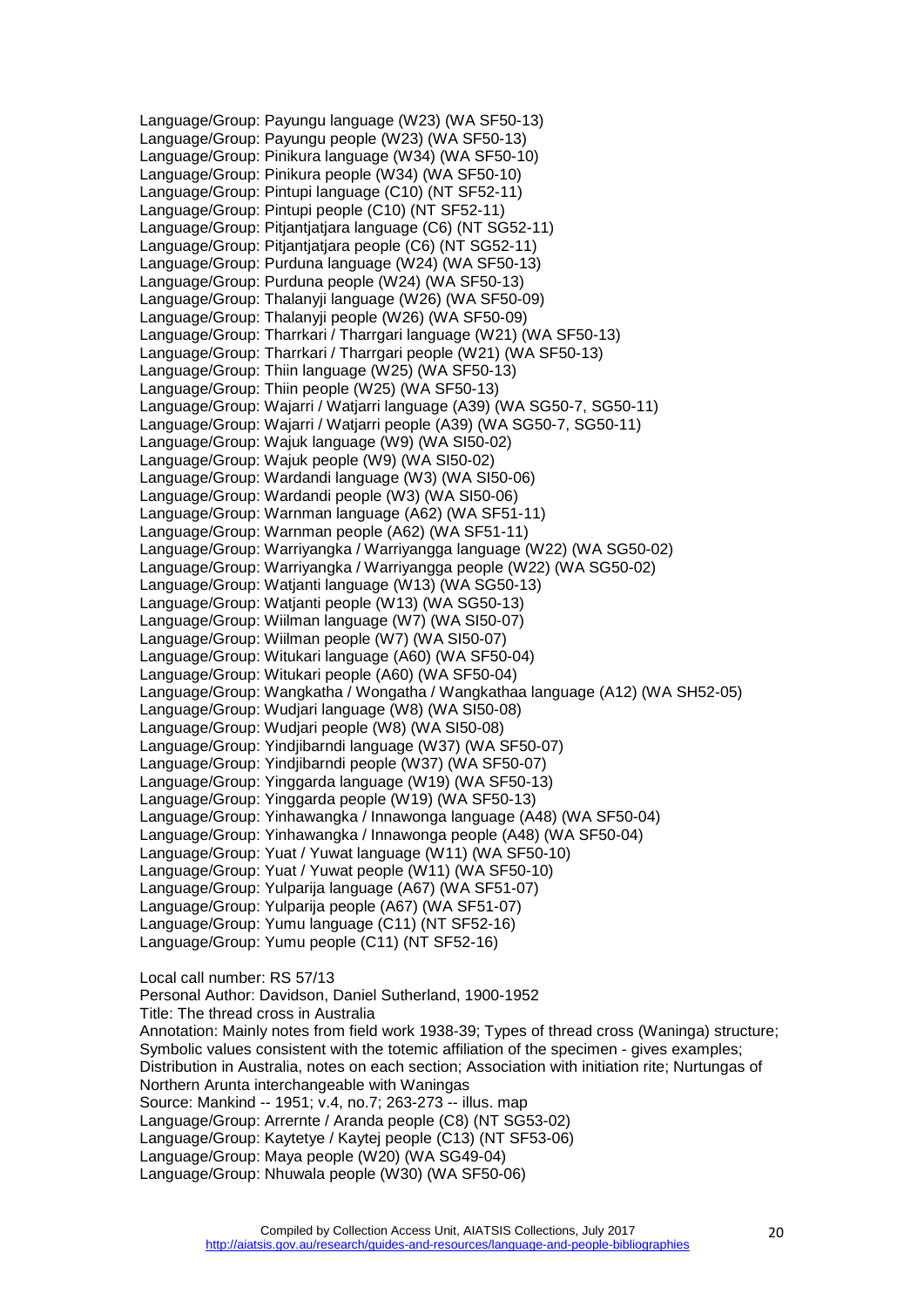Language/Group: Payungu people (W23) (WA SF50-13) Language/Group: Thalanyji people (W26) (WA SF50-09) Language/Group: Tharrkari / Tharrgari people (W21) (WA SF50-13) Language/Group: Wadi Wadi / Wathi Wathi people (D4) (Vic SI54-16) Language/Group: Wajarri / Watjarri people (A39) (WA SG50-7, SG50-11) Language/Group: Warriyangka / Warriyangga people (W22) (WA SG50-02)

# <span id="page-20-0"></span>**Manuscripts**

Call number: MS 92 Personal Author: Bates, Daisy, 1859-1951 Title: Tribal organisation and geographical distribution Publication info: 1899-1911 Access: Open access – reading. Closed copying & quotation National Library's permission. Not for Inter-Library Loan Annotation: Photocopy of original held in National Library divided into 6 nations - (1) Jinyila (Eucla), extending beyond border to east to about Point Malcolm in west (2) Bibbulmun, from Jurien Bay to beyond Esperance (3) Karratjibbin (Southern Cross), from Mount Jackson - Norseman (4) NorWest, uncircumcised tribes of Gascoyne, Ashburton, Fortescue & Harding Rivers (5) Kimberley, below Broome to McDonald Ranges and about Fitzroy to east (6) Central areas; gives name of groups within each area, paths or runs, class systems, names of waters, boundaries of groups within tribes. Language/Group: Banjima people (A53) (WA SF50-11) Language/Group: Bardi people (K15) (WA SE51-02) Language/Group: Bibbulman people (W1) (WA SI50-10) Language/Group: Bunuba / Punuba people (K5) (WA SE51-08) Language/Group: Dargudi people (A56) (WA SG51-09) Language/Group: Djalgandi people (A26) (WA SG51-15) Language/Group: Jaru / Djaru people (K12) (WA SE52-10) Language/Group: Jawi / Djawi people (K16) (WA SE51-03) Language/Group: Jiwarli / Djiwarli people (W28) (WA SE50-14) Language/Group: Jurruru / Djurruru people (W33) (WA SF50-15) Language/Group: Gooniyandi / Gunian people (K6) (WA SE52-09) Language/Group: Ibarga people (A59) (WA SF51-10) Language/Group: Karajarri people (A64) (WA SE51-10) Language/Group: Kariyarra people (W39) (WA SF50-10) Language/Group: Kartujarra people (A51) (WA SF51-14) Language/Group: Kija / Gidja people (K20) (WA SE52-06) Language/Group: Kurrama people (W36) (WA SF50-11) Language/Group: Madoidja people (A41) (WA SG51-05) Language/Group: Martuthunira people (W35) (WA SF50-06) Language/Group: Maya people (W20) (WA SG49-04) Language/Group: Minang people (W2) (WA SI50-11) Language/Group: Mirning people (A9) (WA SH52-14) Language/Group: Ngarluma people (W38) (WA SF50-07) Language/Group: Nhanta / Nhanda people (W14) (WA SG50-13) Language/Group: Nhuwala people (W30) (WA SF50-06) Language/Group: Nyamal people (A58) (WA SF51-05) Language/Group: Nyangumarta / Nyangumarda people (A61) (WA SF51-10) Language/Group: Nyulnyul / Nyul Nyul people (K13) (WA SE51-02) Language/Group: Palyku people (A55) (WA SF51-09) Language/Group: Payungu people (W23) (WA SF50-13) Language/Group: Pinikura people (W34) (WA SF50-10) Language/Group: Purduna people (W24) (WA SF50-13) Language/Group: Thalanyji people (W26) (WA SF50-09) Language/Group: Tharrkari / Tharrgari people (W21) (WA SF50-13) Language/Group: Thiin people (W25) (WA SF50-13) Language/Group: Wajarri / Watjarri people (A39) (WA SG50-7, SG50-11) Language/Group: Wardandi people (W3) (WA SI50-06) Language/Group: Waringari people (A63) (WA SF52-02) Language/Group: Warriyangka / Warriyangga people (W22) (WA SG50-02)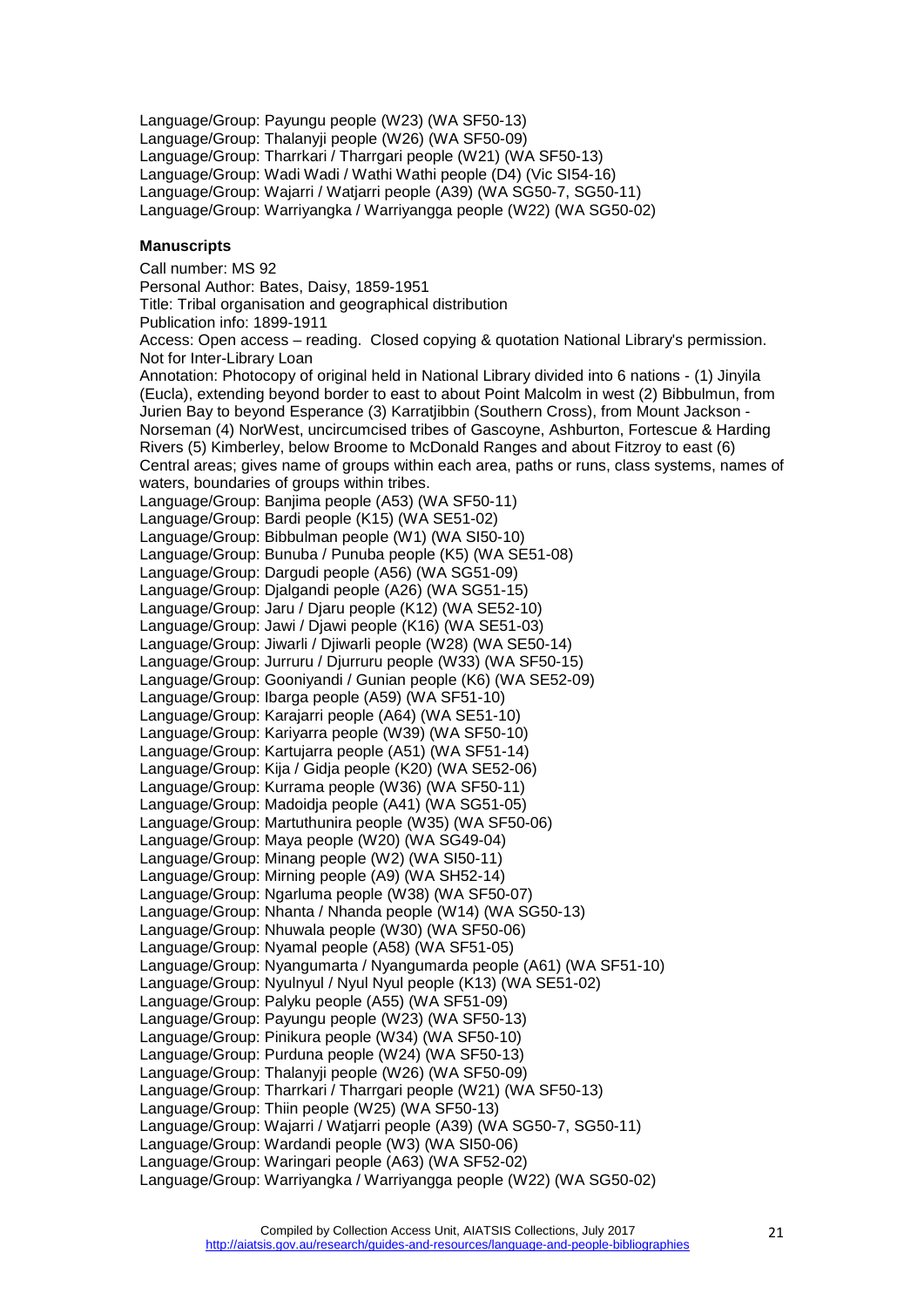Language/Group: Warrwa / Warwa people (K10) (WA SE51-07) Language/Group: Watjanti people (W13) (WA SG50-13) Language/Group: Wawula people (A29) (WA SG51-05) Language/Group: Wirdinya people (A49) (WA SF51-13) Language/Group: Yindjibarndi people (W37) (WA SF50-07) Language/Group: Yinggarda people (W19) (WA SF50-13) Language/Group: Yinhawangka / Innawonga people (A48) (WA SF50-04) Call number: MS 320 Personal Author: O'Grady, Geoffrey N. Title: Materials on suffixing languages of Western Australia Publication info: Sydney 1961 Physical descrip: [237] p. (numbered variously 1-378) Access: Open access – reading. Partial copying, closed quotation. Not for Inter-Library Loan Annotation: Comparative vocabulary in c.25 languages mostly of W.A. with some N.T. and S.A.; data collected in 13 languages of W.A. including vocabulary, sentence and text material, some morphological analysis; Ka; ntju (Nth Qld) material; census data (W.A.); notes on informants; see finding aid for full details Electronic access: Click here for electronic access to finding aid <http://aiatsis.gov.au/research/guides-and-resources/collection-finding-aids> Language/Group: Mandjindja / Mantjintjarra / Manjiljarralanguage (A33) (WA SG52-13) Language/Group: Mandjindja / Mantjintjarra / Manjiljarra people (A33) (WA SG52-13) Language/Group: Banjima language (A53) (WA SF50-11) Language/Group: Banjima people (A53) (WA SF50-11) Language/Group: Jaru / Djaru language (K12) (WA SE 52-10) Language/Group: Jaru / Djaru people (K12) (WA SE52-10) Language/Group: Kaanju / Kaantju / Anjingid people (Y44) (Qld SD54-08) Language/Group: Kaanju / Kaantju language (Y44) (Qld SD54-08) Language/Group: Kalaako / Malpa language (A2) (WA SI51-02) Language/Group: Kalaako / Malpa people (A2) (WA SI51-02) Language/Group: Kariyarra language (W39) (WA SF50-10) Language/Group: Kariyarra people (W39) (WA SF50-10) Language/Group: Kartujarra language (A51) (WA SF51-14) Language/Group: Kartujarra people (A51) (WA SF51-14) Language/Group: Kokatha language (C3) (SA SH53-06) Language/Group: Kokatha people (C3) (SA SH53-06) Language/Group: Kukatja language (A68) (WA SF52-02) Language/Group: Kukatja people (A68) (WA SF52-02) Language/Group: Kurrama language (W36) (WA SF50-11) Language/Group: Kurrama people (W36) (WA SF50-11) Language/Group: Martuthunira language (W35) (WA SF50-06) Language/Group: Martuthunira people (W35) (WA SF50-06) Language/Group: Mirning language (A9) (WA SH52-14) Language/Group: Mirning people (A9) (WA SH52-14) Language/Group: Nyanganyatjara / Nangadadjara language (A17) (WA SH51-04) Language/Group: Nyanganyatjara / Nangadadjara people (A17) (WA SH51-04) Language/Group: Narangga / Narrunga language (L1) (SA SI53-12) Language/Group: Narangga / Narrunga people (L1) (SA SI53-12) Language/Group: Nganawongka language (A37) (WA SG51-07) Language/Group: Nganawongka people (A37) (WA SG51-07) Language/Group: Ngarla language (W40) (WA SF50-04) Language/Group: Ngarla people (W40) (WA SF50-04) Language/Group: Ngarluma language (W38) (WA SF50-07) Language/Group: Ngarluma people (W38) (WA SF50-07) Language/Group: Nhanta / Nhanda language (W14) (WA SG50-13) Language/Group: Nhanta / Nhanda people (W14) (WA SG50-13) Language/Group: Nhuwala language (W30) (WA SF50-06) Language/Group: Nhuwala people (W30) (WA SF50-06) Language/Group: Nugara language (A5) (WA SH51-05) Language/Group: Nugara people (A5) (WA SH51-05)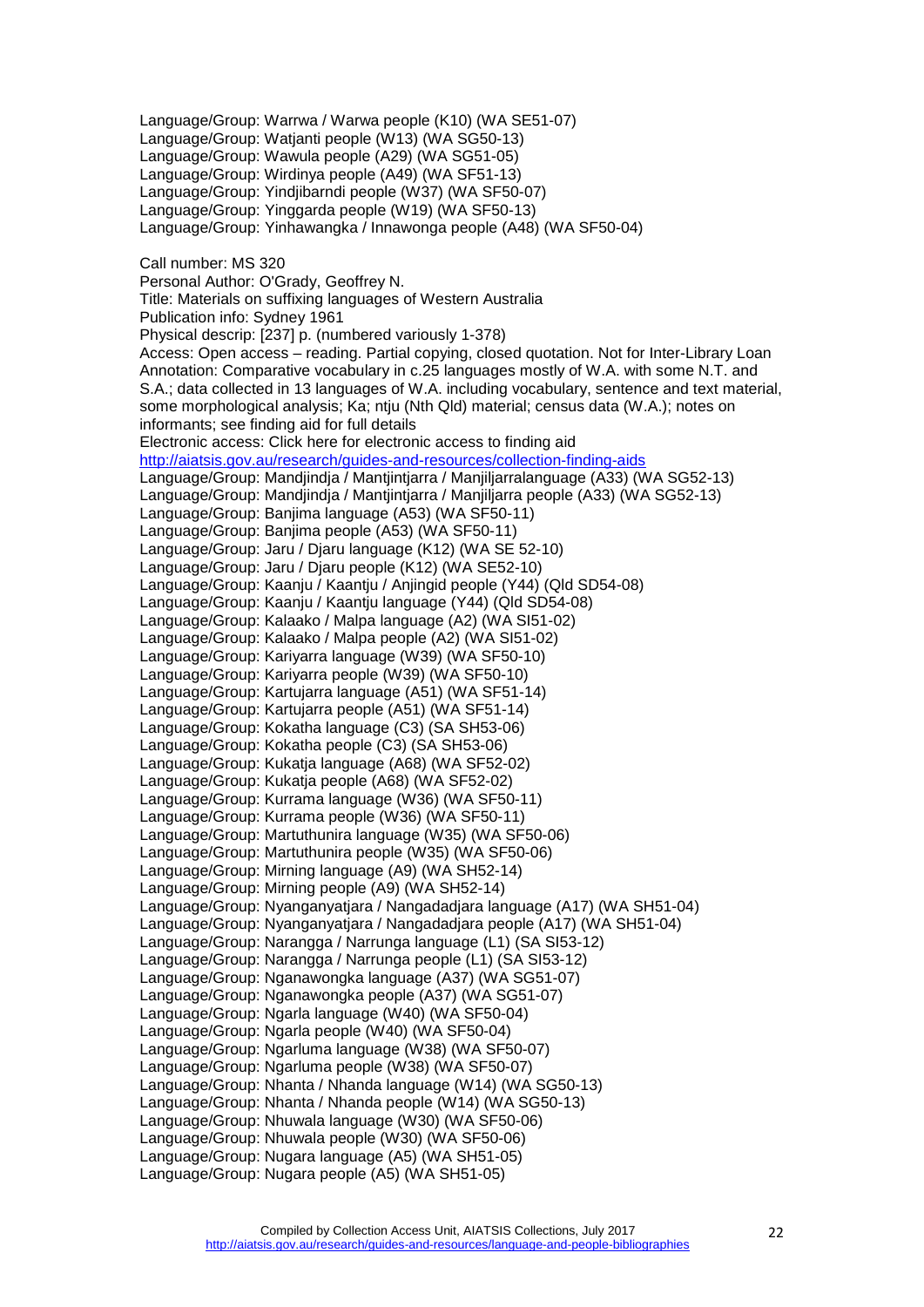Language/Group: Nukunu / Nuguna language (L4) (SA SI54-01) Language/Group: Nukunu / Nuguna people (L4) (SA SI54-01) Language/Group: Nyamal language (A58) (WA SF51-05) Language/Group: Nyamal people (A58) (WA SF51-05) Language/Group: Nyangumarta / Nyangumarda language (A61) (WA SF51-10) Language/Group: Nyangumarta / Nyangumarda people (A61) (WA SF51-10) Language/Group: Palyku language (A55) (WA SF51-09) Language/Group: Palyku people (A55) (WA SF51-09) Language/Group: Payungu language (W23) (WA SF50-13) Language/Group: Payungu people (W23) (WA SF50-13) Language/Group: Purduna language (W24) (WA SF50-13) Language/Group: Purduna people (W24) (WA SF50-13) Language/Group: Putijarra language (A54) (WA SG51-02) Language/Group: Putijarra people (A54) (WA SG51-02) Language/Group: Thalanyji language (W26) (WA SF50-09) Language/Group: Thalanyji people W26) (WA SF50-09) Language/Group: Tharrkari / Tharrgari language (W21) (WA SF50-13) Language/Group: Tharrkari / Tharrgari people (W21) (WA SF50-13) Language/Group: Wajarri / Watjarri language (A39) (WA SG50-7, SG50-11) Language/Group: Wajarri / Watjarri people (A39) (WA SG50-7, SG50-11) Language/Group: Warnman language (A62) (WA SF51-11) Language/Group: Warnman people (A62) (WA SF51-11) Language/Group: Yindjibarndi language (W37) (WA SF50-07) Language/Group: Yindjibarndi people (W37) (WA SF50-07) Language/Group: Yinggarda language (W19) (WA SF50-13) Language/Group: Yinggarda people (W19) (WA SF50-13) Language/Group: Yulparija language (A67) (WA SF51-07) Language/Group: Yulparija people (A67) (WA SF51-07) Local call number: MS 409 Personal Author: Austin, Peter Kenneth Title: Fieldnotes : Bayungu, Binigura, Burduna, Dhalandji, Dhargari, Dyiwarli, Dyururu, Yinggarda Publication info: [1978] Physical descrip: 2 v. Access: Open access - reading. Copying permitted for private study. Not for Inter-Library Loan Annotation: Annotation pending Language/Group: Jiwarli / Djiwarli language (W28) (WA SE50-14) Language/Group: Jurruru / Djurruru language (W33) (WA SF50-15) Language/Group: Payungu language (W23) (WA SF50-13) Language/Group: Purduna language (W24) (WA SF50-13) Language/Group: Thalanyji language (W26) (WA SF50-09) Language/Group: Tharrkari / Tharrgari language (W21) (WA SF50-13) Language/Group: Yinggarda language (W19) (WA SF50-13) Call number: MS 639 Personal Author: O'Grady, Geoffrey N. Title: Significance of the circumcision boundary in Western Australia Publication info: 1959 Physical descrip: 187 p. Access: Open access – reading. Open copying & quotation. Not for Inter-Library Loan Annotation: Determines the extent to which the advance of circumcision among the tribes of W.A. is reflected in the present-day distribution of languages and cultural traits; data relating to previously unknown languages is set out; Comparative vocabularies (approx. 115 words); Study of sound and changes; Maps show languages, types of kinship, distribution of words; Comparisons of verb systems, nominal suffixes, sound systems & grammatical structures Language/Group: Arrernte / Aranda language (C8) (NT SG53-02) Language/Group: Arrernte / Aranda people (C8) (NT SG53-02)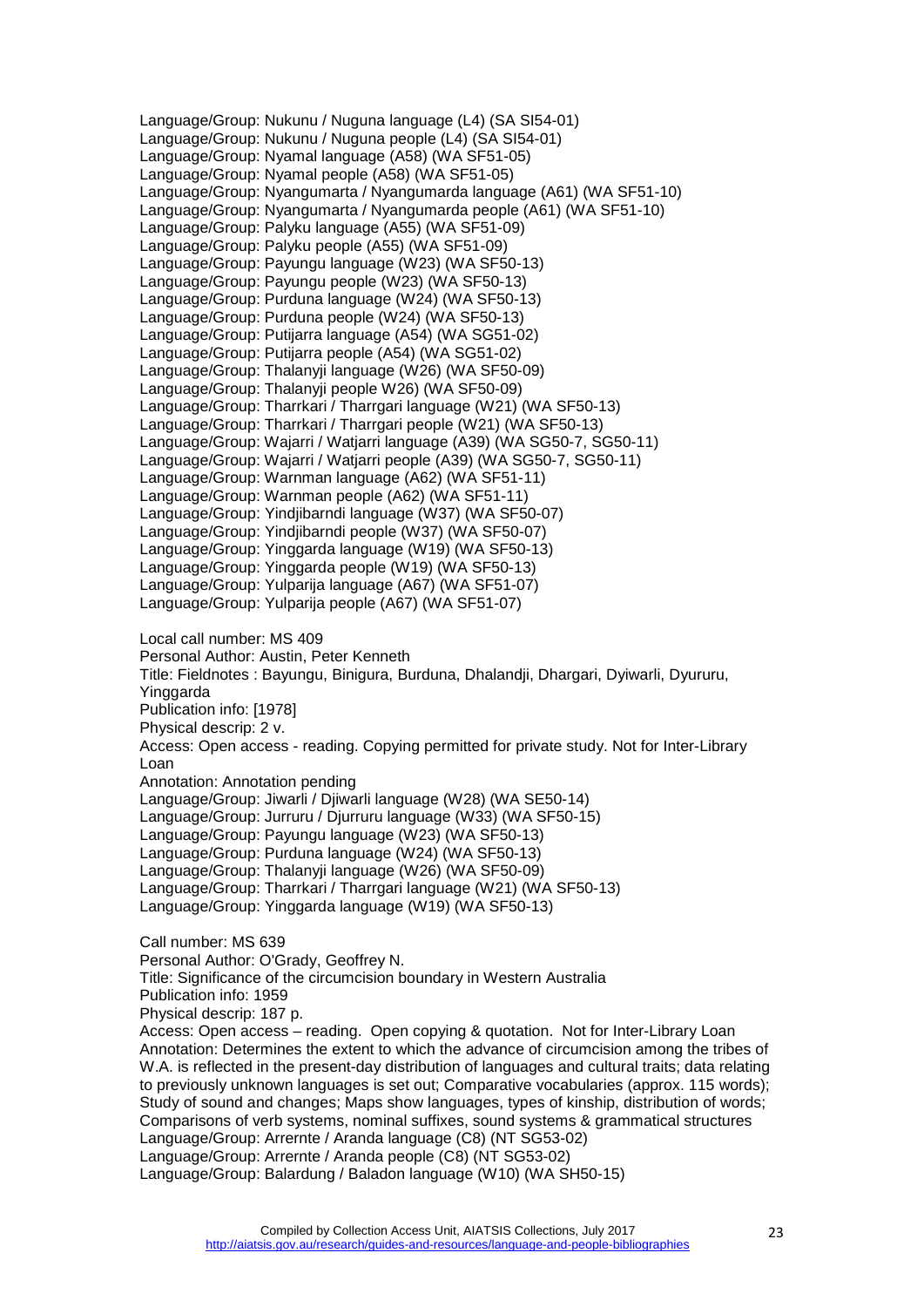Language/Group: Balardung / Baladon people (W10) (WA SH50-15) Language/Group: Banjima language (A53) (WA SF50-11) Language/Group: Banjima people (A53) (WA SF50-11) Language/Group: Jaru / Djaru language (K12) (WA SE 52-10) Language/Group: Jaru / Djaru people (K12) (WA SE52-10) Language/Group: Gaagudju / Gagadju / Gagadyu language (N50) (NT SD53-01) Language/Group: Gaagudju / Gagadju / Gagadyu people (N50) (NT SD53-01) Language/Group: Kalaako / Malpa language (A2) (WA SI51-02) Language/Group: Kalaako / Malpa people (A2) (WA SI51-02) Language/Group: Kartujarra language (A51) (WA SF51-14) Language/Group: Kartujarra people (A51) (WA SF51-14) Language/Group: Malkana / Malgana language (W18) (WA SG50-09) Language/Group: Malkana / Malgana people (W18) (WA SG50-09) Language/Group: Mara / Marra language (N112) (NT SD53-11) Language/Group: Mara / Marra people (N112) (NT SD53-11) Language/Group: Martuthunira language (W35) (WA SF50-06) Language/Group: Martuthunira people (W35) (WA SF50-06) Language/Group: Minang language (W2) (WA SI50-11) Language/Group: Minang people (W2) (WA SI50-11) Language/Group: Mirning language (A9) (WA SH52-14) Language/Group: Mirning people (A9) (WA SH52-14) Language/Group: Nyanganyatjara / Nangadadjara language (A17) (WA SH51-04) Language/Group: Nyanganyatjara / Nangadadjara people (A17) (WA SH51-04) Language/Group: Ngalia / Ngalea language (C2) (SA SH52-07) Language/Group: Ngalia / Ngalea people (C2) (SA SH52-07) Language/Group: Ngarla language (W40) (WA SF50-04) Language/Group: Ngarla people (W40) (WA SF50-04) Language/Group: Nhanta / Nhanda language (W14) (WA SG50-13) Language/Group: Nhanta / Nhanda people (W14) (WA SG50-13) Language/Group: Nyangumarta / Nyangumarda language (A61) (WA SF51-10) Language/Group: Nyangumarta / Nyangumarda people (A61) (WA SF51-10) Language/Group: Nyulnyul / Nyul Nyul language (K13) (WA SE 51-02) Language/Group: Nyulnyul / Nyul Nyul people (K13) (WA SE51-02) Language/Group: Payungu language (W23) (WA SF50-13) Language/Group: Payungu people (W23) (WA SF50-13) Language/Group: Pitiantiatiara language (C6) (NT SG52-11) Language/Group: Pitjantjatjara people (C6) (NT SG52-11) Language/Group: Purduna language (W24) (WA SF50-13) Language/Group: Purduna people (W24) (WA SF50-13) Language/Group: Thalanyji language (W26) (WA SF50-09) Language/Group: Thalanyji people (W26) (WA SF50-09) Language/Group: Wajuk language (W9) (WA SI50-02) Language/Group: Wajuk people (W9) (WA SI50-02) Language/Group: Wardandi language (W3) (WA SI50-06) Language/Group: Wardandi people (W3) (WA SI50-06) Language/Group: Warlpiri language (C15) (NT SF52-04) Language/Group: Warlpiri people (C15) (NT SF52-04) Language/Group: Warnman language (A62) (WA SF51-11) Language/Group: Warnman people (A62) (WA SF51-11) Language/Group: Widi language (A13) (WA SH50-02) Language/Group: Widi people (A13) (WA SH50-02) Language/Group: Wunambal language (K22) (WA SD51-12) Language/Group: Wunambal people (K22) (WA SD51-12) Language/Group: Yindjibarndi language (W37) (WA SF50-07) Language/Group: Yindjibarndi people (W37) (WA SF50-07) Language/Group: Yinggarda language (W19) (WA SF50-13) Language/Group: Yinggarda people (W19) (WA SF50-13) Language/Group: Yulparija language (A67) (WA SF51-07) Language/Group: Yulparija people (A67) (WA SF51-07)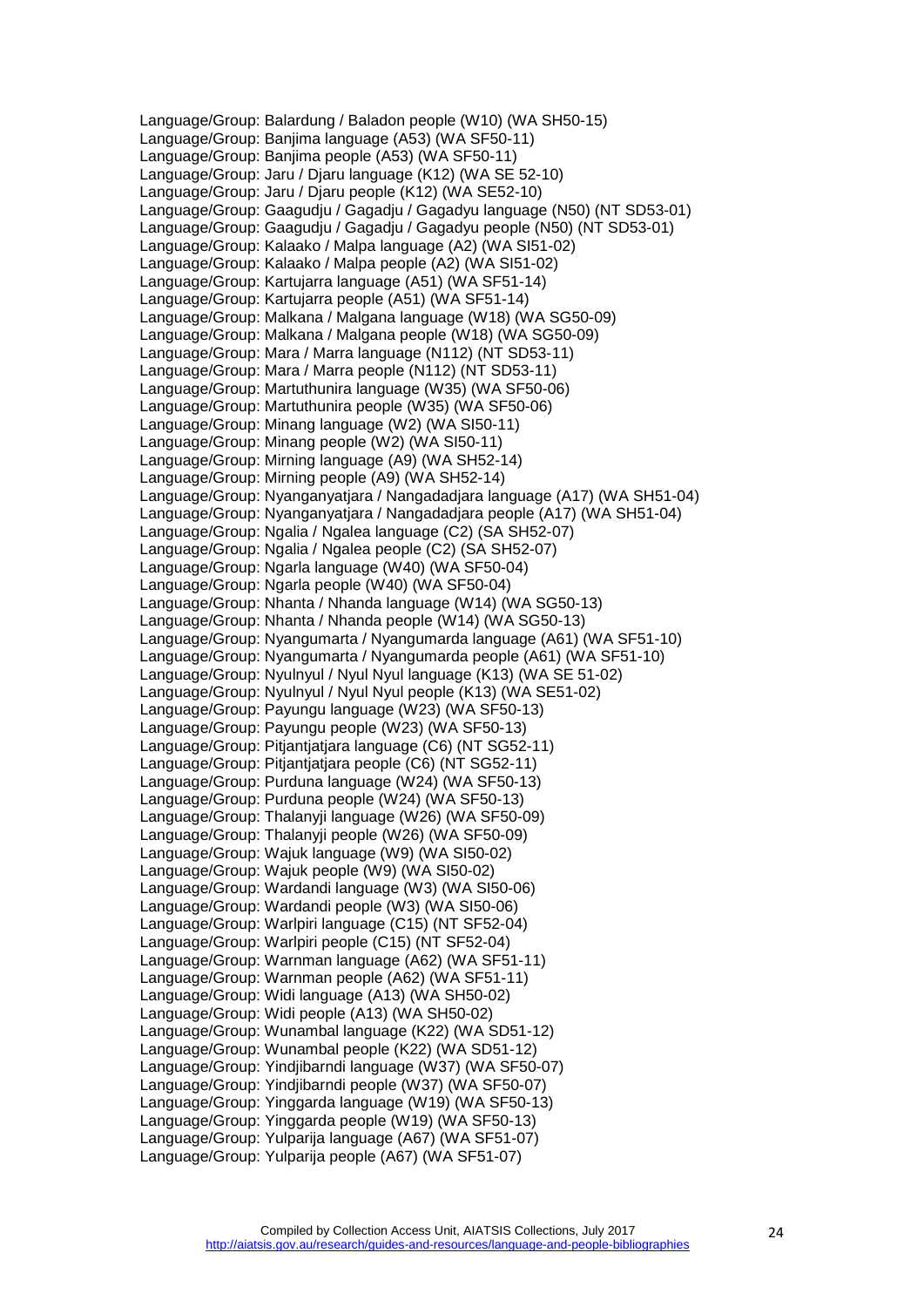Call number: MS 995 Personal Author: Radcliffe-Brown, A. R. (Alfred Reginald), 1881-1955 Title: [Notebooks and vocabularies, 1910 - 1912 (W.A.) and 1926 - 1931 (N.S.W.) Publication info: c1910-1931 Physical descrip: 11 pts. Access: Closed access - Library Director's permission. Closed copying & quotation - Principal and/or Depositor's permission. Not for Inter-Library Loan Annotation: Photocopy made from the original in the Department of Anthropology,University of Sydney, Sep. 1977; Rough field notes mainly on kinship in New South Wales, some South Australia, Western Australia; some vocabulary - totems, material culture; notes on social organization; See finding aid for full details Electronic access: Click here for electronic access to finding aid <http://aiatsis.gov.au/research/guides-and-resources/collection-finding-aids> Language/Group: Dhanggatti / Daingatti / Dunghutti language (E6) (NSW SH56-14) Language/Group: Dhanggatti / Daingatti / Dunghutti people (E6) (NSW SH56-14) Language/Group: Yuwaalaraay / Euahlayi / Yuwaaliyaay language (D27) (NSW SH55-07) Language/Group: Yuwaalaraay / Euahlayi / Yuwaaliyaay people (D27) (NSW SH55-07) Language/Group: Gamilaraay / Gamilaroi / Kamilaroi language (D23) (NSW SH55-12) Language/Group: Gamilaraay / Gamilaroi / Kamilaroi people (D23) (NSW SH55-12) Language/Group: Ngiyampaa / Wangaaybuwan / Wongaibon language (D18) (NSW SI55-02) Language/Group: Anaiwan / Nganyaywana language (D24) (NSW SH56-09) Language/Group: Anaiwan / Nganyaywana people (D24) (NSW SH56-09) Language/Group: Baanbay language (E8) (NSW SH56-06) Language/Group: Baanbay people (E8) (NSW SH56-06) Language/Group: Birria / Biria / Pirriya language (L36) (Qld SG54-08) Language/Group: Birria / Biria / Pirriya people (L36) (Qld SG54-08) Language/Group: Birpai / Biripi language (E3) (NSW SH56-14) Language/Group: Birpai / Biripi people (E3) (NSW SH56-14) Language/Group: Badjiri / Budjari / Badyidi language (D31) (Qld SH55-01) Language/Group: Badjiri / Budjari / Badyidi people (D31) (Qld SH55-01) Language/Group: Bundjalung / Banjalang language (E12) (NSW SH56-02) Language/Group: Bundjalung / Banjalang people (E12) (NSW SH56-02) Language/Group: Jurruru / Djurruru language (W33) (WA SF50-15) Language/Group: Jurruru / Djurruru people (W33) (WA SF50-15) Language/Group: Worimi / Gadang / Kattang language (E2) (NSW SI56-02) Language/Group: Worimi / Gadang / Kattang people (E2) (NSW SI56-02) Language/Group: Githabul language (E14) (NSW SH56-02) Language/Group: Githabul people (E14) (NSW SH56-02) Language/Group: Gumbaynggir / Gumbainggirr language (E7) (NSW SH56-11) Language/Group: Gumbaynggir / Gumbainggirr people (E7) (NSW SH56-11) Language/Group: Kurnu / Gunu language (D25) (NSW SH55-05) Language/Group: Kurnu / Gunu people (D25) (NSW SH55-05) Language/Group: Kwiambal / Gujambal language (D35) (Qld SH56-01) Language/Group: Kwiambal / Gujambal people (D35) (Qld SH56-01) Language/Group: Maya language (W20) (WA SG49-04) Language/Group: Maya people (W20) (WA SG49-04) Language/Group: Minjungbal / Minyangbal language (E18) (NSW SH56-03) Language/Group: Minjungbal / Minyangbal people (E18) (NSW SH56-03) Language/Group: Muruwari / Murrawarri language (D32) (NSW SH55-06) Language/Group: Muruwari / Murrawarri people (D32) (NSW SH55-06) Language/Group: Ngarrindjeri / Narrinjeri language (S69) (SA SI54-13) Language/Group: Ngarrindjeri / Narrinjeri people (S69) (SA SI54-13) Language/Group: Ngaku language (E4) (NSW SH56-11) Language/Group: Ngaku people (E4) (NSW SH56-11) Language/Group: Ngarluma language (W38) (WA SF50-07) Language/Group: Ngarluma people (W38) (WA SF50-07) Language/Group: Ngiyambaa / Ngemba language (D22) (NSW SH55-10) Language/Group: Ngiyampaa / Ngemba people (D22) (NSW SH55-10) Language/Group: Nyamal language (A58) (WA SF51-05) Language/Group: Nyamal people (A58) (WA SF51-05)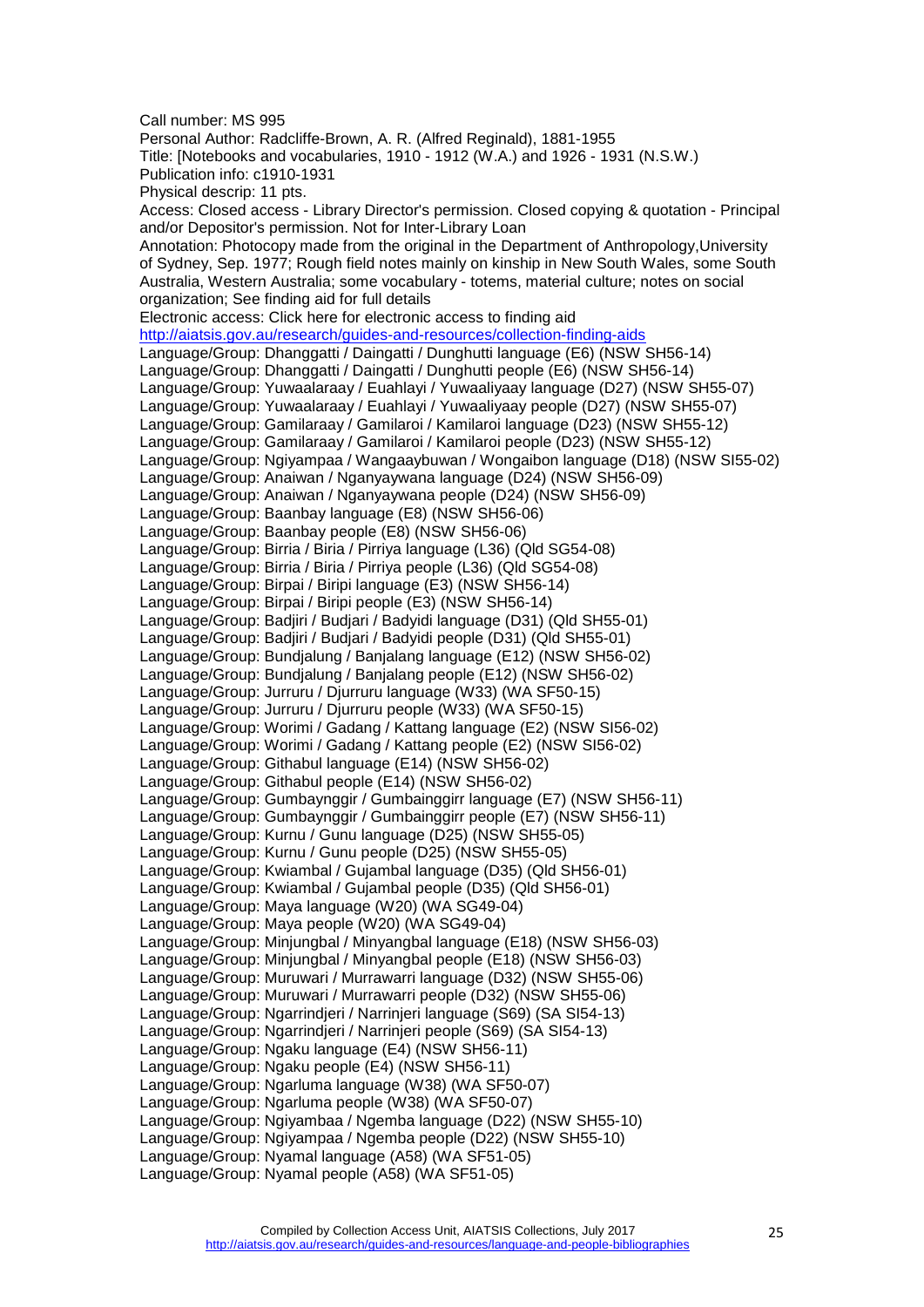Language/Group: Palyku language (A55) (WA SF51-09) Language/Group: Palyku people (A55) (WA SF51-09) Language/Group: Payungu language (W23) (WA SF50-13) Language/Group: Payungu people (W23) (WA SF50-13) Language/Group: Pinikura language (W34) (WA SF50-10) Language/Group: Pinikura people (W34) (WA SF50-10) Language/Group: Purduna language (W24) (WA SF50-13) Language/Group: Purduna people (W24) (WA SF50-13) Language/Group: Tanganekald language (S11) (SA SI54-14) Language/Group: Tanganekald people (S11) (SA SI54-14) Language/Group: Thalanyji language (W26) (WA SF50-09) Language/Group: Thalanyji people (W26) (WA SF50-09) Language/Group: Tharrkari / Tharrgari language (W21) (WA SF50-13) Language/Group: Tharrkari / Tharrgari people (W21) (WA SF50-13) Language/Group: Wajarri / Watjarri language (A39) (WA SG50-7, SG50-11) Language/Group: Wajarri / Watjarri people (A39) (WA SG50-7, SG50-11) Language/Group: Wandjiwalgu language (D21) (NSW SH54-12) Language/Group: Wandjiwalgu people (D21) (NSW SH54-12) Language/Group: Wangaaybuwan / Wongaibon people (D18) (NSW SI55-02) Language/Group: Wailwan / Weilwan language (D20) (NSW SH55-11) Language/Group: Wailwan / Weilwan people (D20) (NSW SH55-11) Language/Group: Wiradjuri language (D10) (NSW SI55-07) Language/Group: Wiradjuri people (D10) (NSW SI55-07) Language/Group: Yaygir / Yaegllanguage (E10) (NSW SH56-07) Language/Group: Yaygir / Yaegl people (E10) (NSW SH56-07) Language/Group: Yaraldi / Yaralde language (S8) (SA SI54-13) Language/Group: Yaraldi / Yaralde people (S8) (SA SI54-13) Language/Group: Yinggarda language (W19) (WA SF50-13) Language/Group: Yinggarda people (W19) (WA SF50-13) Language/Group: Yugambal language (E11) (NSW SH56-06) Language/Group: Yugambal people (E11) (NSW SH56-06) Language/Group: Yuungay language (E9) (NSW SH56-06) Language/Group: Yuungay people (E9) (NSW SH56-06) Call number: MS 1097 Personal Author: Davidson, Daniel Sutherland, 1900-1952 Title: Comparative vocabularies of nineteen Western Australian Language Publication info: 1928-1950. Physical descrip: 77 leaves Access: Open Access - Reading.Open copying & quotation. Not for Inter-Library Loan Annotation: Nangumarda; Nyamal; Ngarla; Pedong; Wanman; Wajeri Yabberu; Kandari; Bardimaya; Targudi; Injibandi; Panjima; Kurama; Ngaluma; Talainji; Baiong; Targari; Kagara; Ingarda Language/Group: Badimaya / Badimia language (A14) (WA SH50-03) Language/Group: Badimaya / Badimia people (A14) (WA SH50-03) Language/Group: Banjima language (A53) (WA SF50-11) Language/Group: Banjima people (A53) (WA SF50-11) Language/Group: Bidungu language (A40) (WA SF50-04) Language/Group: Bidungu people (A40) (WA SF50-04) Language/Group: Dargudi language (A56) (WA SG51-09) Language/Group: Dargudi people (A56) (WA SG51-09) Language/Group: Kurrama language (W36) (WA SF50-11) Language/Group: Kurrama people (W36) (WA SF50-11) Language/Group: Kuwarra / Koara language (A16) (WA SH51-01) Language/Group: Kuwarra / Koara people (A16) (WA SH51-01) Language/Group: Ngarla language (W40) (WA SF50-04) Language/Group: Ngarla people (W40) (WA SF50-04) Language/Group: Ngarluma language (W38) (WA SF50-07) Language/Group: Ngarluma people (W38) (WA SF50-07) Language/Group: Nyamal language (A58) (WA SF51-05)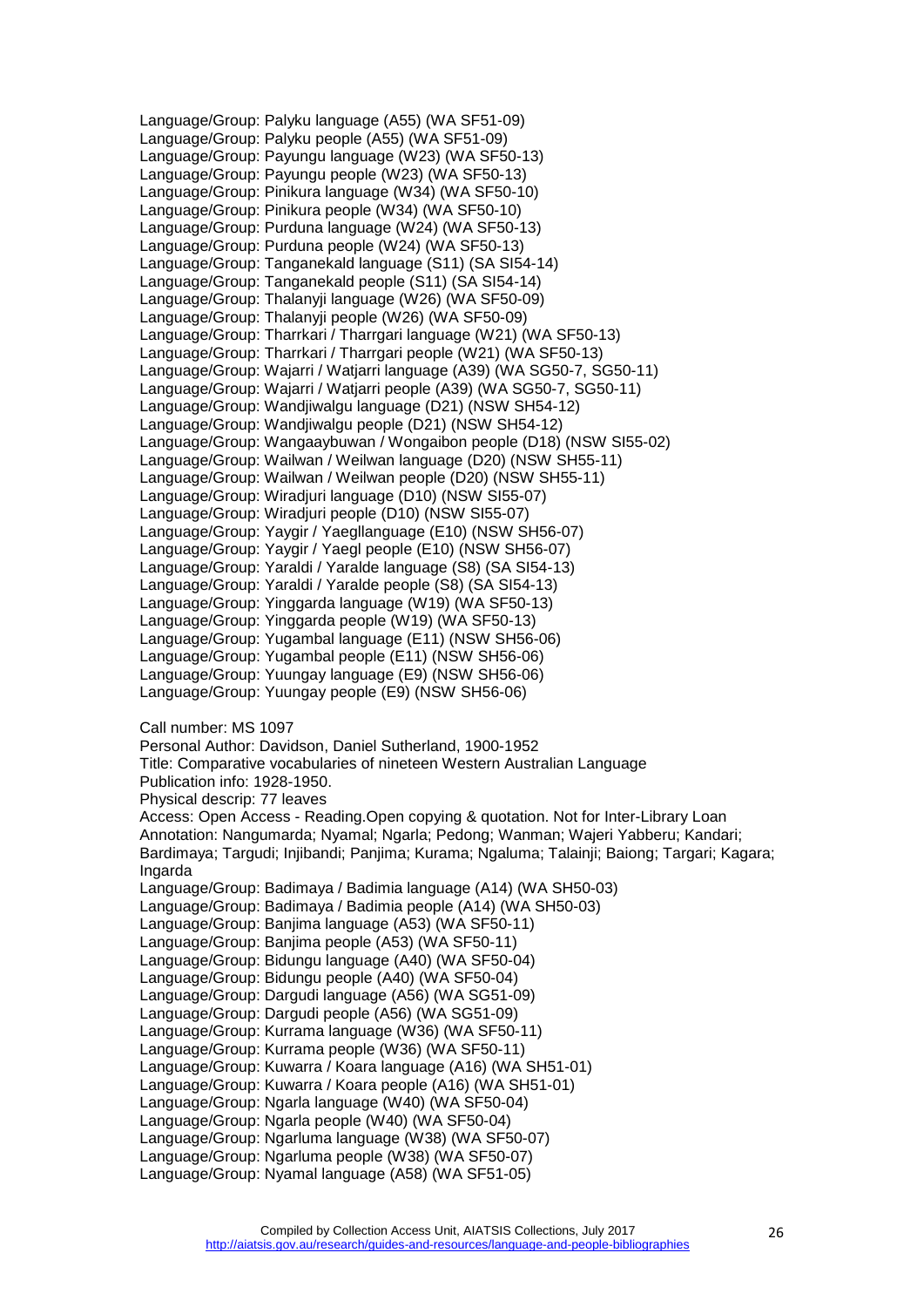Language/Group: Nyamal people (A58) (WA SF51-05) Language/Group: Nyangumarta / Nyangumarda language (A61) (WA SF51-10) Language/Group: Nyangumarta / Nyangumarda people (A61) (WA SF51-10) Language/Group: Payungu language (W23) (WA SF50-13) Language/Group: Payungu people (W23) (WA SF50-13) Language/Group: Thalanyji language (W26) (WA SF50-09) Language/Group: Thalanyji people (W26) (WA SF50-09) Language/Group: Tharrkari / Tharrgari language (W21) (WA SF50-13) Language/Group: Tharrkari / Tharrgari people (W21) (WA SF50-13) Language/Group: Wajarri / Watjarri language (A39) (WA SG50-7, SG50-11) Language/Group: Wajarri / Watjarri people (A39) (WA SG50-7, SG50-11) Language/Group: Warnman language (A62) (WA SF51-11) Language/Group: Warnman people (A62) (WA SF51-11) Language/Group: Yindjibarndi language (W37) (WA SF50-07) Language/Group: Yindjibarndi people (W37) (WA SF50-07) Language/Group: Yinggarda language (W19) (WA SF50-13) Language/Group: Yinggarda people (W19) (WA SF50-13) Call number: MS 2024 Personal Author: O'Grady, Geoffrey N. Title: Fieldnotes, Western Australia, v.8 Publication info: Pilbara, WA, 1967 Physical descrip: 55 p. Access: Open access - reading.Open copying & quotation. Not for Inter-Library Loan Annotation: Elicitation of miscellaneous words, phrases and sentences in Thalanji, Burduna, Bayungu, Wadjeri, Thargari, Yindjibardi, Bangjima and Marduthunira Language/Group: Banjima language (A53) (WA SF50-11) Language/Group: Banjima people (A53) (WA SF50-11) Language/Group: Martuthunira language (W35) (WA SF50-06) Language/Group: Martuthunira people (W35) (WA SF50-06) Language/Group: Payungu language (W23) (WA SF50-13) Language/Group: Payungu people (W23) (WA SF50-13) Language/Group: Purduna language (W24) (WA SF50-13) Language/Group: Purduna people (W24) (WA SF50-13) Language/Group: Thalanyji language (W26) (WA SF50-09) Language/Group: Thalanyji people (W26) (WA SF50-09) Language/Group: Tharrkari / Tharrgari language (W21) (WA SF50-13) Language/Group: Tharrkari / Tharrgari people (W21) (WA SF50-13) Language/Group: Wajarri / Watjarri language (A39) (WA SG50-7, SG50-11) Language/Group: Wajarri / Watjarri people (A39) (WA SG50-7, SG50-11) Language/Group: Yindjibarndi language (W37) (WA SF50-07) Language/Group: Yindjibarndi people (W37) (WA SF50-07) Call number: MS 2309 Personal Author: Austin, Peter Kenneth Title: Fieldnotes : Bayungu, Dhalandji, Burduna, Dhargari, Wardiwangga. Publication info: [Carnarvon, etc., W.A.] 1978 Physical descrip: 1 vol. Access: Open access - reading. Copying permitted for private study. Not for Inter-Library Loan Annotation: Elicitation of linguistic material; vocabulary; sentences; comparative word list; includes some kinship terms, place names and song words; See finding aid for full details. Electronic access: Click here for electronic access to finding aid <http://aiatsis.gov.au/research/guides-and-resources/collection-finding-aids> Language/Group: Jiwarli / Djiwarli language (W28) (WA SE50-14) Language/Group: Jiwarli / Djiwarli people (W28) (WA SE50-14) Language/Group: Jurruru / Djurruru language (W33) (WA SF50-15) Language/Group: Jurruru / Djurruru people (W33) (WA SF50-15) Language/Group: Payungu language (W23) (WA SF50-13) Language/Group: Payungu people (W23) (WA SF50-13)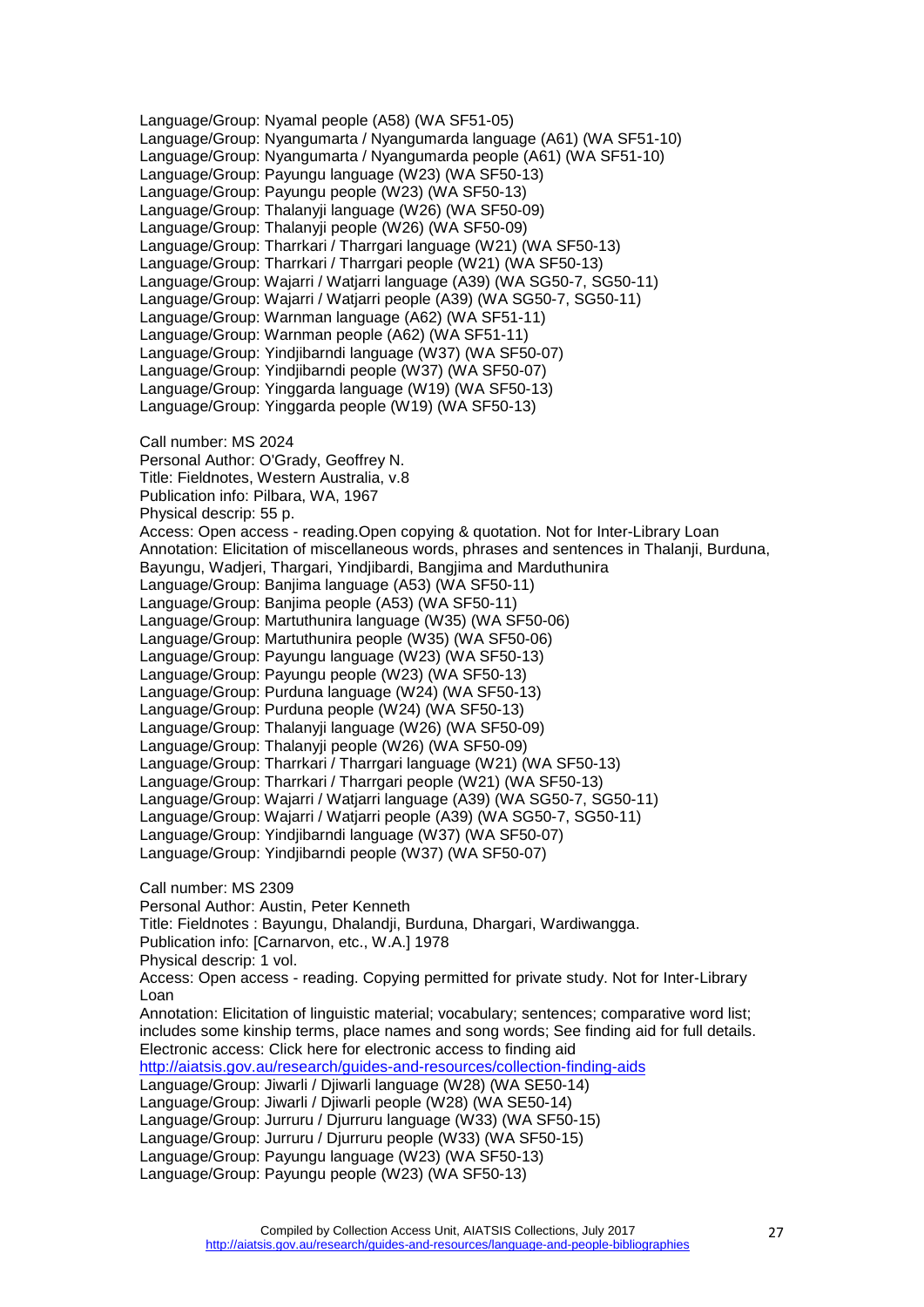Language/Group: Pinikura language (W34) (WA SF50-10) Language/Group: Pinikura people (W34) (WA SF50-10) Language/Group: Purduna language (W24) (WA SF50-13) Language/Group: Purduna people (W24) (WA SF50-13) Language/Group: Thalanyji language (W26) (WA SF50-09) Language/Group: Thalanyji people (W26) (WA SF50-09) Language/Group: Tharrkari / Tharrgari language (W21) (WA SF50-13) Language/Group: Tharrkari / Tharrgari people (W21) (WA SF50-13) Language/Group: Yinggarda language (W19) (WA SF50-13) Language/Group: Yinggarda people (W19) (WA SF50-13) Call number: MS 2750 Personal Author: Austin, Peter Kenneth Title: Southern Pilbara fieldnotes Publication info: 1978-1985 Physical descrip: 1 box (12 items) Access: Open access - reading. Closed copying, quotation open. Not for Inter-Library Loan Annotation: Elicited words and sentences, tape transcriptions, texts, songs in Tharrkari, Purduna, Payungu, Thalanyji, Wadiwanggu, Yingkarta, Jiwarli, Jurruru, Pinikura, Thiin and Mirniny Language/Group: Jiwarli / Djiwarli language (W28) (WA SE50-14) Language/Group: Jiwarli / Djiwarli people (W28) (WA SE50-14) Language/Group: Jurruru / Djurruru language (W33) (WA SF50-15) Language/Group: Jurruru / Djurruru people (W33) (WA SF50-15) Language/Group: Mirning language (A9) (WA SH52-14) Language/Group: Mirning people (A9) (WA SH52-14) Language/Group: Payungu language (W23) (WA SF50-13) Language/Group: Payungu people (W23) (WA SF50-13) Language/Group: Pinikura language (W34) (WA SF50-10) Language/Group: Pinikura people (W34) (WA SF50-10) Language/Group: Purduna language (W24) (WA SF50-13) Language/Group: Purduna people (W24) (WA SF50-13) Language/Group: Thalanyji language (W26) (WA SF50-09) Language/Group: Thalanyji people (W26) (WA SF50-09) Language/Group: Tharrkari / Tharrgari language (W21) (WA SF50-13) Language/Group: Tharrkari / Tharrgari people (W21) (WA SF50-13) Language/Group: Thiin language (W25) (WA SF50-13) Language/Group: Thiin people (W25) (WA SF50-13) Language/Group: Yinggarda language (W19) (WA SF50-13) Language/Group: Yinggarda people (W19) (WA SF50-13) Call number: MS 4040 Personal Author: Brandenstein, C. G. von (Carl Georg), 1909-2005 Title: 88 grammar text sheets : exemplifying grammatical, lexical, and phraseological diversities as well as links of 25 Aboriginal languages from Western Australia / by C.G. von Brandenstein. Publication info: 1982. Physical descrip: 90 leaves Access: Open access - reading. Copying permitted for private study. Not for Inter-Library Loan Annotation: Text sheets that provide the Aboriginal language text for 88 English sentences ; illustrates language diversity, grammar and linkages between 25 Western Australian Aboriginal languages - Ngarluma, Yindjiparndi, Kurrama, Pandjima, Ngaala-warngga, Marduthurnira, Pinikurra, Talandji, Payungu, Pudduna, Tjiwarli / Teen, Warriarngga, Tjururu, Inggarda, Nanakarri, Njamal, Njiyapalli, Tjarrguti, Warnman, Mandjiltjarra, Mardutjarra, Njaanatjarra, Pidjandjatjarra, Ngadjumaya, Mirningj ; some entries include references to the names of informants and a literal English translation Language/Group: Ngarluma language (W38) (WA SF50-07) Language/Group: Yindjibarndi language (W37) (WA SF50-07) Language/Group: Kurrama language (W36) (WA SF50-11)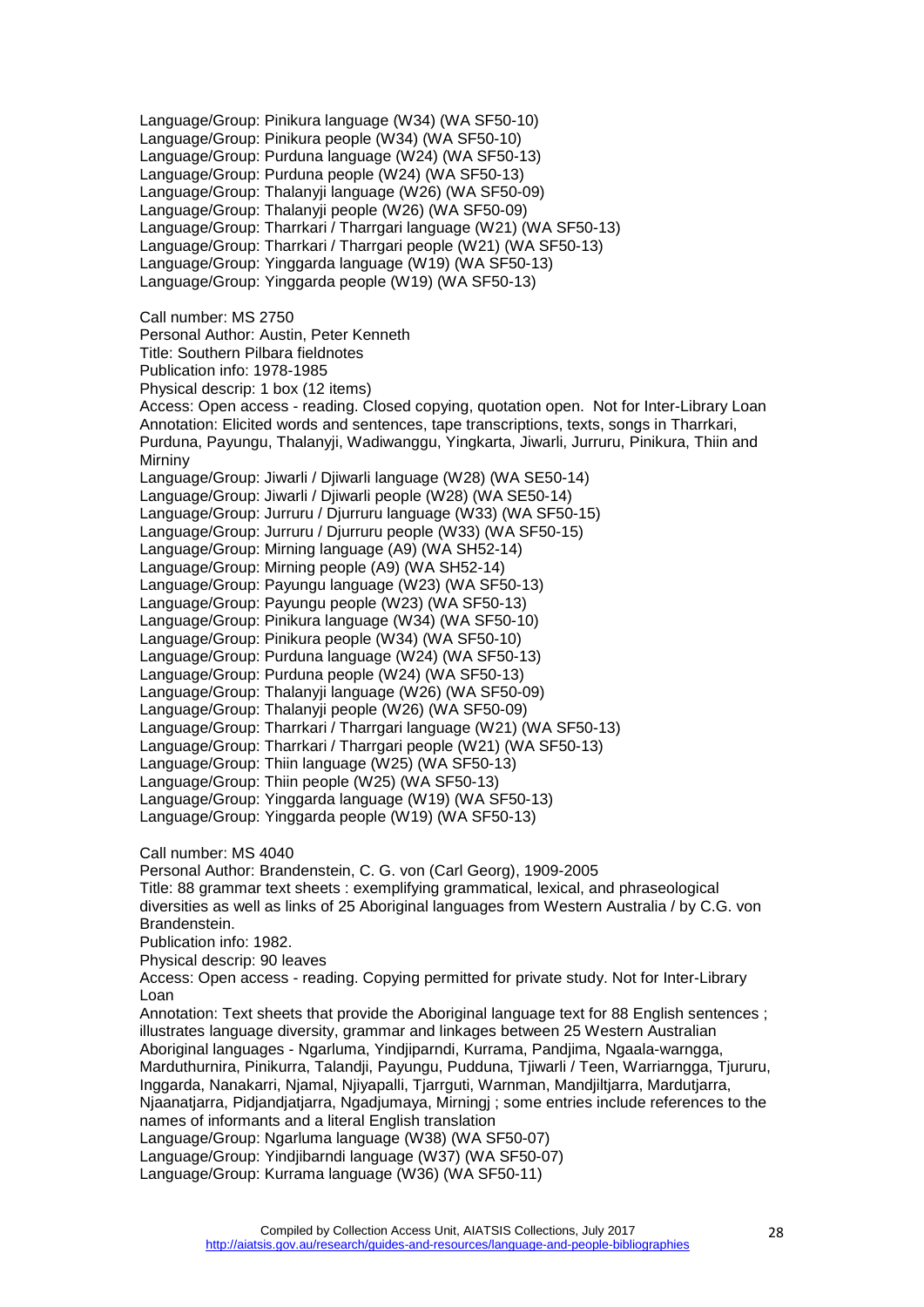Language/Group: Pinikura language (W34) (WA SF50-10) Language/Group: Payungu language (W23) (WA SF50-13) Language/Group: Purduna language (W24) (WA SF50-13) Language/Group: Warriyangka / Warriyangga language (W22) (WA SG50-02) Language/Group: Yulparija language (A67) (WA SF51-07) Language/Group: Warnman language (A62) (WA SF51-11) Language/Group: Mandjindja / Mantjintjarra / Manjiljarralanguage (A33) (WA SG52-13) Language/Group: Mandjindja / Mantjintjarra / Manjiljarralanguage (A33) (WA SG52-13) Language/Group: Pitjantjatjara language (C6) (NT SG52-11) Language/Group: Mirning language (A9) (WA SH52-14) Local call number: MS 4247 Personal Author: FitzGerald, Susan Ann. Title: Velar-initial etyma and issues in comparative Pama-Nyungan / Susan Ann Fitzgerald. Publication info: Ann Arbor, Mich. : UMI Dissertation Services, 2003 Physical descrip: xiv, 356, [3] p. ; map Access: Open access - reading. Partial copying & use. Not for Inter-Library Loan Annotation: Primary purpose of research is to determine the development of the three initial velars \*k. \*ng and \*w. in twenty-five Pama-Nyungan languages through 1561 cognate sets Language/Group: Pama-Nyungan language family Language/Group: Paakantyi / Paakantji / Barkindji language (D12) (NSW SI54-03) Language/Group: Payungu language (W23) (WA SF50-13) Language/Group: Bidjara / Bidyara language (E37) (Qld SG55-03) Language/Group: Bundjalung / Banjalang language (E12) (NSW SH56-02) Language/Group: Diyari / Dieri language (L17) (SA SH54-01) Language/Group: Dyirbal / Djirbal / Jirrabul language (Y123) (Qld SE55-05) Language/Group: Kuku Yalanji / Gugu Yalandjilanguage (Y78) (Qld SD55-13) Language/Group: Gumbaynggir / Gumbainggirr language (E7) (NSW SH56-11) Language/Group: Gupapuyngu language (N122.1) (NT SD53-03) Language/Group: Guugu Yimidhirr / Gugu Yimithirr / Kuku Yimidhirr language (Y82) (Qld SD55-13) Language/Group: Kalaw Lagaw Ya / Kala Lagaw Ya language (Y1) (Qld TSI SC54-07) Language/Group: Kaurna language (L3) (SA SI54-09) Language/Group: Ngarluma language (W38) (WA SF50-07) Language/Group: Nyangumarta / Nyangumarda language (A61) (WA SF51-10) Language/Group: Noongar / Nyungar / Nyungah languages (W41) (WA SI50) Language/Group: Parnkalla / Barngarla / Bungala language (L6) (SA SI53-04) Language/Group: Pintupi language (C10) (NT SF52-11) Language/Group: Pitta Pitta / Bittha Bittha language (G6) (Qld SF54-10) Language/Group: Umpila language (Y45) (Qld SD54-08) Language/Group: Warlpiri language (C15) (NT SF52-04) Language/Group: Wemba Wemba / Wamba Wamba language (D1) (Vic, NSW SI54-16) Language/Group: Wik Mungkan language (Y57, Y143) (Qld SD54-07) Language/Group: Woiwurrung / Wurundjeri / Woiwurung language (S36) (Vic SJ55-05) Language/Group: Yanyuwa / Yanuwa language (N153) (NT SE53-04) Language/Group: Yidiny / Yidindji language (Y117) (Qld SE55-06) Call number: MS 4455 CD Added Author: Deak, Eleanora Title: [Wangka Maya shoebox databases] Publication info: [2001-2005] Physical descrip: 25 cd-roms Access: Closed access - Depositor's permission. Closed copying & quotation Principal and/or Depositor's permission. Not for Inter-Library Loan Annotation: Annotation pending Language/Group: Banjima language (A53) (WA SF50-11) Language/Group: Kariyarra language (W39) (WA SF50-10) Language/Group: Kartujarra language (A51) (WA SF51-14) Language/Group: Manjiljarra / Martu Wangka language (A51.1) (WA SF51-12) Language/Group: Manjiljarra / Martu Wangka language (A51.1) (WA SF51-12)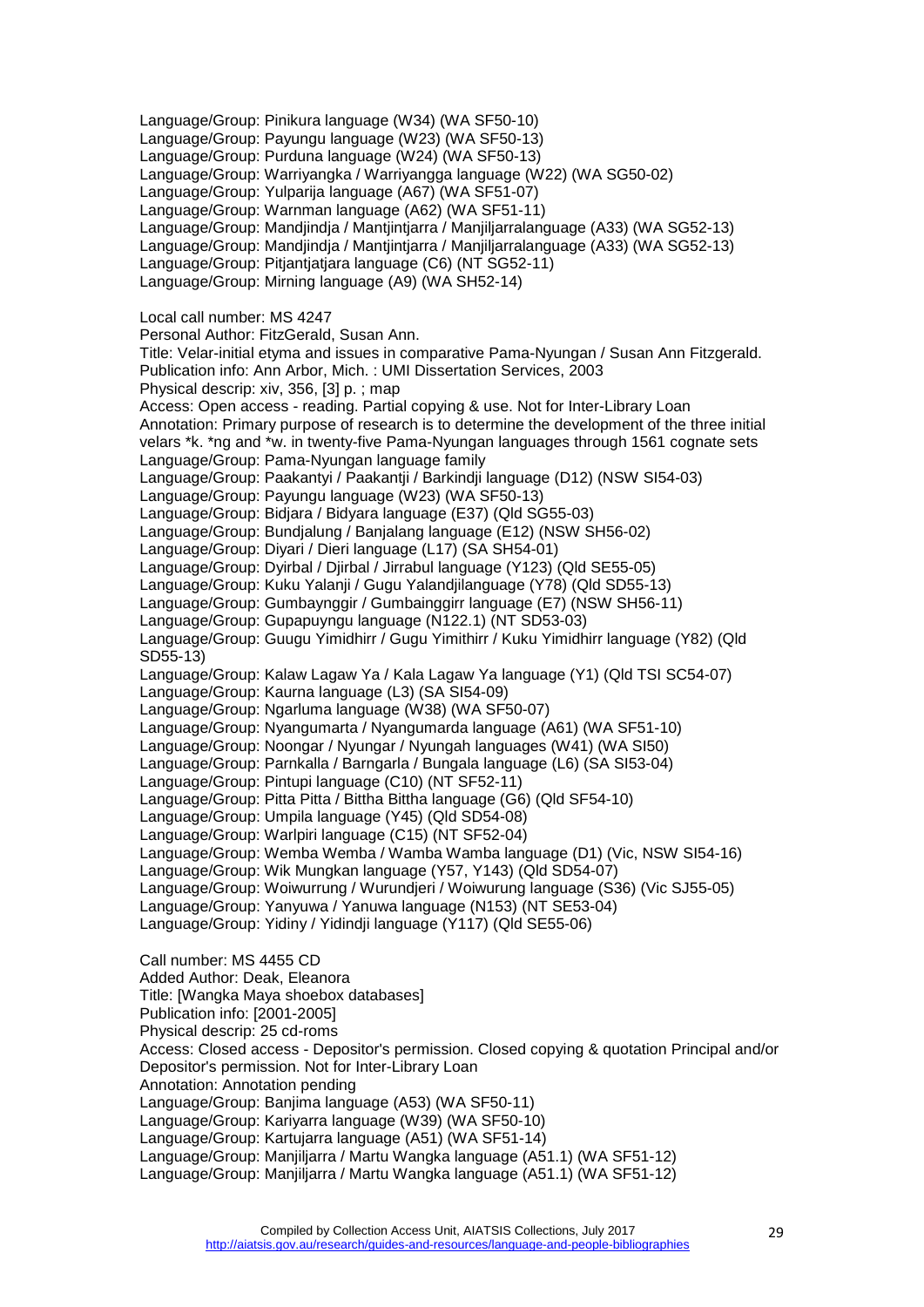Language/Group: Martuthunira language (W35) (WA SF50-06) Language/Group: Ngarla language (W40) (WA SF50-04) Language/Group: Ngarluma language (W38) (WA SF50-07) Language/Group: Nyamal language (A58) (WA SF51-05) Language/Group: Nyangumarta / Nyangumarda language (A61) (WA SF51-10) Language/Group: Nyiyaparli language (A50) (WA SF51-13) Language/Group: Payungu language (W23) (WA SF50-13) Language/Group: Pinikura language (W34) (WA SF50-10) Language/Group: Purduna language (W24) (WA SF50-13) Language/Group: Putijarra language (A54) (WA SG51-02) Language/Group: Thalanyji language (W26) (WA SF50-09) Language/Group: Warnman language (A62) (WA SF51-11) Language/Group: Yindjibarndi language (W37) (WA SF50-07) Language/Group: Yinhawangka / Innawonga language (A48) (WA SF50-04) Language/Group: Yulparija language (A67) (WA SF51-07)

# <span id="page-29-0"></span>**Pamphlet manuscripts**

Local call number: PMS 1348

Personal Author: O'Grady, Geoffrey N.

Title: Transcriptions from A.I.A.S. tape A678b of Wailpi (Adnyamathana) and A790b, Bayungu, Wariyangka, Targari and Yingkarte

Publication info: n.p. 1967

Physical descrip: 10 [33] p.

Access: Open access - reading. Open copying & quotation. Not for Inter-Library Loan Annotation: Languages intermingled; Wailpi sentences; Bajungu textlets; Inggarda sentences and vocabulary; Dargari sentences and vocab. Bajungu sentences and verb paradigms(); Warianga sentences; Table of Bajungu verb suffixes, further sentences; Table of Warianga and Bajungu verb suffixes (not distinguishables in photocopy); Banjungu pronouns, further sentences

Annotation: Vocabulary, tenses, pronouns, etc.; gives names of informants Language/Group: Adnyamathanha language (L10) (SA SH54-09) Language/Group: Payungu language (W23) (WA SF50-13) Language/Group: Tharrkari / Tharrgari language (W21) (WA SF50-13) Language/Group: Warriyangka / Warriyangga language (W22) (WA SG50-02) Language/Group: Yinggarda language (W19) (WA SF50-13)

Local call number: PMS 1349

Personal Author: OGrady, Geoffrey N.

Title: Nyangumarda, Bayunga, Wariyangka, Targari :Transcriptions of tapes

Publication info: 1967

Physical descrip: 88p.

Access: Open access - reading. Open copying & quotation. Not for Inter-Library Loan Annotation: Part translations of sentences; Gives some kinshipterms - Nyangumarda; Gives names of informants

Language/Group: Nyangumarta / Nyangumarda language (A61) (WA SF51-10)

Language/Group: Nyangumarta / Nyangumarda people (A61) (WA SF51-10)

Language/Group: Payungu language (W23) (WA SF50-13)

Language/Group: Payungu people (W23) (WA SF50-13)

Language/Group: Tharrkari / Tharrgari language (W21) (WA SF50-13)

Language/Group: Tharrkari / Tharrgari people (W21) (WA SF50-13)

Language/Group: Warriyangka / Warriyangga language (W22) (WA SG50-02)

Language/Group: Warriyangka / Warriyangga people (W22) (WA SG50-02)

Local call number: PMS 2125

Personal Author: Brandenstein, C. G. von (Carl Georg), 1909-2005

Title: Interim report, 17th July - 10th October 1967

Publication info: [n.p.] 1967

Physical descrip: 6 p.

Access: Open access - reading.Open copying & quotation. Not for Inter-Library Loan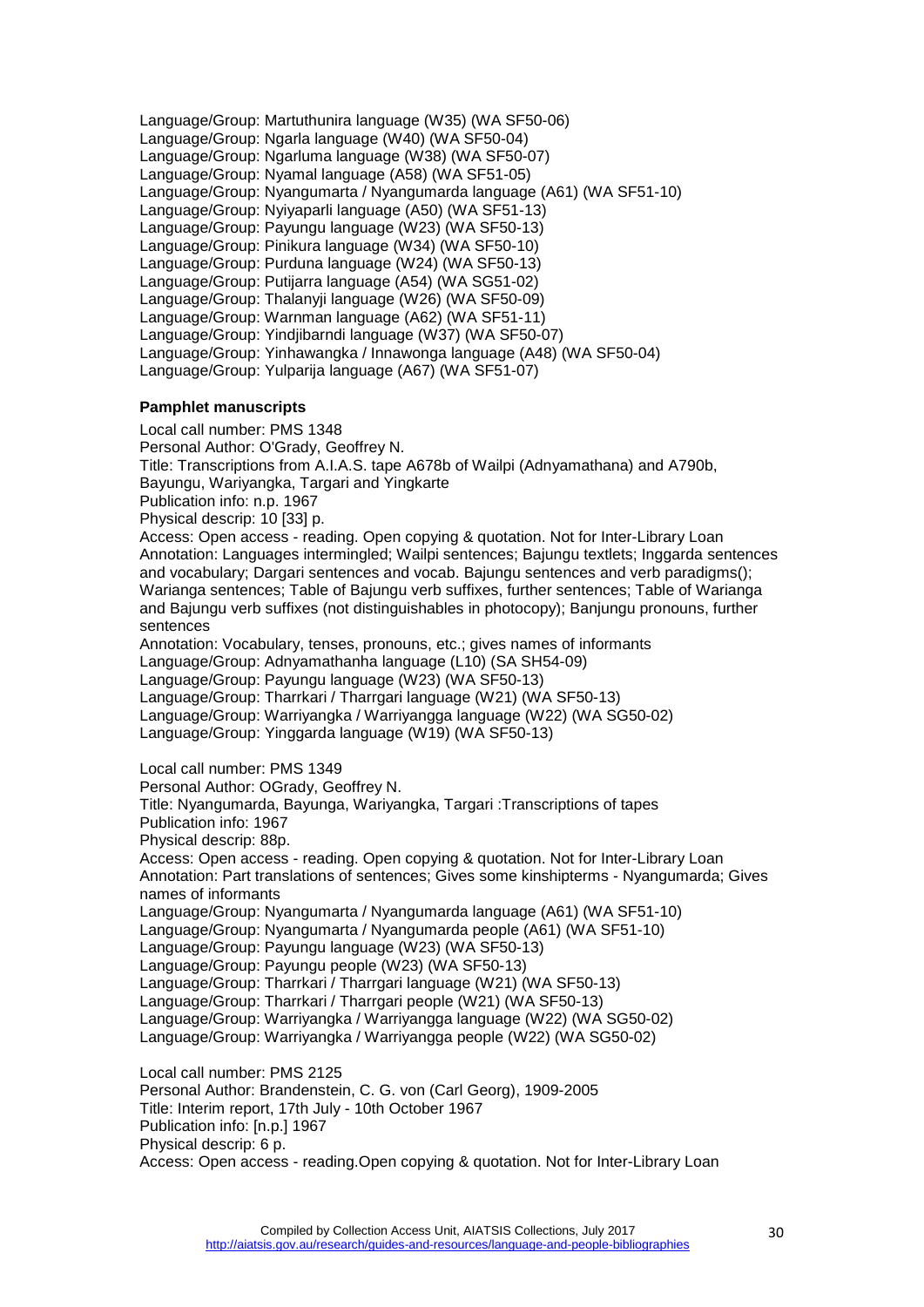Annotation: Itinerary; Njaakurdi - further material collected; further comparison of Talandji & Purduna; comparison of Daisy Bates vocabularies with modern data (Gascoyne & Ashburton) to show changes in phonology, vocabulary & grammar; Ngaala Warngga material collected; Pandjima texts, translations from Jindjiparndi, grammar test sentences; Ngarluma - additional texts; Njijapali - checking and collecting further texts; non linguistic work sorcery (Depuch Island); investigation of well near Yuna; camp site on Meeragoolia Station visited; collection of sample of medicinal plant; list of tape recordings with names of story, song etc., informants and language (Jindjiparndi, English, Nanakarri, Malgana(), Purduna, Tjururu, Talandji Pajungu, Pandjima, Pinikurra, Ngarluma, Njijapali, Njamal, Ngaala Warngga, Karierra, Wadiiarri)

Language/Group: Amangu language (W12) (WA SH50-01) Language/Group: Amangu people (W12) (WA SH50-01) Language/Group: Banjima language (A53) (WA SF50-11) Language/Group: Banjima people (A53) (WA SF50-11) Language/Group: Jurruru / Djurruru language (W33) (WA SF50-15) Language/Group: Jurruru / Djurruru people (W33) (WA SF50-15) Language/Group: Kariyarra language (W39) (WA SF50-10) Language/Group: Kariyarra people (W39) (WA SF50-10) Language/Group: Malkana / Malgana language (W18) (WA SG50-09) Language/Group: Malkana / Malgana people (W18) (WA SG50-09) Language/Group: Ngarla language (W40) (WA SF50-04) Language/Group: Ngarla people (W40) (WA SF50-04) Language/Group: Ngarluma language (W38) (WA SF50-07) Language/Group: Ngarluma people (W38) (WA SF50-07) Language/Group: Nyamal language (A58) (WA SF51-05) Language/Group: Nyamal people (A58) (WA SF51-05) Language/Group: Nyiyaparli language (A50) (WA SF51-13) Language/Group: Nyiyaparli people (A50) (WA SF51-13) Language/Group: Payungu language (W23) (WA SF50-13) Language/Group: Payungu people (W23) (WA SF50-13) Language/Group: Pinikura language (W34) (WA SF50-10) Language/Group: Pinikura people (W34) (WA SF50-10) Language/Group: Purduna language (W24) (WA SF50-13) Language/Group: Purduna people (W24) (WA SF50-13) Language/Group: Thalanyji language (W26) (WA SF50-09) Language/Group: Thalanyji people (W26) (WA SF50-09) Language/Group: Wajarri / Watjarri language (A39) (WA SG50-7, SG50-11) Language/Group: Wajarri / Watjarri people (A39) (WA SG50-7, SG50-11) Language/Group: Yindjibarndi language (W37) (WA SF50-07) Language/Group: Yindjibarndi people (W37) (WA SF50-07) Language/Group: Yinhawangka / Innawonga language (A48) (WA SF50-04) Language/Group: Yinhawangka / Innawonga people (A48) (WA SF50-04)

Local call number: PMS 2139

Personal Author: Brandenstein, C. G. von (Carl Georg), 1909-2005

Title: Report on field work 1969

Publication info: n.p.

Physical descrip: 9 p.

Access: Open access - reading.Open copying & quotation. Not for Inter-Library Loan Annotation: Itinerary; I, extra notes for earlier project on the Greater Pilbara - Jalgirri initiation rite (pre - dates circumcision among Pinnikurra, Purduna, Tharrgari, Talandji and Pajungu); totemic affiliations (belonging to sections in Karierra system, systematic aberrations shown by Warnman); sex talus (Lyons & Gifford Creek area); Inikurdira (perhaps a dialect of Pajungu, comments on name & location); Warnman language informant; II, Western Desert Fringe Study - comments on work in various locations (Jigalong & Ethel Creek - Puditjarra & its relationship with Tjarrgudi), languages spoken in order of frequency (Mandjiltjarra, Kardutjarra, Njijapali, Puditjarra, Tjarrgudi), tribal boundaries; Meekatharra, Three Rivers, Karlundi mission notes on informants & their languages; Wiluna changes in sections apparent; Leonora - influx of Mandjiltjarra people; Norseman - work on Ngadju (Ngadjumaja); Yalata & Koonibba - links between Yalata & Cundelee, population at Yalata made up of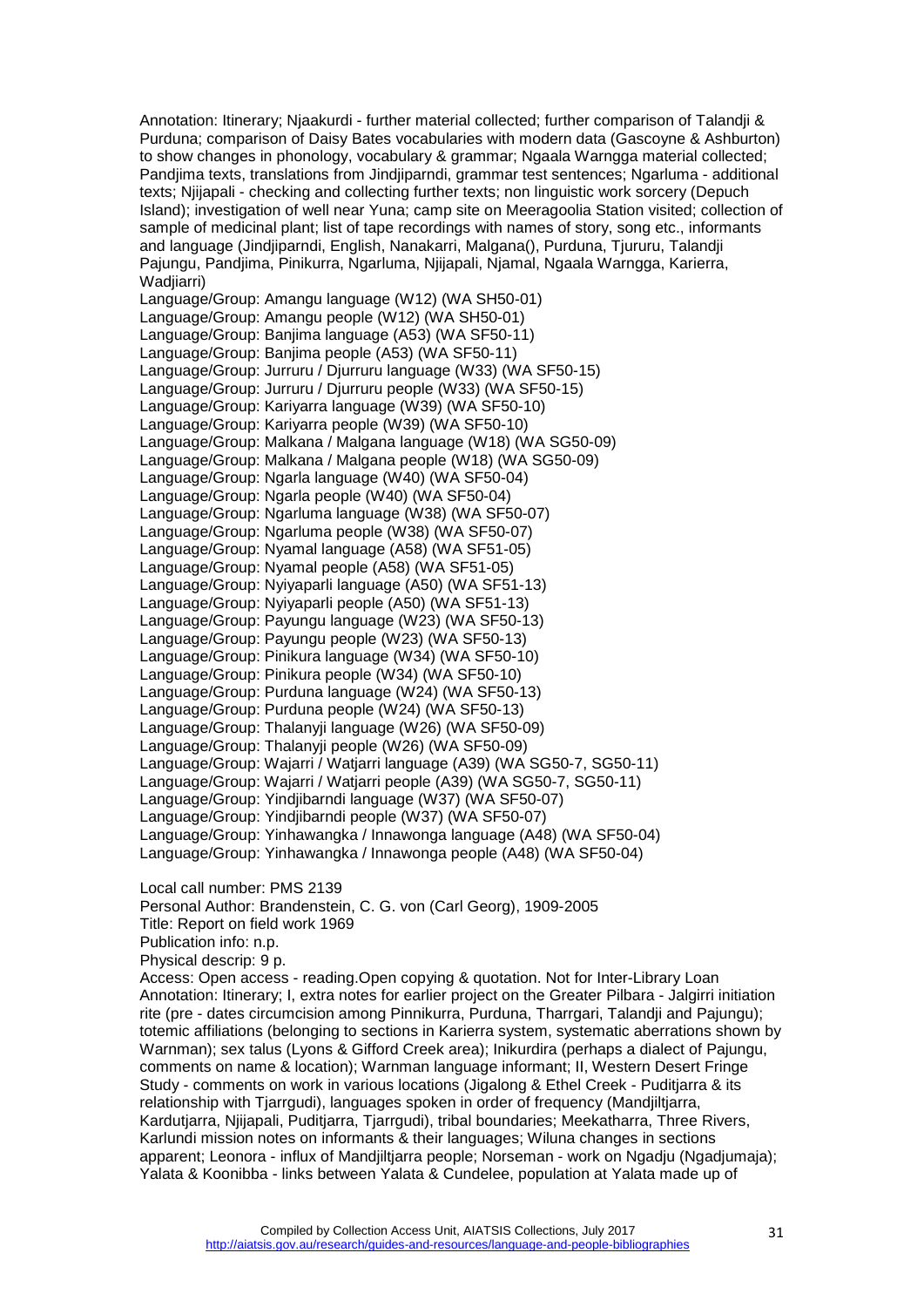Pidian(dia)tiarra, Jangkun(dia)tiarra, and Mandiiltiarra; dialect divisions); [III], Complete list of tape recordings (gives title, informant, language, place and date), recordings were made in Jindjiparndi, Tjarrgudi, Kardutjarra, Purditjarra & Naanatjarra, English, Tjubanba, Njangumarda, Mandjiltjarra, Mardutharra, Pidjandjatjarra, Murunidja, Ngadju, Mirningj Language/Group: Mandjindja / Mantjintjarra / Manjiljarralanguage (A33) (WA SG52-13) Language/Group: Mandjindja / Mantjintjarra / Manjiljarra people (A33) (WA SG52-13) Language/Group: Dargudi language (A56) (WA SG51-09) Language/Group: Dargudi people (A56) (WA SG51-09) Language/Group: Djuban language (A31) (WA SG51-10) Language/Group: Djuban people (A31) (WA SG51-10) Language/Group: Goeng Goeng language (E36) (Qld SG56-02) Language/Group: Goeng Goeng people (E36) (Qld SG56-02) Language/Group: Kariyarra language (W39) (WA SF50-10) Language/Group: Kariyarra people (W39) (WA SF50-10) Language/Group: Kartujarra language (A51) (WA SF51-14) Language/Group: Kartujarra people (A51) (WA SF51-14) Language/Group: Martuthunira language (W35) (WA SF50-06) Language/Group: Martuthunira people (W35) (WA SF50-06) Language/Group: Mirning language (A9) (WA SH52-14) Language/Group: Mirning people (A9) (WA SH52-14) Language/Group: Murunidya language (A8) (WA SH52-09) Language/Group: Murunidya people (A8) (WA SH52-09) Language/Group: Nganawongka language (A37) (WA SG51-07) Language/Group: Nganawongka people (A37) (WA SG51-07) Language/Group: Ngatjumaya / Ngatjumay / Ngatju language (A3) (WA SI51-03) Language/Group: Ngatjumaya / Ngatjumay / Ngatju people (A3) (WA SI51-03) Language/Group: Nyangumarta / Nyangumarda language (A61) (WA SF51-10) Language/Group: Nyangumarta / Nyangumarda people (A61) (WA SF51-10) Language/Group: Nyiyaparli language (A50) (WA SF51-13) Language/Group: Nyiyaparli people (A50) (WA SF51-13) Language/Group: Payungu language (W23) (WA SF50-13) Language/Group: Payungu people (W23) (WA SF50-13) Language/Group: Pinikura language (W34) (WA SF50-10) Language/Group: Pinikura people (W34) (WA SF50-10) Language/Group: Pitjantiatiara language (C6) (NT SG52-11) Language/Group: Pitiantiatiara people (C6) (NT SG52-11) Language/Group: Purduna language (W24) (WA SF50-13) Language/Group: Purduna people (W24) (WA SF50-13) Language/Group: Putijarra language (A54) (WA SG51-02) Language/Group: Putijarra people (A54) (WA SG51-02) Language/Group: Thalanyji language (W26) (WA SF50-09) Language/Group: Thalanyji people (W26) (WA SF50-09) Language/Group: Tharrkari / Tharrgari language (W21) (WA SF50-13) Language/Group: Tharrkari / Tharrgari people (W21) (WA SF50-13) Language/Group: Warnman language (A62) (WA SF51-11) Language/Group: Warnman people (A62) (WA SF51-11) Language/Group: Yankunytjatjara language (C4) (NT SG52-16) Language/Group: Yankunytjatjara people (C4) (NT SG52-16) Language/Group: Yindjibarndi language (W37) (WA SF50-07) Language/Group: Yindjibarndi people (W37) (WA SF50-07)

Local call number: PMS 3718 Personal Author: Austin, Peter Kenneth Title: Classification of southern Pilbara languages Publication info: Bundoora, Vic.:La Trobe University, Division of Linguistics 1983 Physical descrip: 13 l. Access: Open access - reading. Closed copying & quotation. Principal and/or Depositor's permission. Not for Inter-Library Loan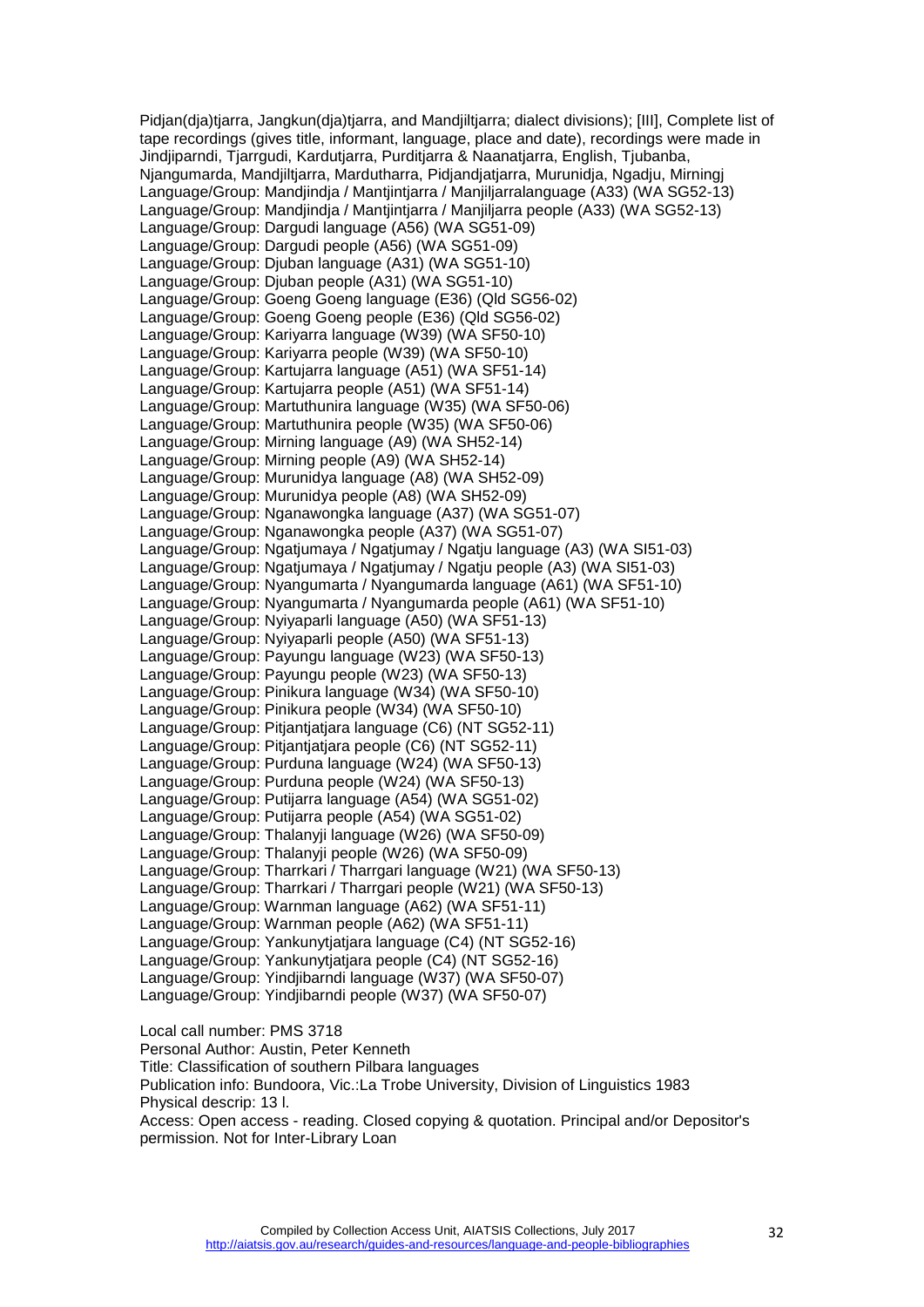Annotation: Attempt to establish genetic classification for Yingkarta, Payungu, Purduna, Thalanyji, Pinikuru, Tharrkari, Warriyangka, Thiin, Jiwarli and Jurruru, using lexical and grammatical evidence Language/Group: Jiwarli / Djiwarli language (W28) (WA SE50-14) Language/Group: Jiwarli / Djiwarli people (W28) (WA SE50-14) Language/Group: Jurruru / Djurruru language (W33) (WA SF50-15) Language/Group: Jurruru / Djurruru people (W33) (WA SF50-15) Language/Group: Payungu language (W23) (WA SF50-13) Language/Group: Payungu people (W23) (WA SF50-13) Language/Group: Pinikura language (W34) (WA SF50-10) Language/Group: Pinikura people (W34) (WA SF50-10) Language/Group: Purduna language (W24) (WA SF50-13) Language/Group: Purduna people (W24) (WA SF50-13) Language/Group: Thalanyji language (W26) (WA SF50-09) Language/Group: Thalanyji people (W26) (WA SF50-09) Language/Group: Tharrkari / Tharrgari language (W21) (WA SF50-13) Language/Group: Tharrkari / Tharrgari people (W21) (WA SF50-13) Language/Group: Thiin language (W25) (WA SF50-13) Language/Group: Thiin people (W25) (WA SF50-13) Language/Group: Warriyangka / Warriyangga language (W22) (WA SG50-02) Language/Group: Warriyangka / Warriyangga people (W22) (WA SG50-02) Language/Group: Yinggarda language (W19) (WA SF50-13) Language/Group: Yinggarda people (W19) (WA SF50-13) Local call number: PMS 4059 Personal Author: Austin, Peter Kenneth Title: An introductory dictionary of Payungu Publication info: Bundoora, Vic. 1984 Physical descrip: ii, 30 l. Access: Open access - reading. Closed copying, quotation open. Not for Inter-Library Loan Annotation: Lists word, part of speech and English meaning Language/Group: Payungu language (W23) (WA SF50-13) Language/Group: Payungu people (W23) (WA SF50-13) Call number: pMS 6179 Personal Author: Davidson, Daniel Sutherland, 1900-1952 Added Author: Nash, David, 1951- Title: Improved keyboarded version of Davidson, Daniel Sutherland. Comparative vocabularies of nineteen Western Australian languages : draft analysis / by David Nash Publication info: 2006 Physical descrip: 50 p. Annotation: Nangumarda, Nyamal, Ngarla, Pedong, Wanman, Wajeri, Yabberu, Kandari, Bardimaya, Targudi, Injibandi, Panjima, Kurama, Ngaluma, Talainji, Baiong, Targari, Kagara, Ingarda Language/Group: Badimaya / Badimia language (A14) (WA SH50-03) Language/Group: Banjima language (A53) (WA SF50-11) Language/Group: Bidungu language (A40) (WA SF50-04) Language/Group: Dargudi language (A56) (WA SG51-09) Language/Group: Nyamal language (A58) (WA SF51-05) Language/Group: Nyangumarta / Nyangumarda language (A61) (WA SF51-10) Language/Group: Warnman language (A62) (WA SF51-11) Language/Group: Wajarri / Watjarri language (A39) (WA SG50-7, SG50-11) Language/Group: Tharrkari / Tharrgari language (W21) (WA SF50-13) Language/Group: Payungu language (W23) (WA SF50-13) Language/Group: Kurrama language (W36) (WA SF50-11) Language/Group: Thalanyji language (W26) (WA SF50-09) Language/Group: Yindjibarndi language (W37) (WA SF50-07) Language/Group: Ngarla language (W40) (WA SF50-04) Language/Group: Ngarluma language (W38) (WA SF50-07) Language/Group: Yinggarda language (W19) (WA SF50-13)